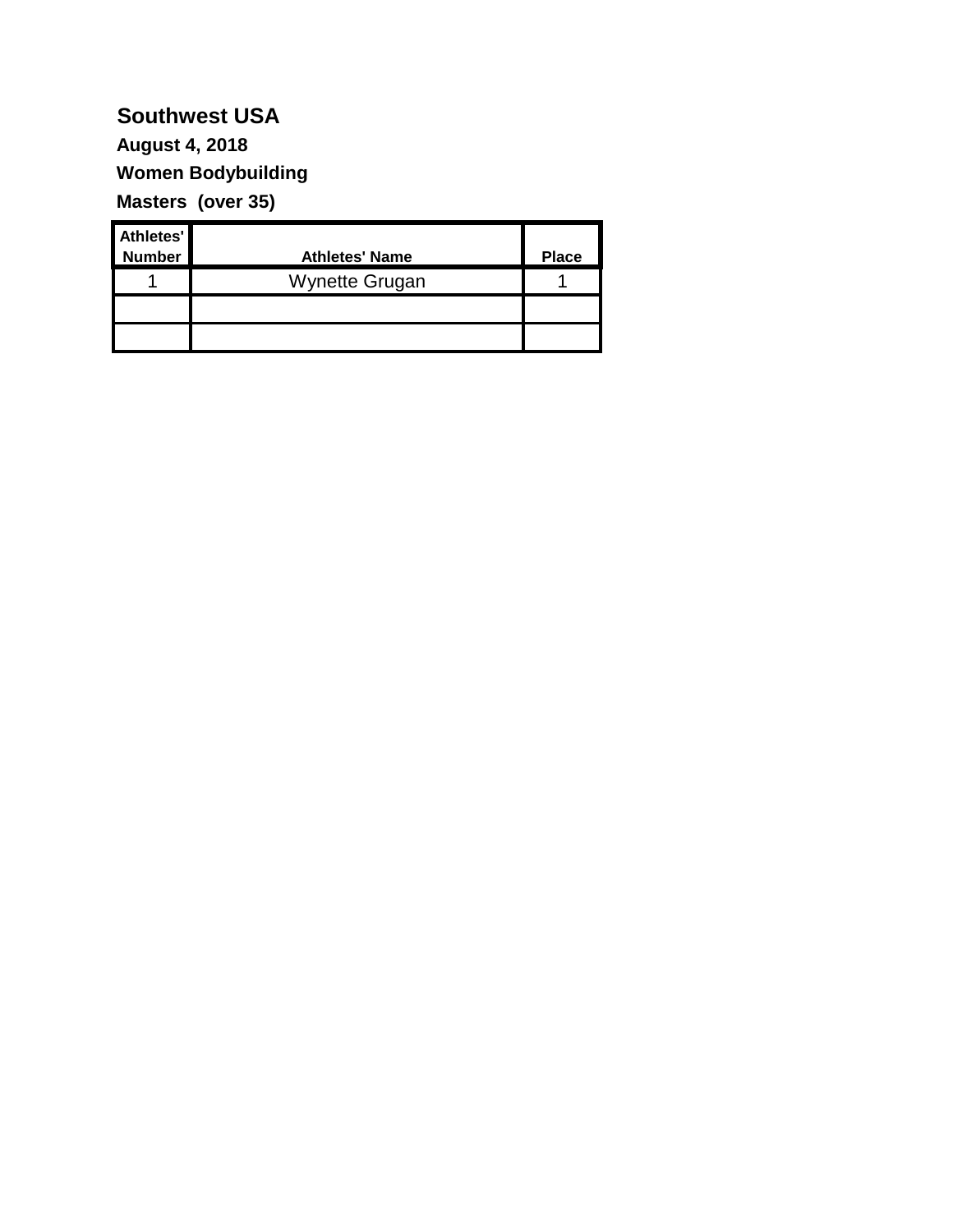#### **August 4, 2018**

**Women Bodybuilding**

#### **Open**

| Athletes'<br><b>Number</b> | <b>Athletes' Name</b> | <b>Place</b> |
|----------------------------|-----------------------|--------------|
|                            | Wynette Grugan        |              |
|                            |                       |              |
|                            |                       |              |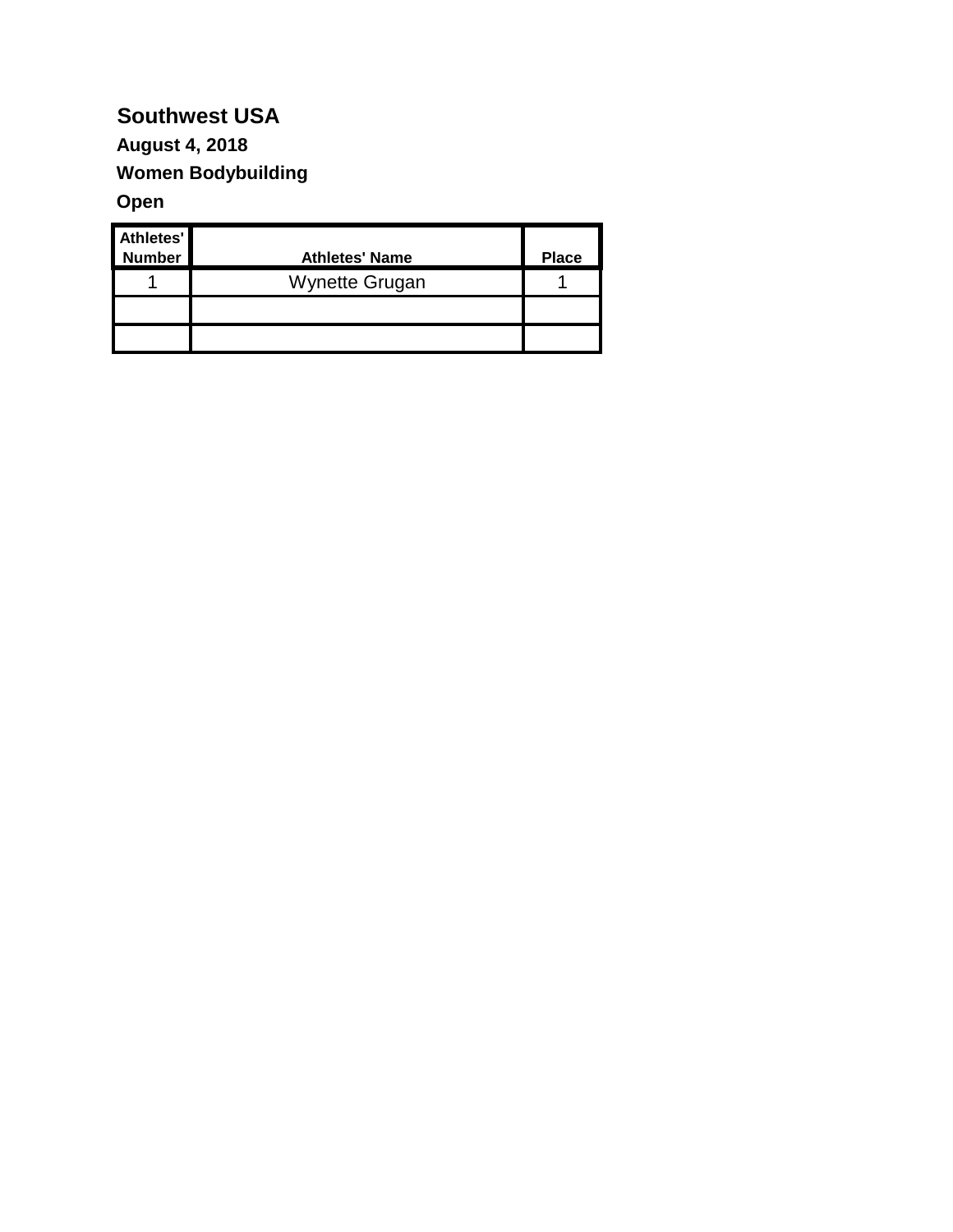#### **Southwest USA August 4, 2018**

# **Men Bodybuilding**

#### **Teen**

| Athletes'<br><b>Number</b> | <b>Athletes' Name</b> | <b>Place</b> |
|----------------------------|-----------------------|--------------|
| 105                        | Quamane George        |              |
| 2                          | <b>Marck Castillo</b> |              |
|                            |                       |              |
|                            |                       |              |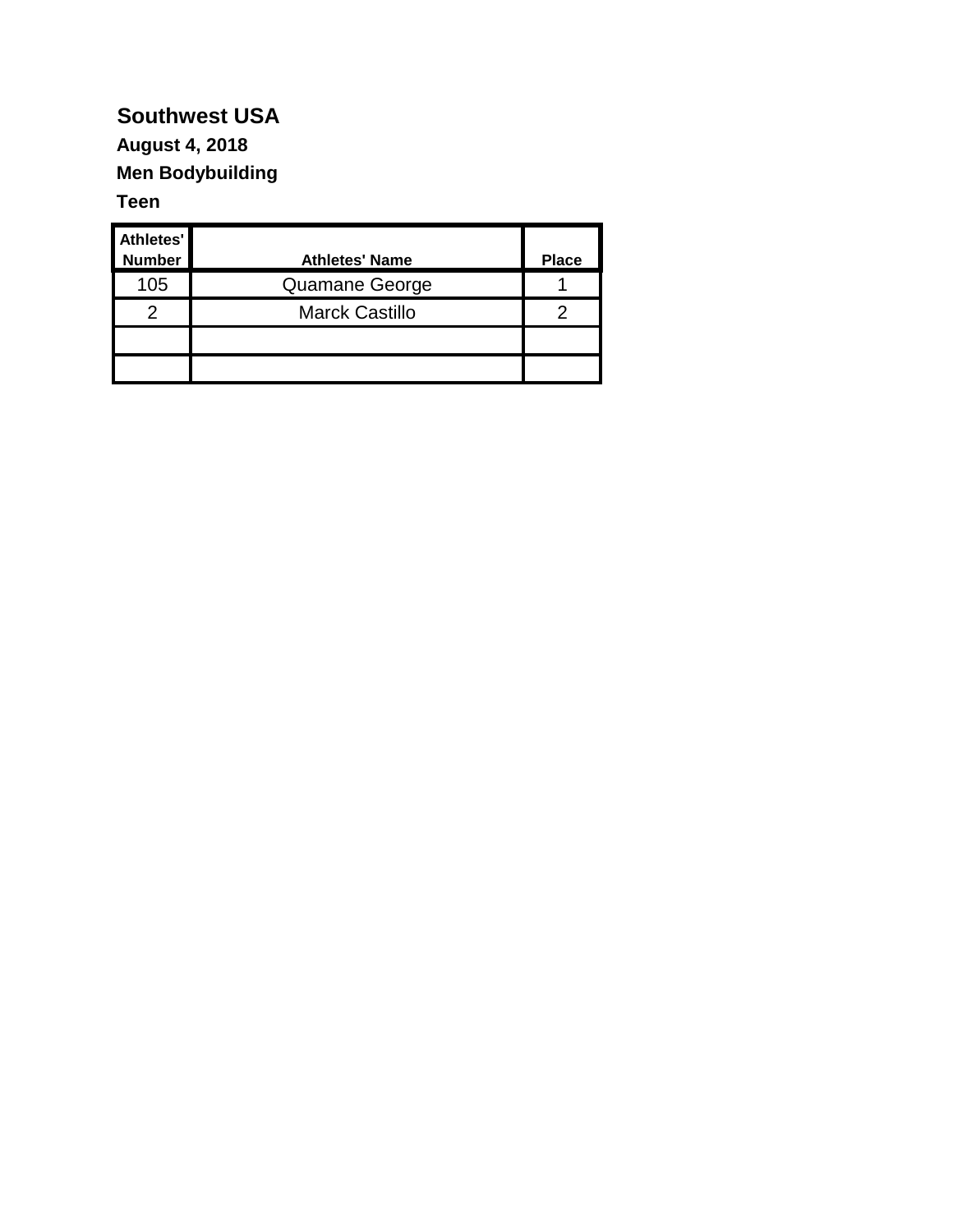**Men Bodybuilding Masters (over 35) August 4, 2018**

| Athletes'<br><b>Number</b> | <b>Athletes' Name</b> | <b>Place</b> |
|----------------------------|-----------------------|--------------|
| 6                          | Armando Villegas      |              |
| 12                         | <b>Mark Goetz</b>     |              |
|                            | Mick McKee            |              |
|                            | Jesus Segura          |              |
|                            |                       |              |
|                            |                       |              |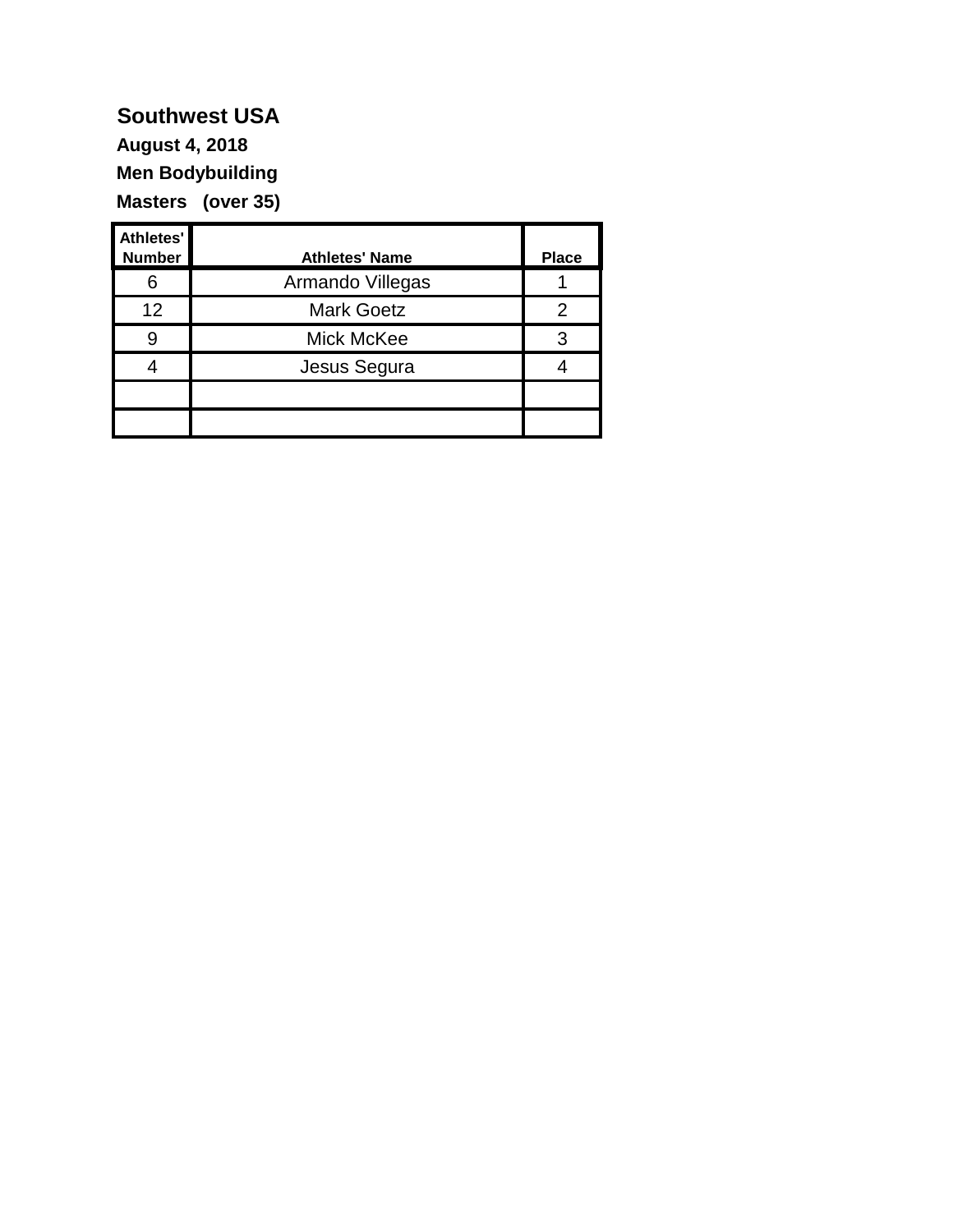**Men Bodybuilding Masters (over 50) August 4, 2018**

| Athletes'<br><b>Number</b> | <b>Athletes' Name</b> | <b>Place</b> |
|----------------------------|-----------------------|--------------|
| 14                         | <b>DD Nichols</b>     |              |
| 17                         | Sean Reed             |              |
| 18                         | <b>Robert Lee</b>     |              |
|                            |                       |              |
|                            |                       |              |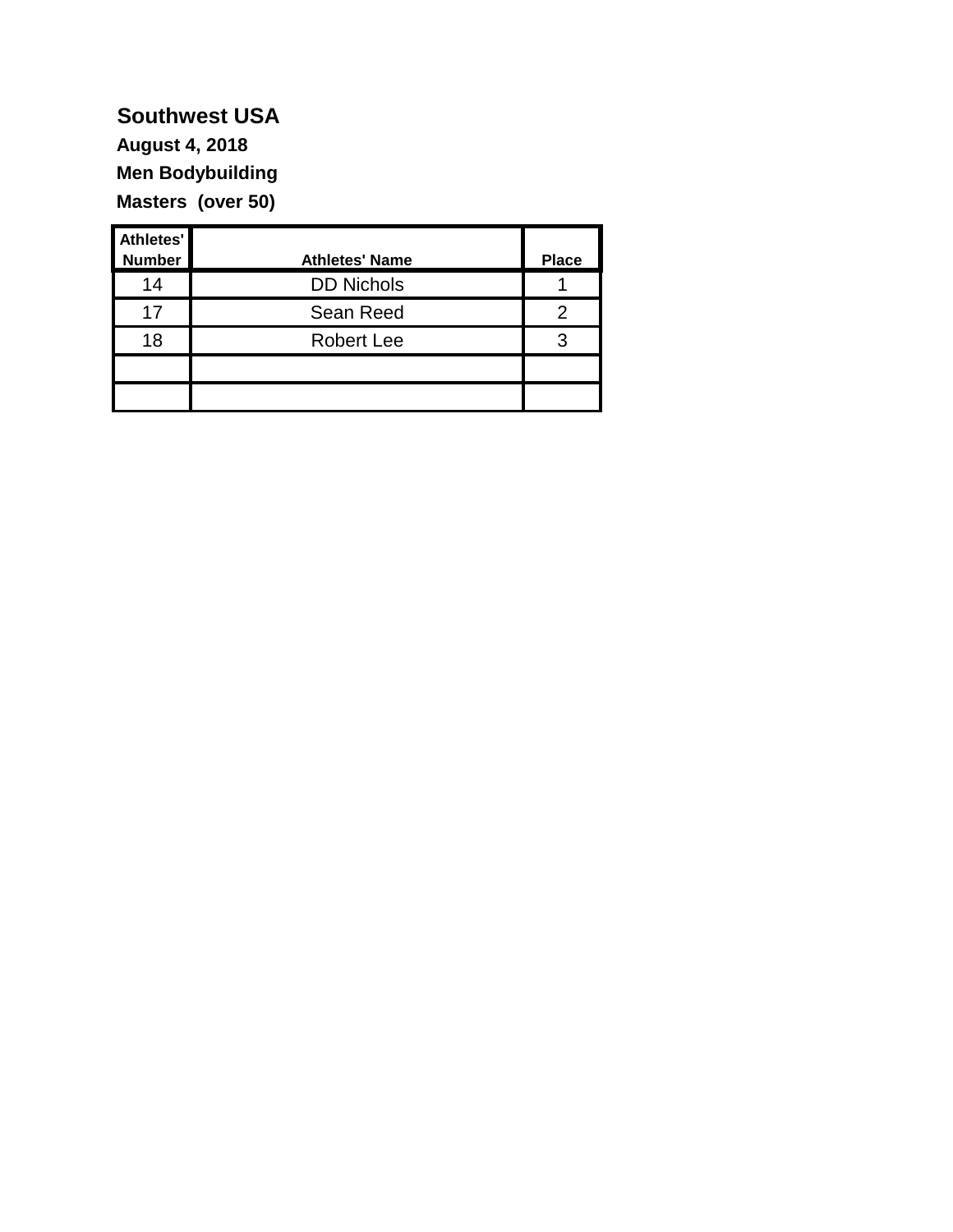**Men Bodybuilding Masters (over 60) August 4, 2018**

| Athletes'<br><b>Number</b> | <b>Athletes' Name</b> | <b>Place</b> |
|----------------------------|-----------------------|--------------|
| 19                         | George Nickell        |              |
| 20                         | <b>Stan Briggs</b>    |              |
|                            |                       |              |
|                            |                       |              |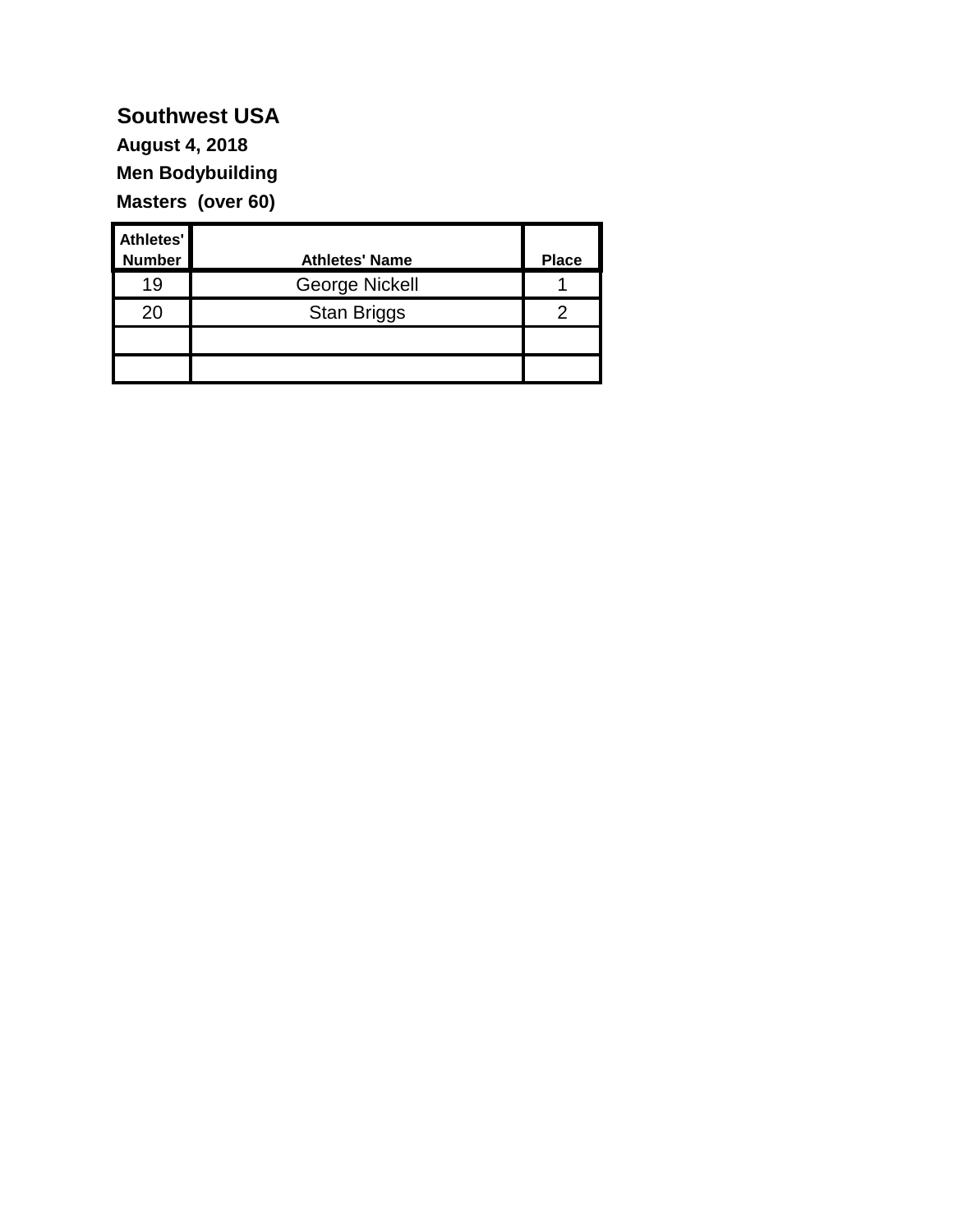**Men Bodybuilding Masters (over 70) August 4, 2018**

| Athletes'<br>Number | <b>Athletes' Name</b> | <b>Place</b> |
|---------------------|-----------------------|--------------|
| 61                  | Harvey Shapan         |              |
|                     |                       |              |
|                     |                       |              |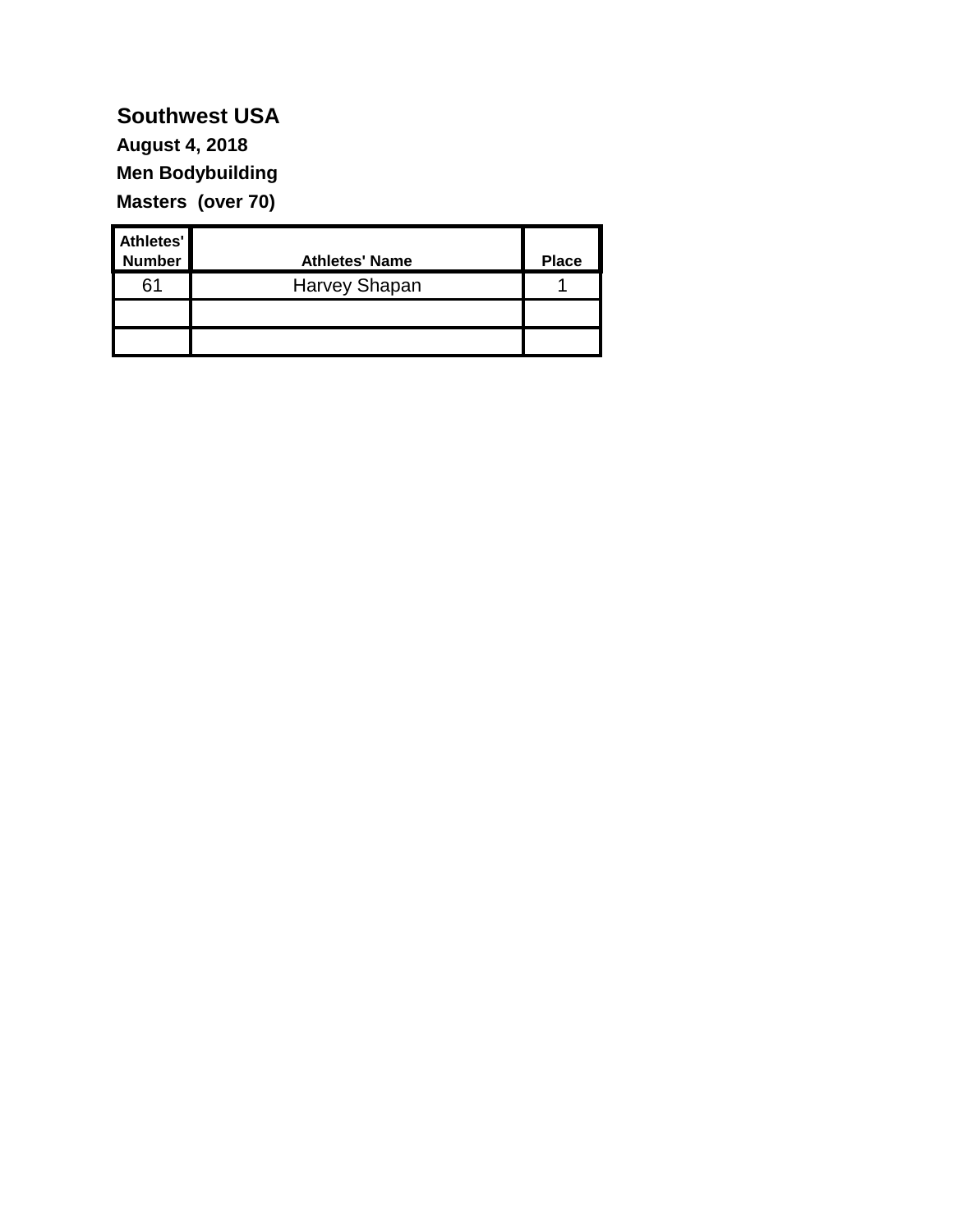## **Southwest USA August 4, 2018**

**Men Bodybuilding Novice Lightweight**

| Athletes'<br><b>Number</b> | <b>Athletes' Name</b> | <b>Place</b> |                         |
|----------------------------|-----------------------|--------------|-------------------------|
| 3                          | Aaron Garcia          |              | ****OVERALL WINNER***** |
| 105                        | Quamane George        | າ            |                         |
|                            |                       |              |                         |
|                            |                       |              |                         |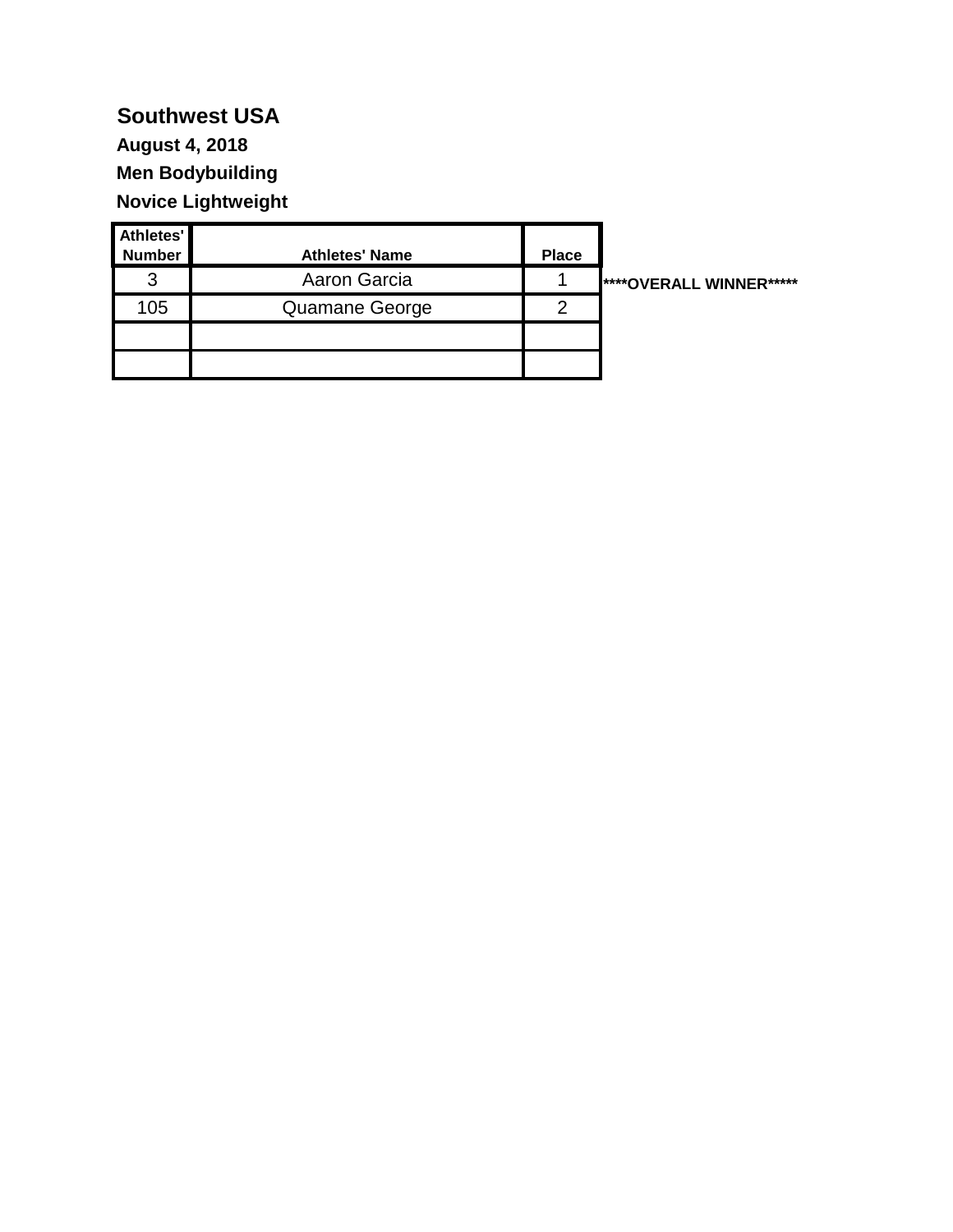### **Southwest USA Men Bodybuilding August 4, 2018**

**Novice Middleweight**

| Athletes'<br>Number | <b>Athletes' Name</b> | <b>Place</b> |
|---------------------|-----------------------|--------------|
|                     | <b>Reid Nichols</b>   |              |
|                     |                       |              |
|                     |                       |              |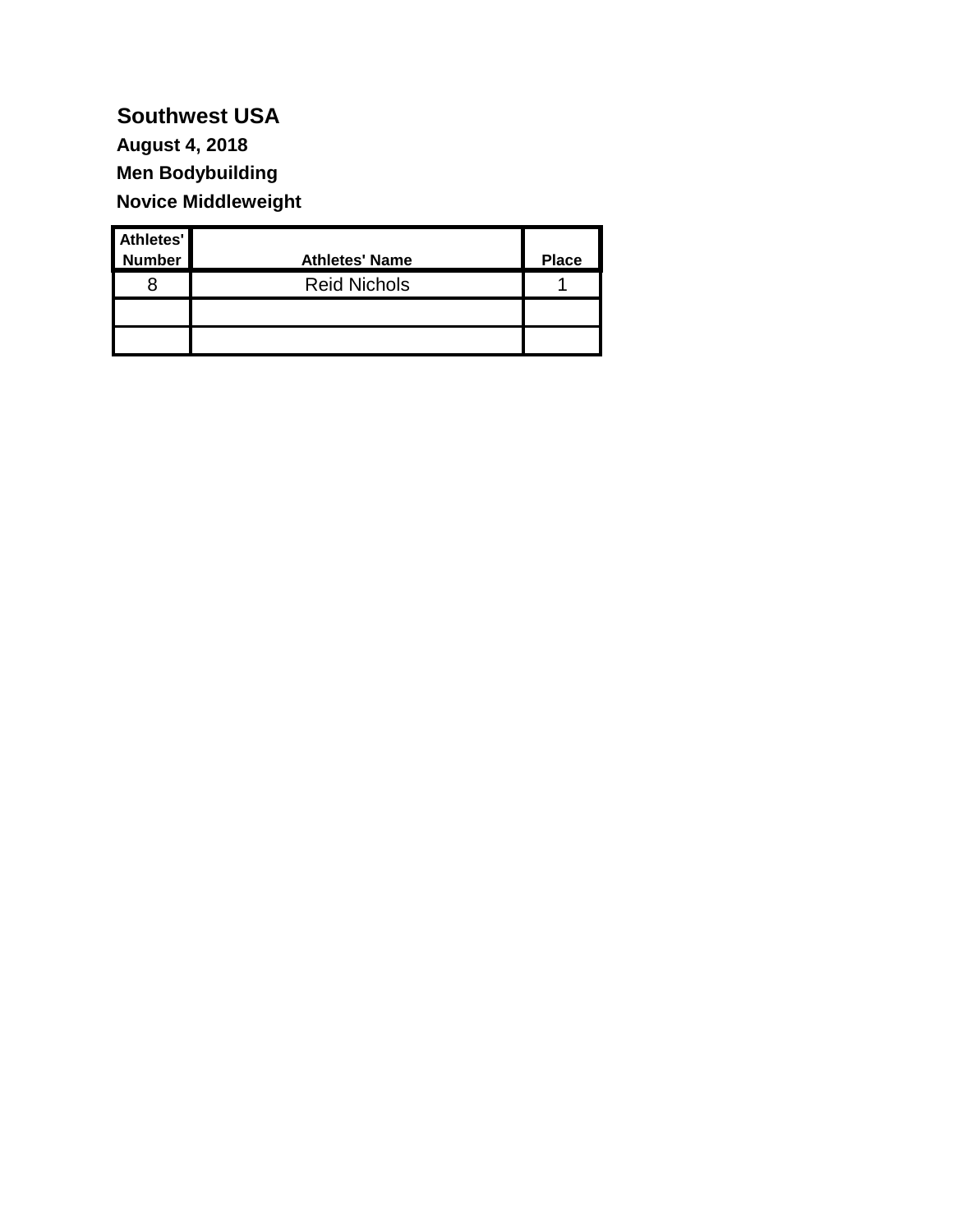#### **Men Bodybuilding Novice Heavyweight August 4, 2018**

| Athletes'     |                       |              |
|---------------|-----------------------|--------------|
| <b>Number</b> | <b>Athletes' Name</b> | <b>Place</b> |
| 10            | Antonio Ramos         |              |
|               |                       |              |
|               |                       |              |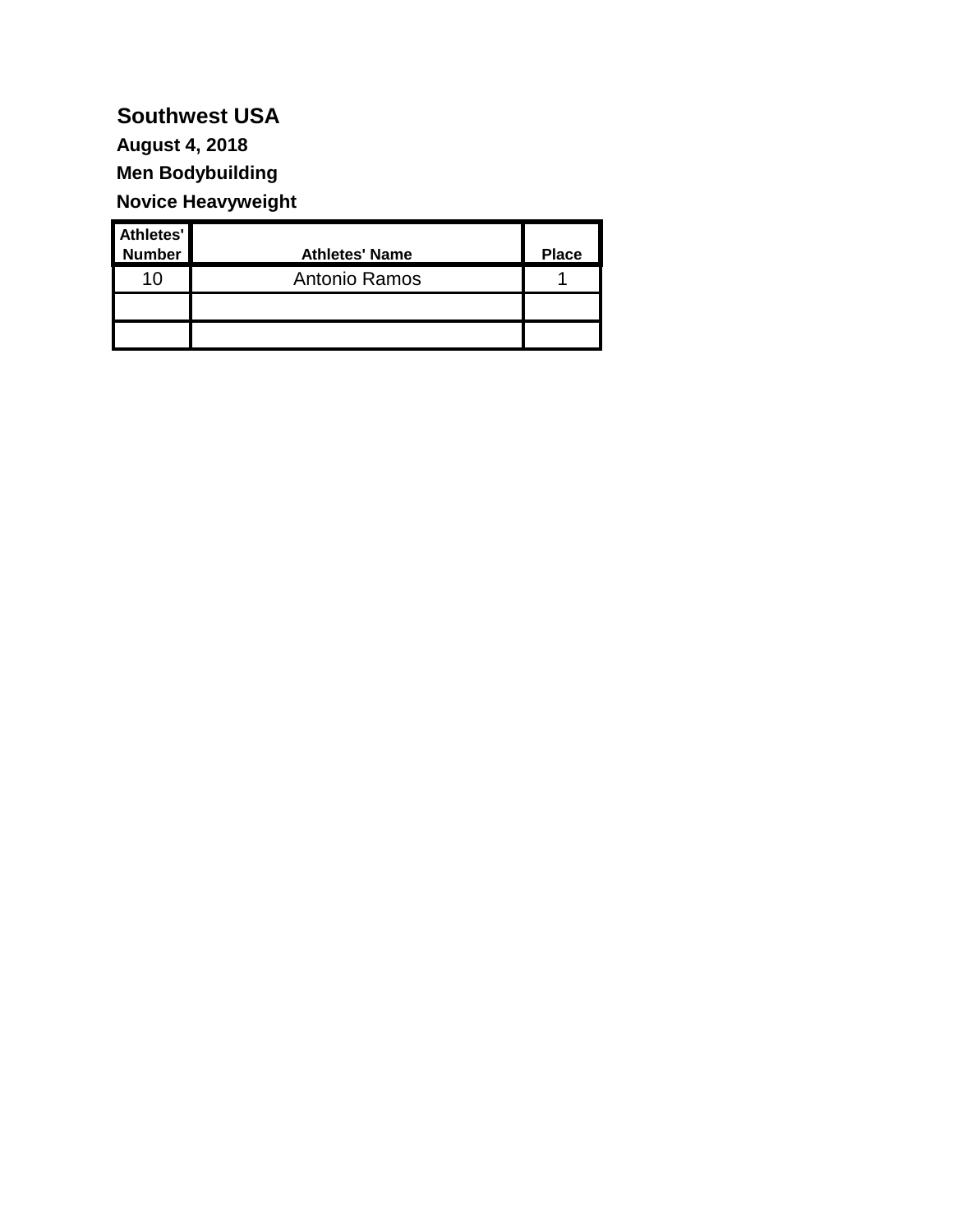**Men Bodybuilding Open Lightweight August 4, 2018**

| Athletes'<br><b>Number</b> | <b>Athletes' Name</b> | <b>Place</b> |
|----------------------------|-----------------------|--------------|
| 2                          | Aaron Garcia          |              |
|                            |                       |              |
|                            |                       |              |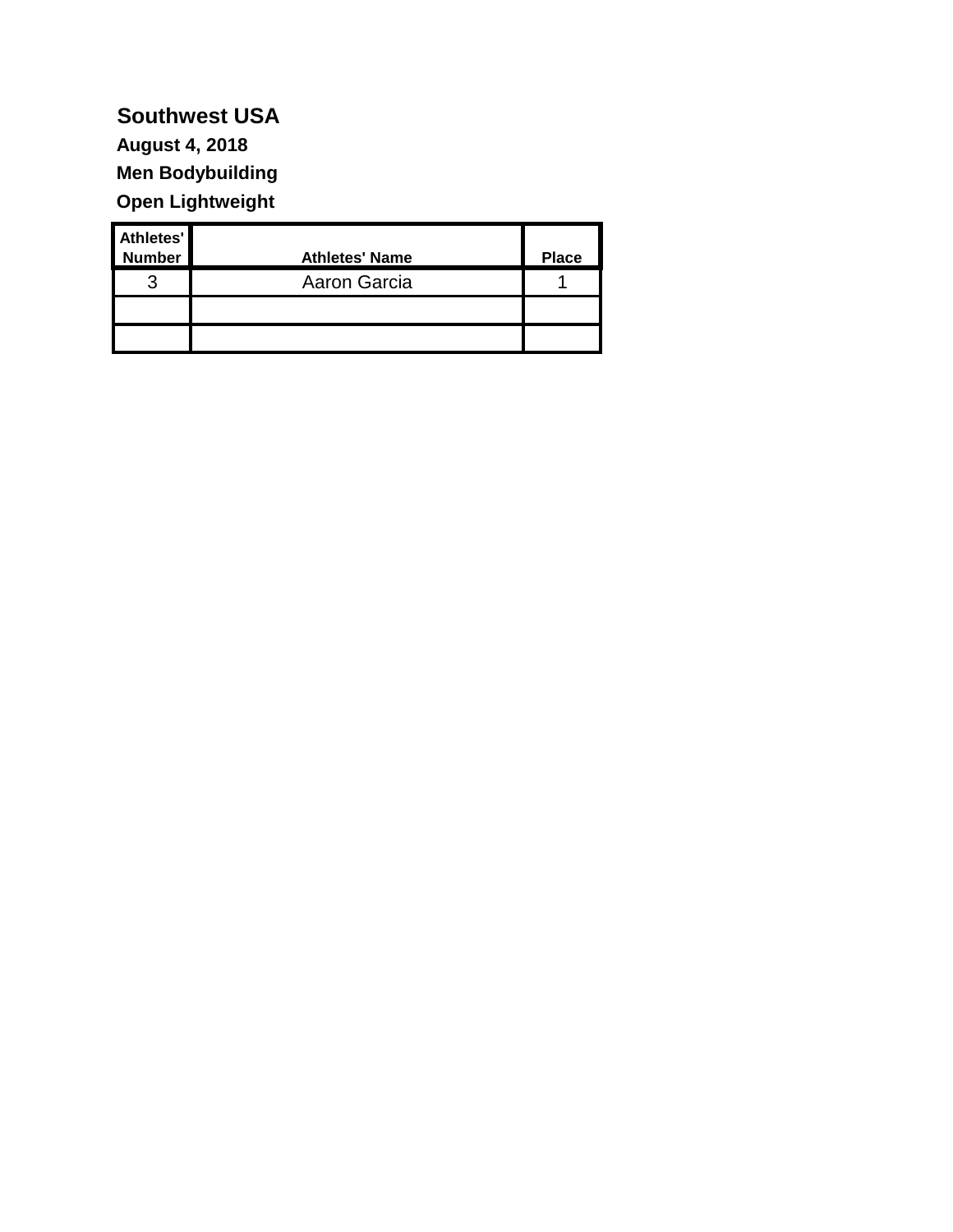#### **Southwest USA Men Bodybuilding Open Middleweight August 4, 2018**

| Athletes'<br><b>Number</b> | <b>Athletes' Name</b> | <b>Place</b> |
|----------------------------|-----------------------|--------------|
|                            | Jerry McDowell        |              |
|                            | Armando Villegas      |              |
| 5                          | Zenaido Jurado        | 3            |
|                            | Jesus Segura          |              |
|                            |                       |              |
|                            |                       |              |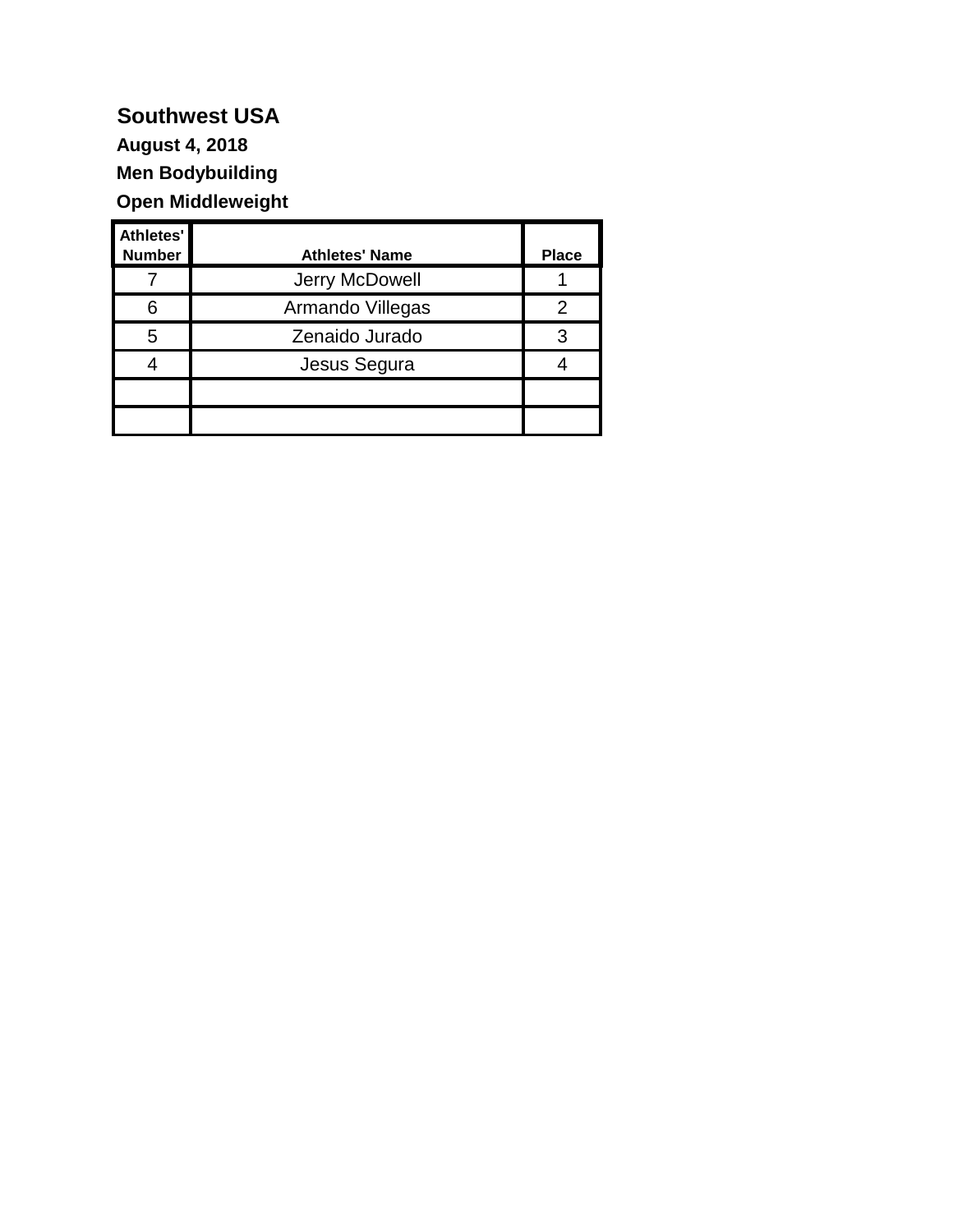**Men Bodybuilding Open Light Heavyweight August 4, 2018**

| Athletes'     |                       |              |
|---------------|-----------------------|--------------|
| <b>Number</b> | <b>Athletes' Name</b> | <b>Place</b> |
| 111           | <b>Michael Fulson</b> |              |
| 8             | <b>Reid Nichols</b>   | 2            |
| 15            | Robby Thompson        | 3            |
| 9             | Mick McKee            |              |
| 10            | Antonio Ramos         | 5            |
|               |                       |              |
|               |                       |              |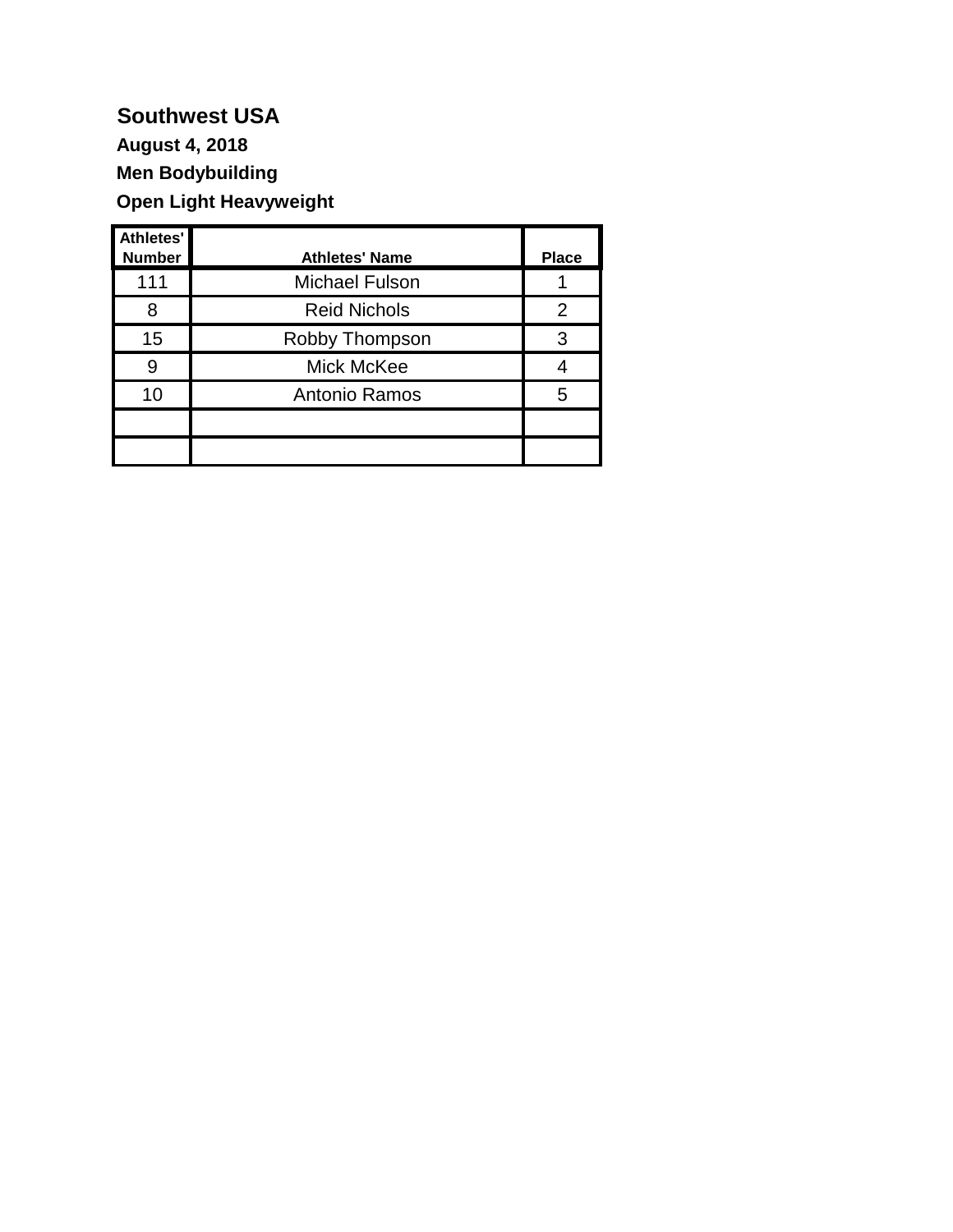## **Southwest USA August 4, 2018**

**Men Bodybuilding Open Heavyweight**

| Athletes'<br><b>Number</b> | <b>Athletes' Name</b>       | <b>Place</b> |
|----------------------------|-----------------------------|--------------|
| 11                         | <b>Christopher Williams</b> |              |
| 13                         | <b>Reece Lewis</b>          |              |
| 12                         | <b>Mark Goetz</b>           | З            |
| 17                         | Sean Reed                   |              |
|                            |                             |              |
|                            |                             |              |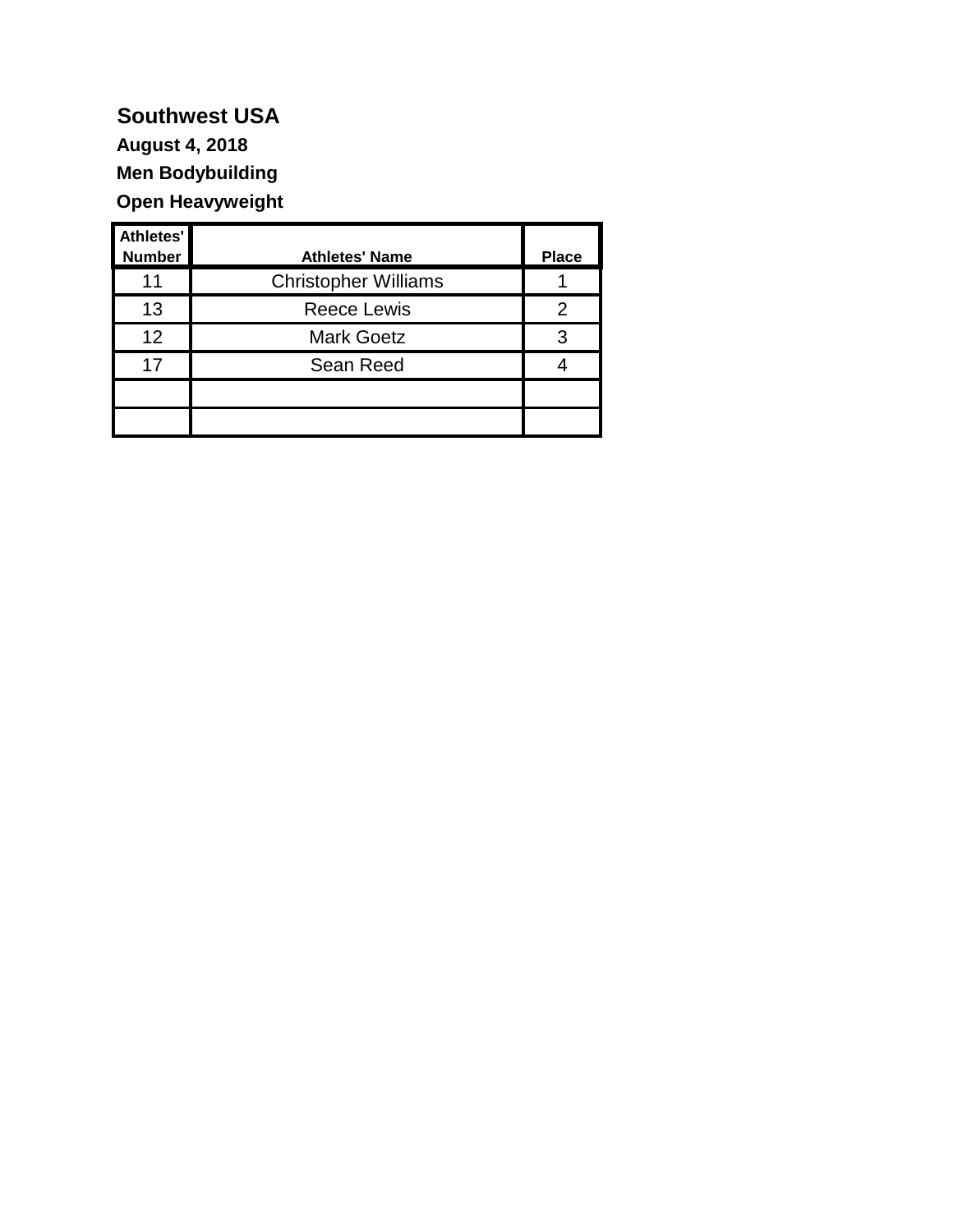**Men Bodybuilding Open Super Heavyweight August 4, 2018**

| Athletes'<br><b>Number</b> | <b>Athletes' Name</b> | <b>Place</b> |                                 |
|----------------------------|-----------------------|--------------|---------------------------------|
| 100                        | <b>Trevor Hacker</b>  |              | <b>I****OVERALL WINNER*****</b> |
| 14                         | <b>DD Nichols</b>     | റ            |                                 |
|                            |                       |              |                                 |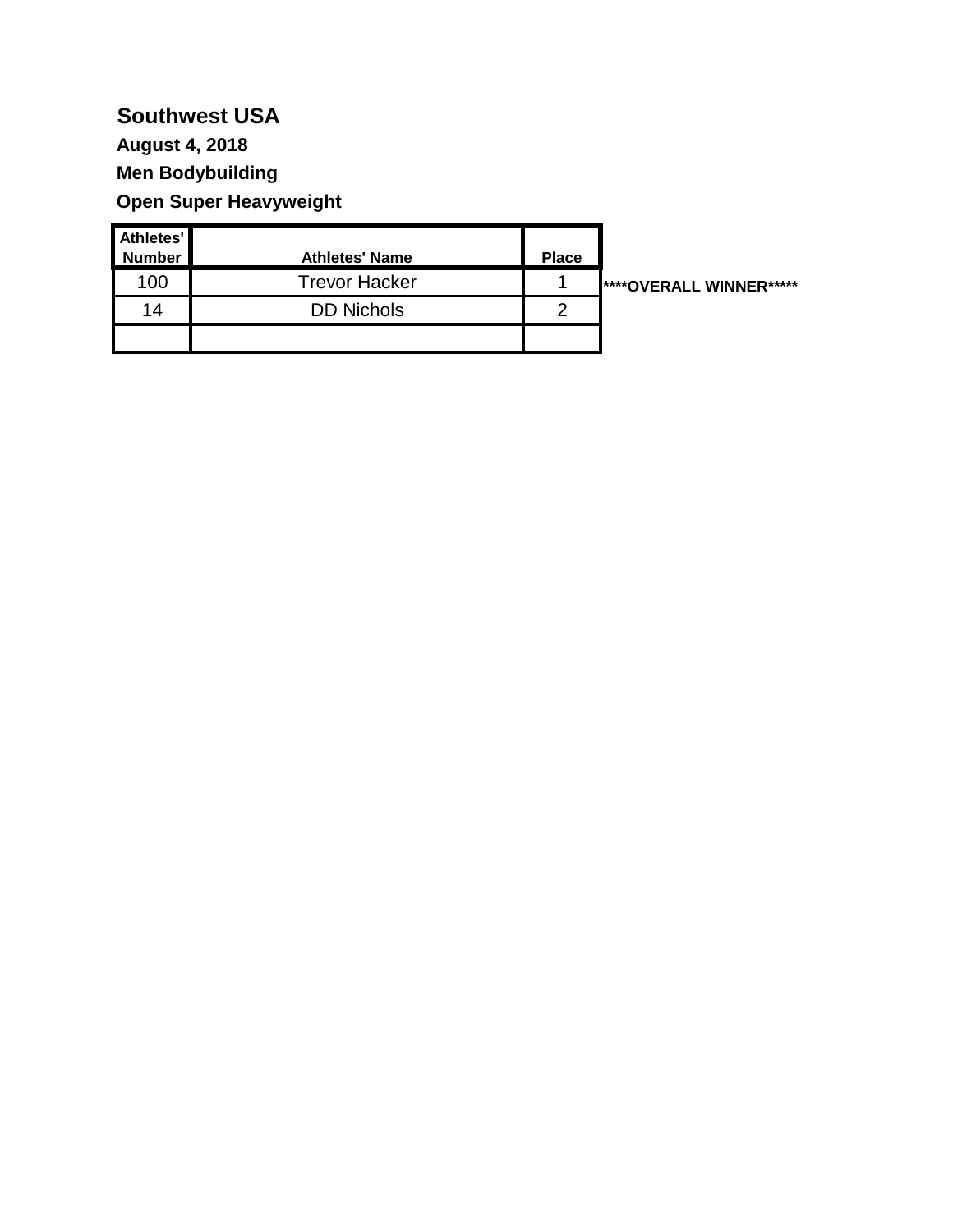## **August 4, 2018**

**Women Physique**

#### **Masters**

| Athletes'<br><b>Number</b> | <b>Athletes' Name</b> | <b>Place</b> |
|----------------------------|-----------------------|--------------|
|                            | <b>Wynette Grugan</b> |              |
| 23                         | Mariah Herrera        | 2            |
| 21                         | Vanessa Odell         | 3            |
| 22                         | Shauna Cremean        |              |
| 25                         | Oralia Mendoza        | 5            |
|                            |                       |              |
|                            |                       |              |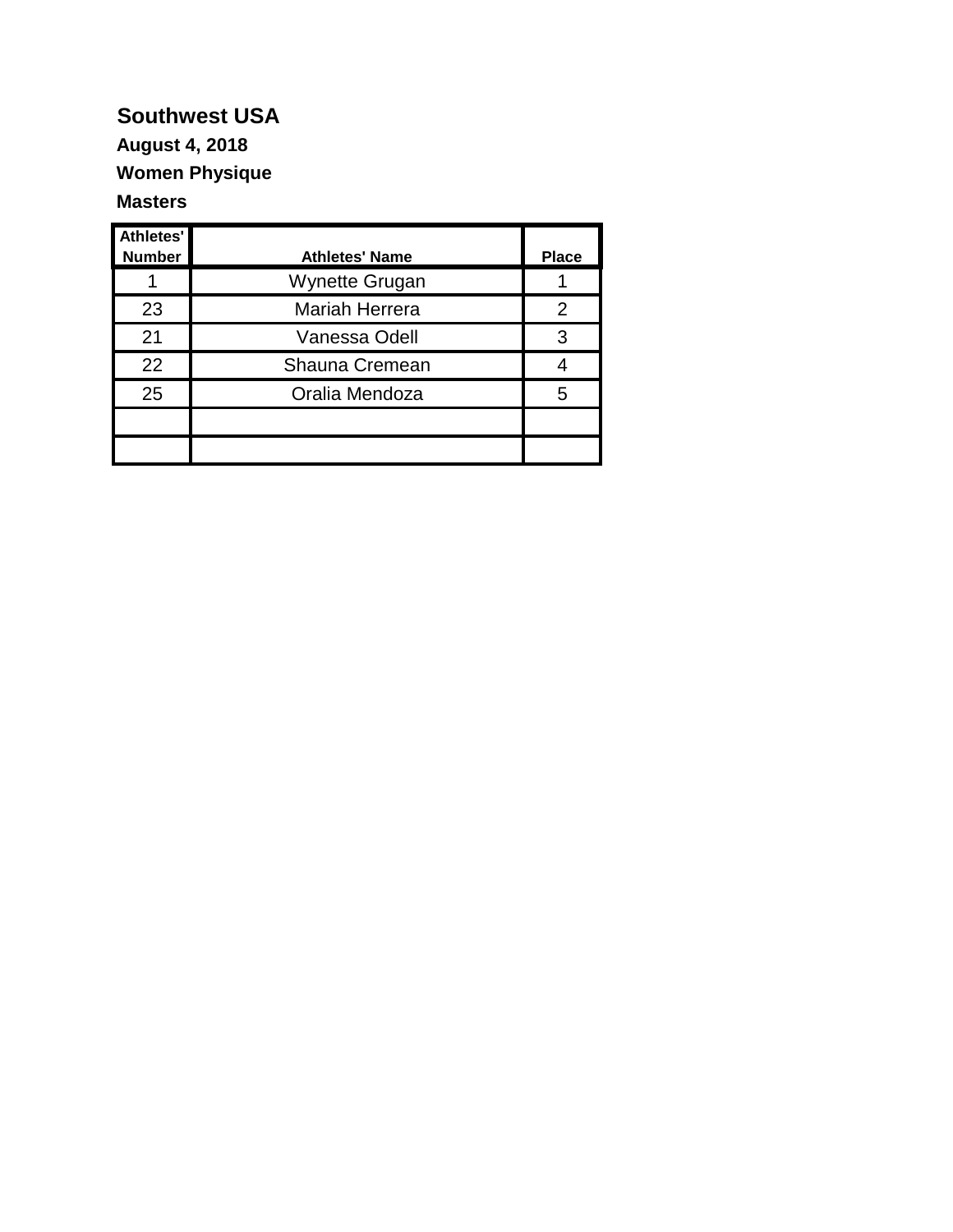#### **Southwest USA Women Bodybuilding Masters (over 45) August 4, 2018**

| Athletes'<br><b>Number</b> | <b>Athletes' Name</b> | <b>Place</b> |
|----------------------------|-----------------------|--------------|
| 26                         | Rosita Holmen         |              |
|                            |                       |              |
|                            |                       |              |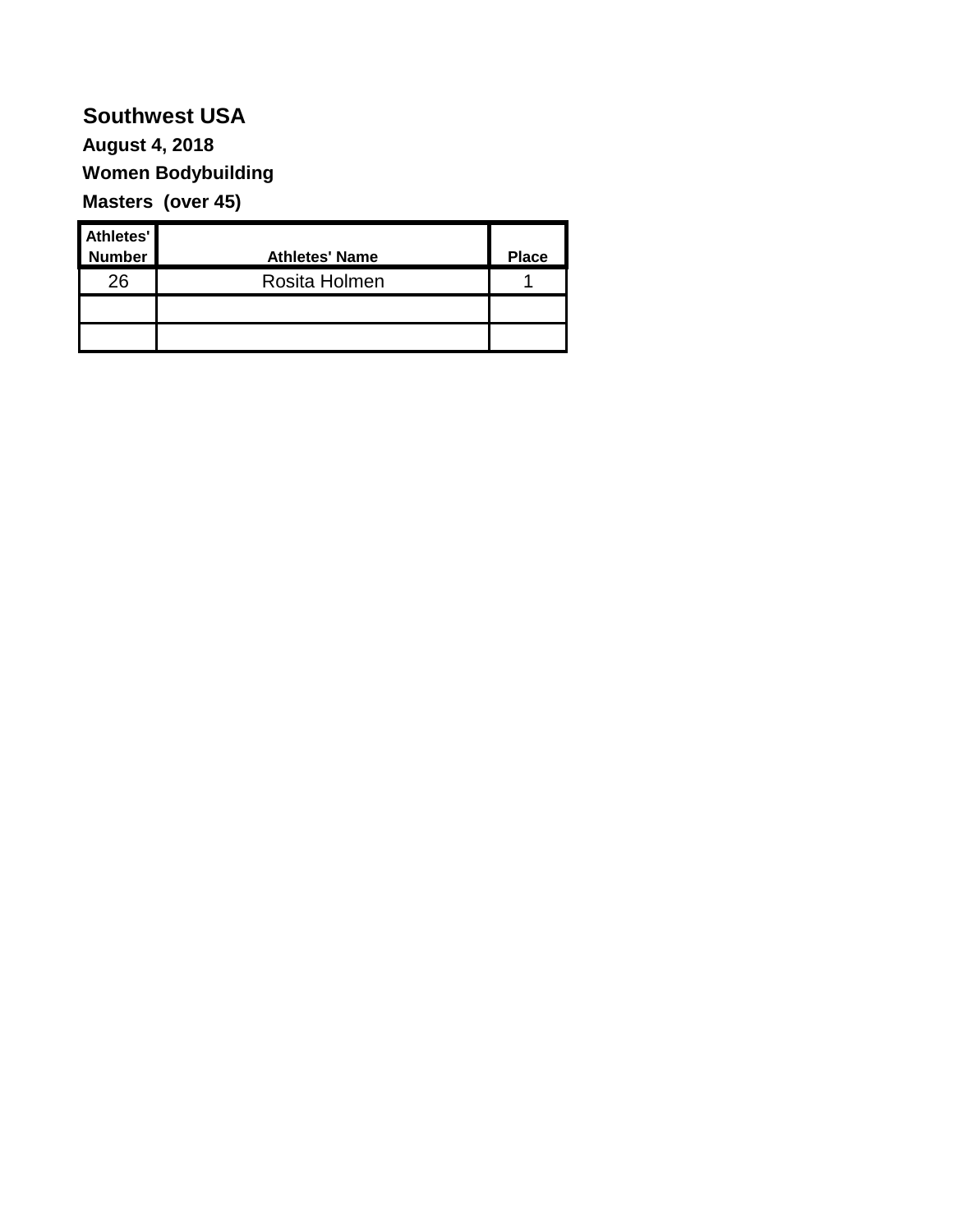#### **Southwest USA Novice Women Physique August 4, 2018**

| Athletes'<br><b>Number</b> | <b>Athletes' Name</b> | <b>Place</b> |
|----------------------------|-----------------------|--------------|
| 23                         | Mariah Herrera        |              |
| 21                         | Vanessa Odell         |              |
| 25                         | Oralia Mendoza        |              |
|                            |                       |              |
|                            |                       |              |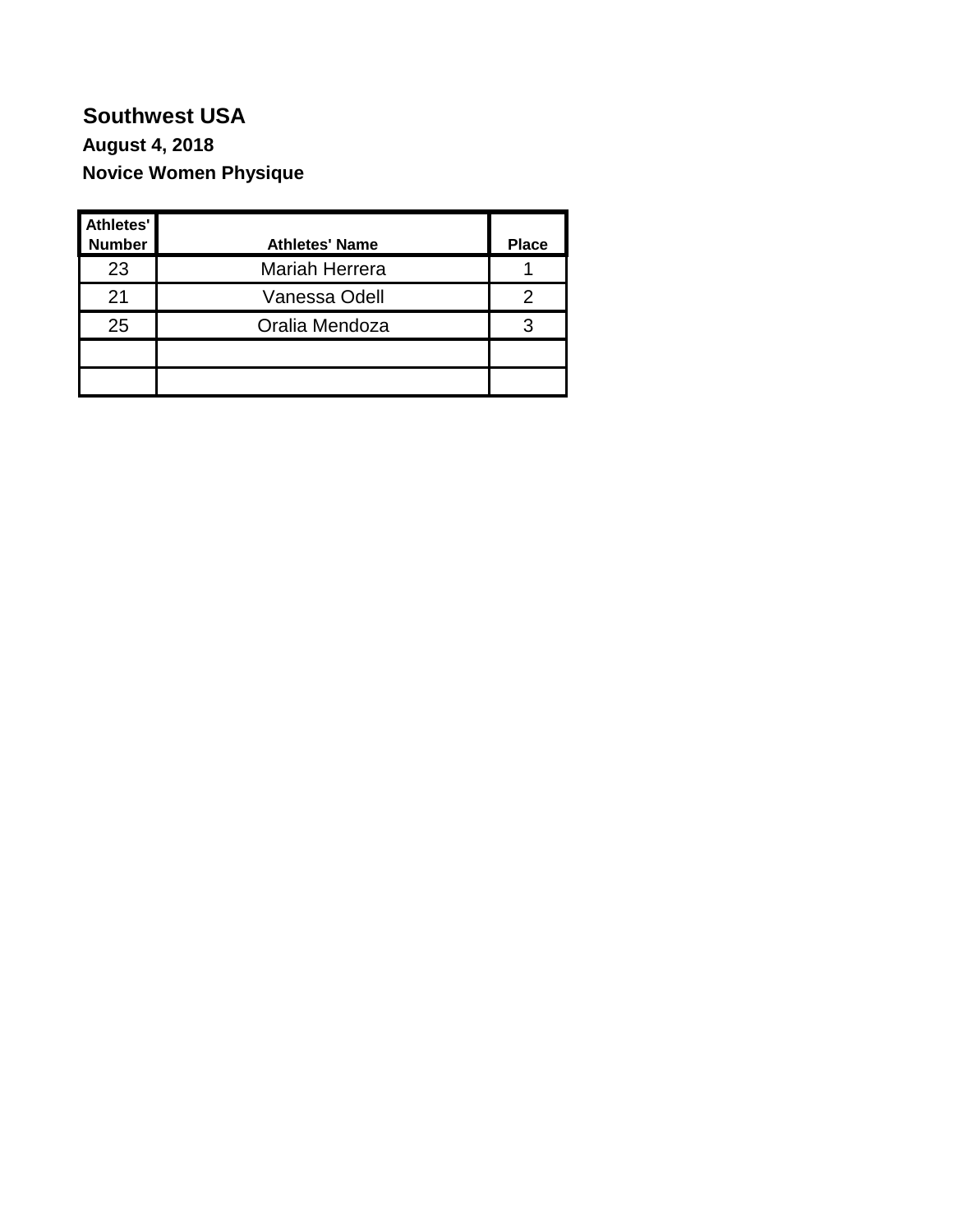**Women Open Physique A August 4, 2018**

| Athletes'<br><b>Number</b> | <b>Athletes' Name</b> | <b>Place</b> |
|----------------------------|-----------------------|--------------|
| 22                         | Shauna Cremean        |              |
|                            |                       |              |
|                            |                       |              |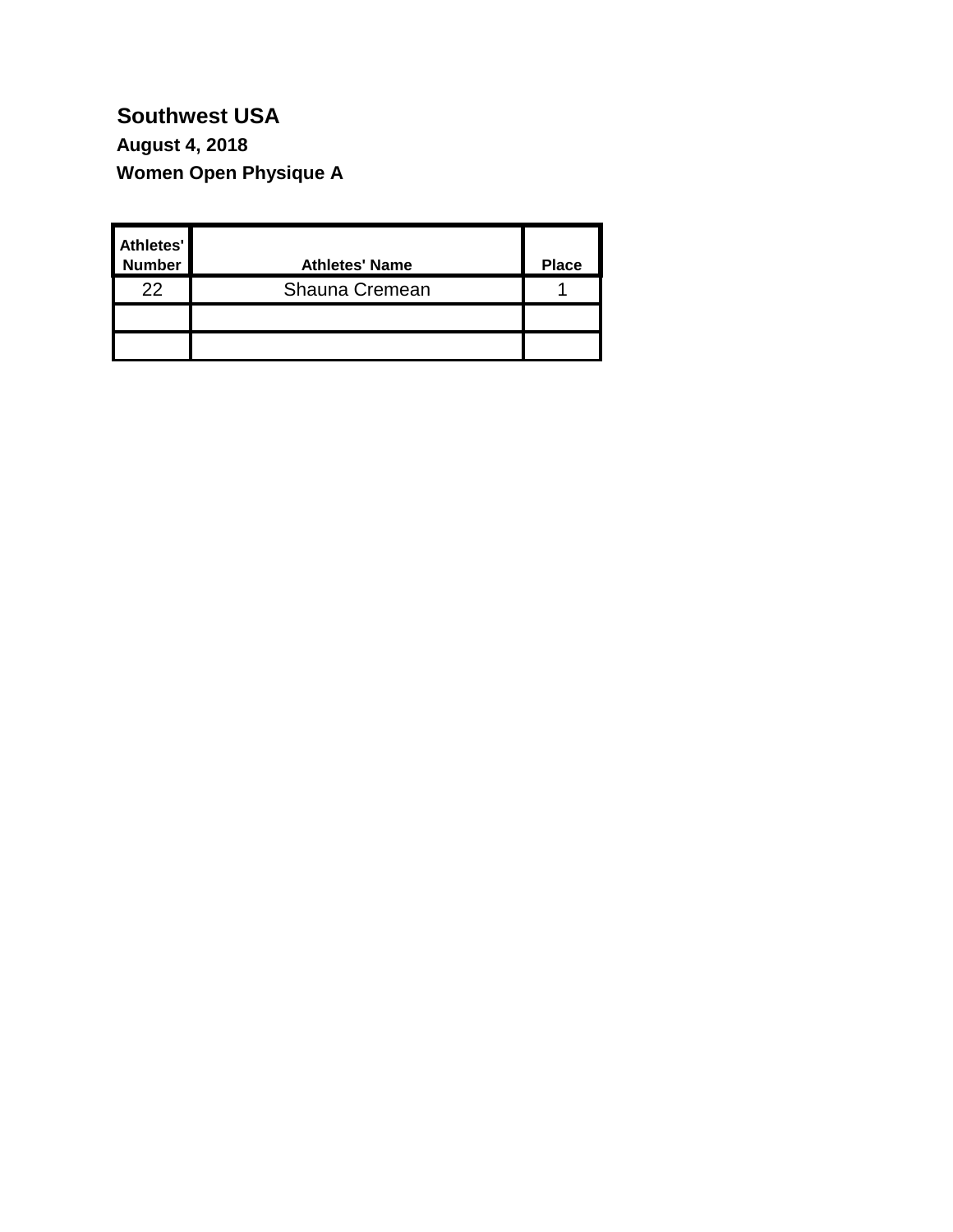### **Southwest USA Women Open Physique B August 4, 2018**

| Athletes'<br><b>Number</b> | <b>Athletes' Name</b>   | <b>Place</b> |                         |
|----------------------------|-------------------------|--------------|-------------------------|
| 24                         | <b>Gabrielle Pierce</b> |              | ****OVERALL WINNER***** |
|                            | Wynette Grugan          | 2            |                         |
| 23                         | Mariah Herrera          | 3            |                         |
| 21                         | Vanessa Odell           |              |                         |
|                            |                         |              |                         |
|                            |                         |              |                         |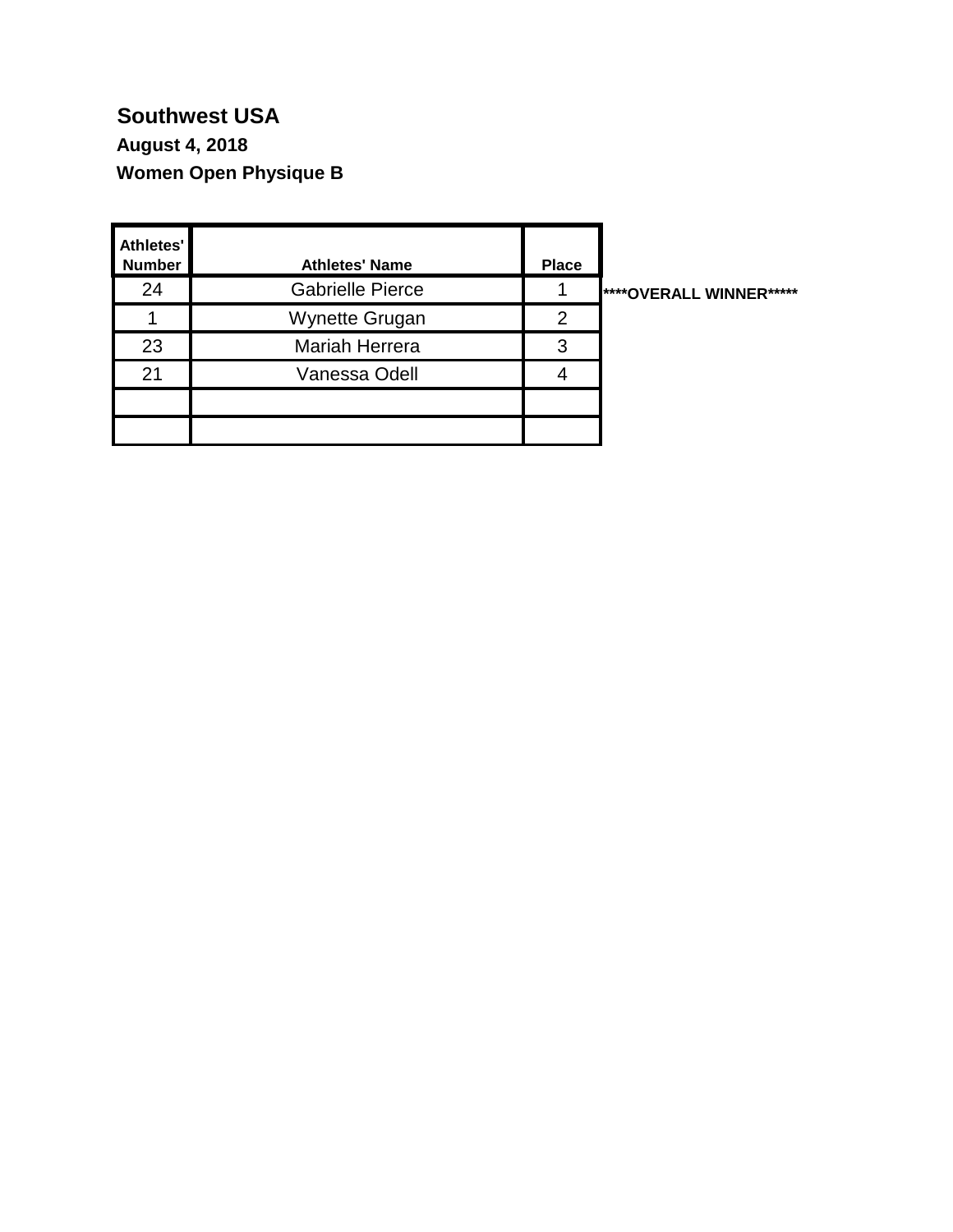#### **Southwest USA Men Classic Physique Teen August 4, 2018**

| Athletes'<br><b>Number</b> | <b>Athletes' Name</b> | <b>Place</b> |
|----------------------------|-----------------------|--------------|
| 28                         | <b>Tristan Meals</b>  |              |
| 27                         | <b>Chad Pena</b>      |              |
|                            |                       |              |
|                            |                       |              |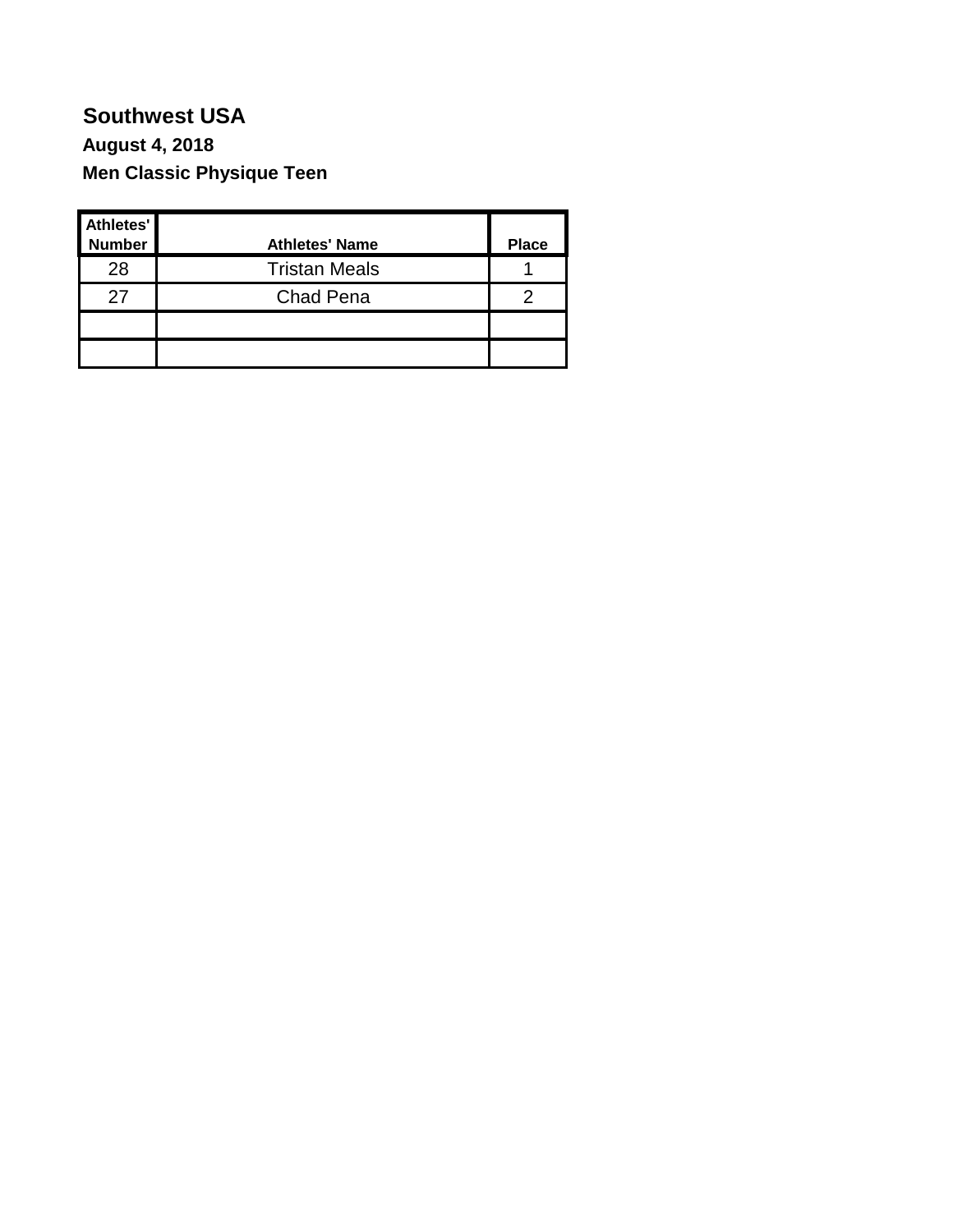### **Southwest USA Master Men Classic Physique 35 - 44 August 4, 2018**

| <b>Athletes'</b><br><b>Number</b> | <b>Athletes' Name</b> | <b>Place</b> |
|-----------------------------------|-----------------------|--------------|
| 45                                | Adam Tijernia         |              |
| 38                                | Clay Wilcoxson        |              |
| 39                                | Adam Young            | 3            |
| 32                                | <b>Carl Leake</b>     |              |
|                                   |                       |              |
|                                   |                       |              |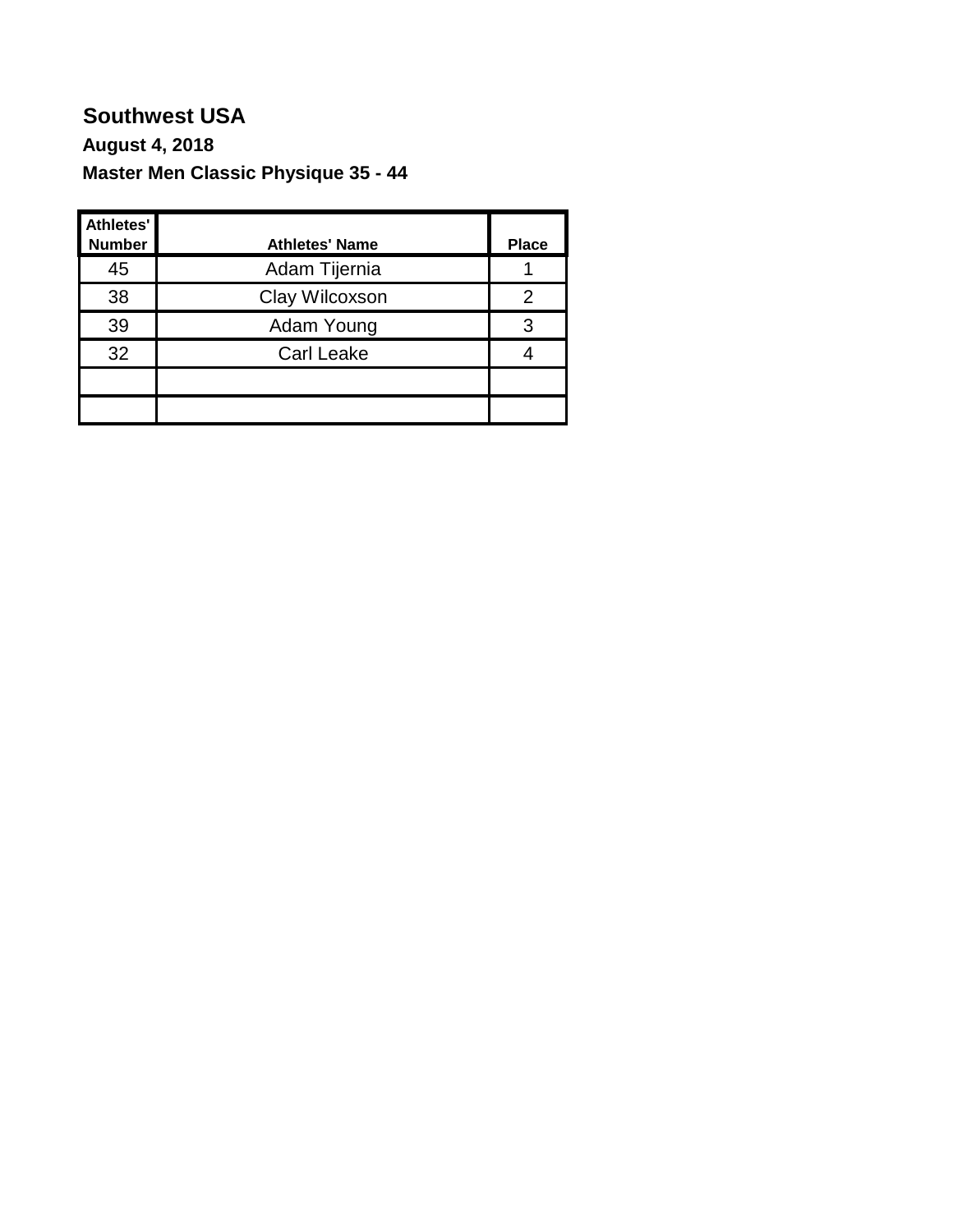#### **Southwest USA Novice Men Classic Physique A August 4, 2018**

| Athletes'<br>Number | <b>Athletes' Name</b> | <b>Place</b> |
|---------------------|-----------------------|--------------|
| ◠                   | Aaron Garcia          |              |
|                     |                       |              |
|                     |                       |              |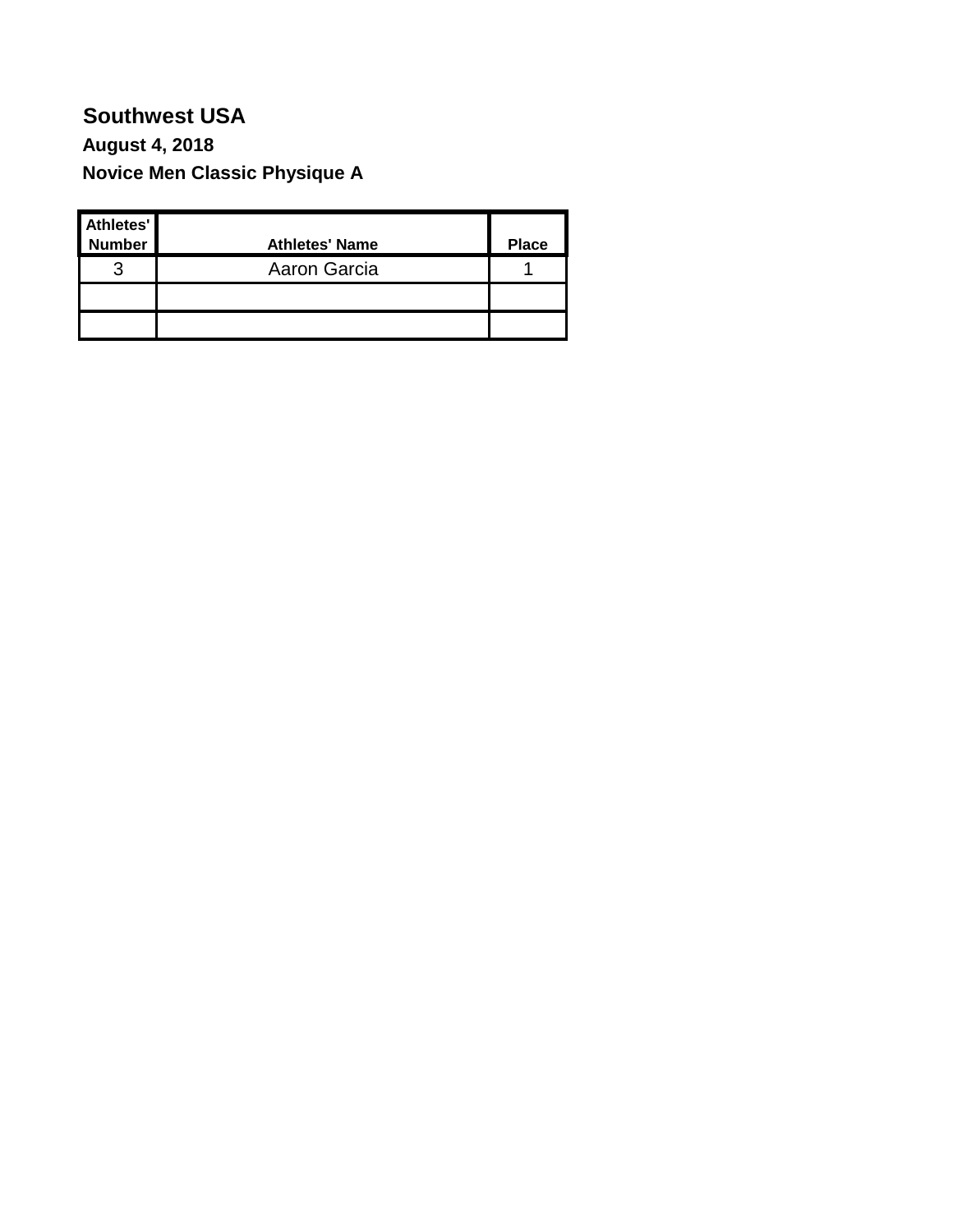#### **Southwest USA Novice Men Classic Physique B August 4, 2018**

| Athletes'<br><b>Number</b> | <b>Athletes' Name</b> | <b>Place</b> |
|----------------------------|-----------------------|--------------|
|                            | <b>Reid Nichols</b>   |              |
| 36                         | John Goode            |              |
| 27                         | Chad Pena             |              |
|                            |                       |              |
|                            |                       |              |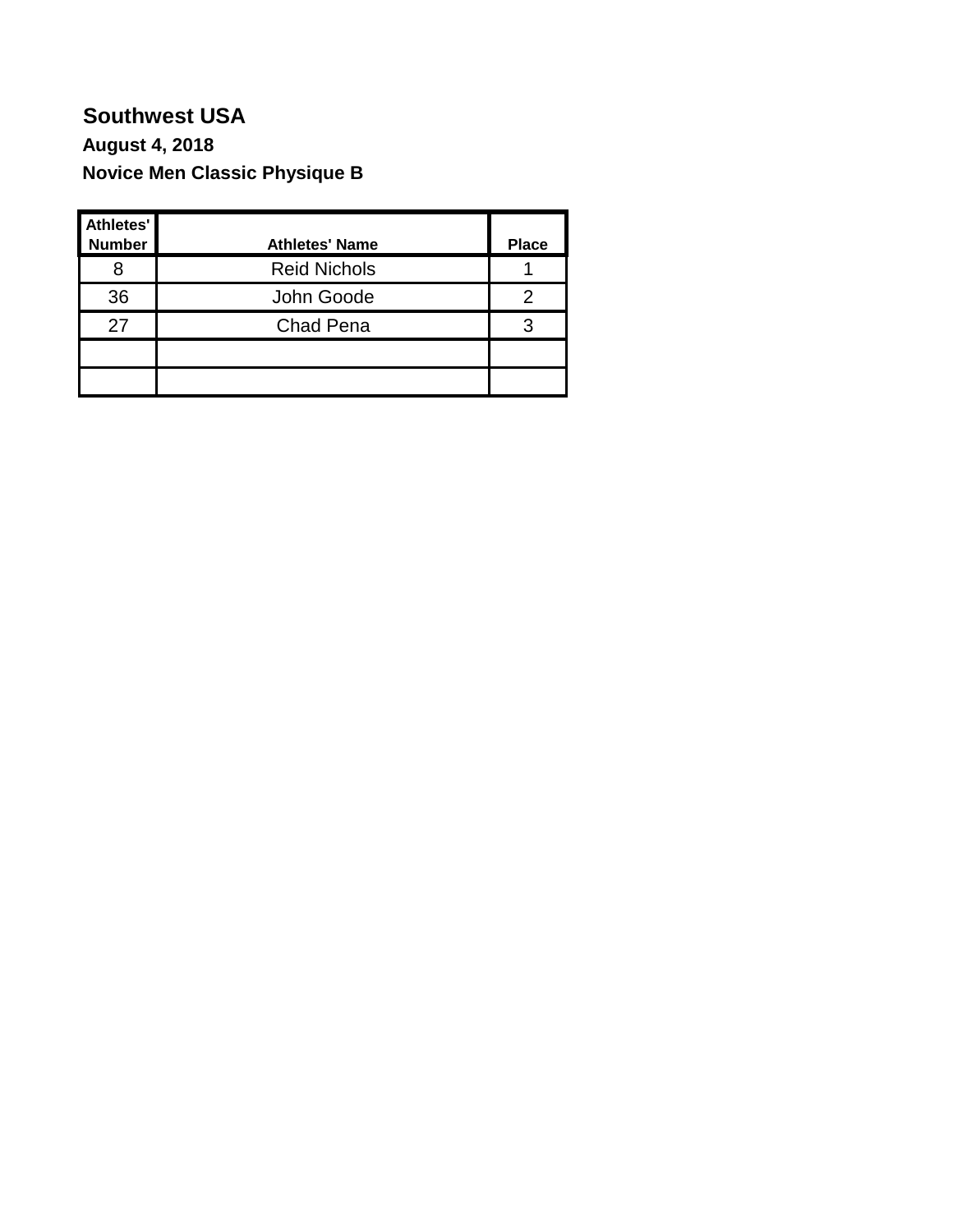#### **Southwest USA Novice Men Classic Physique C August 4, 2018**

| Athletes'<br><b>Number</b> | <b>Athletes' Name</b> | <b>Place</b> |
|----------------------------|-----------------------|--------------|
| 13                         | <b>Reece Lewis</b>    |              |
| 39                         | Adam Young            |              |
| 34                         | Payton Coldiron       |              |
| 40                         | <b>B</b> Bass         |              |
|                            |                       |              |
|                            |                       |              |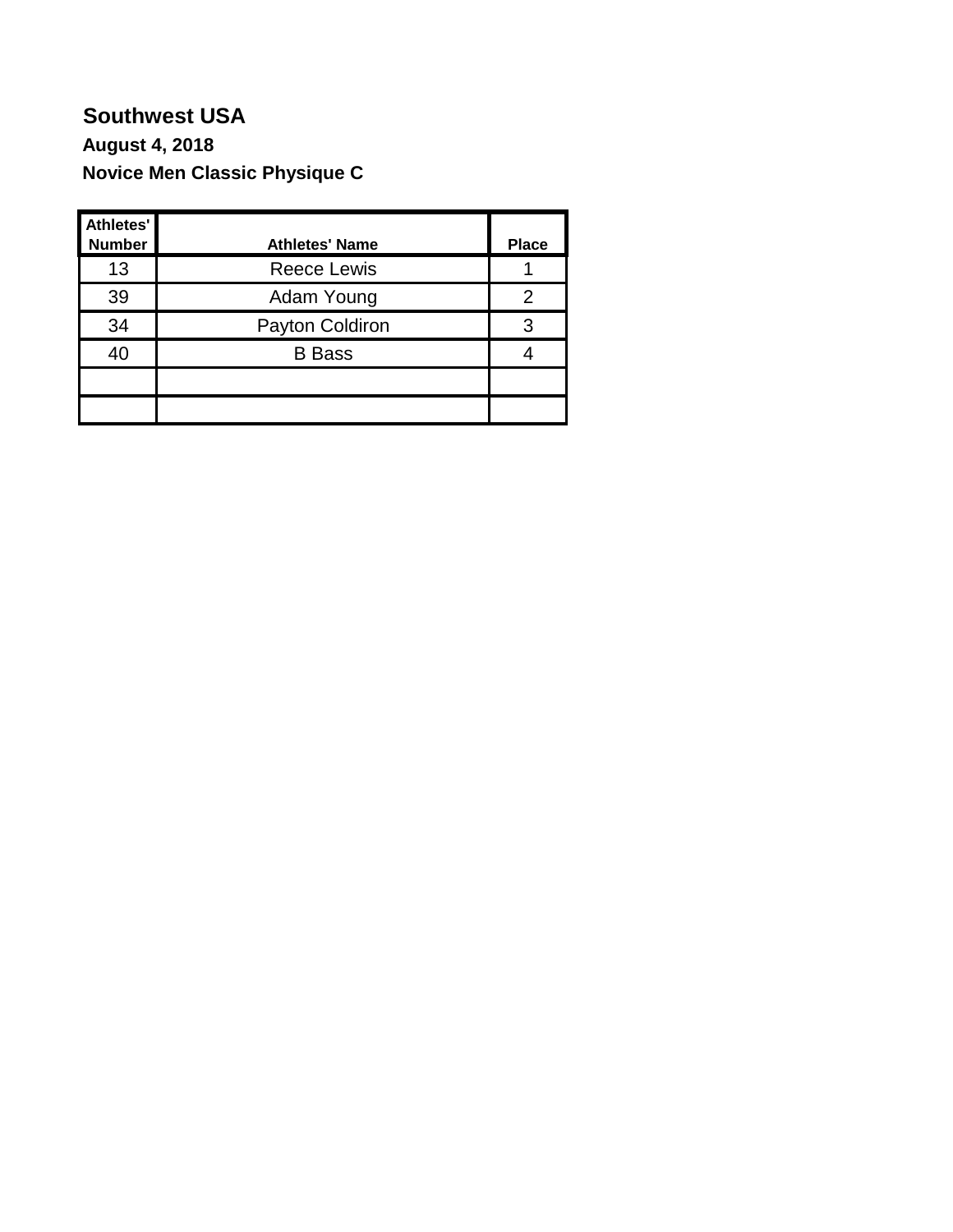#### **Southwest USA Men Classic Physique A August 4, 2018**

| Athletes'<br><b>Number</b> | <b>Athletes' Name</b> | <b>Place</b> |
|----------------------------|-----------------------|--------------|
| 3                          | Aaron Garcia          |              |
| 30                         | Seth Mclean           |              |
| 28                         | <b>Tristan Meals</b>  | 3            |
| 29                         | <b>Daniel Briones</b> |              |
|                            |                       |              |
|                            |                       |              |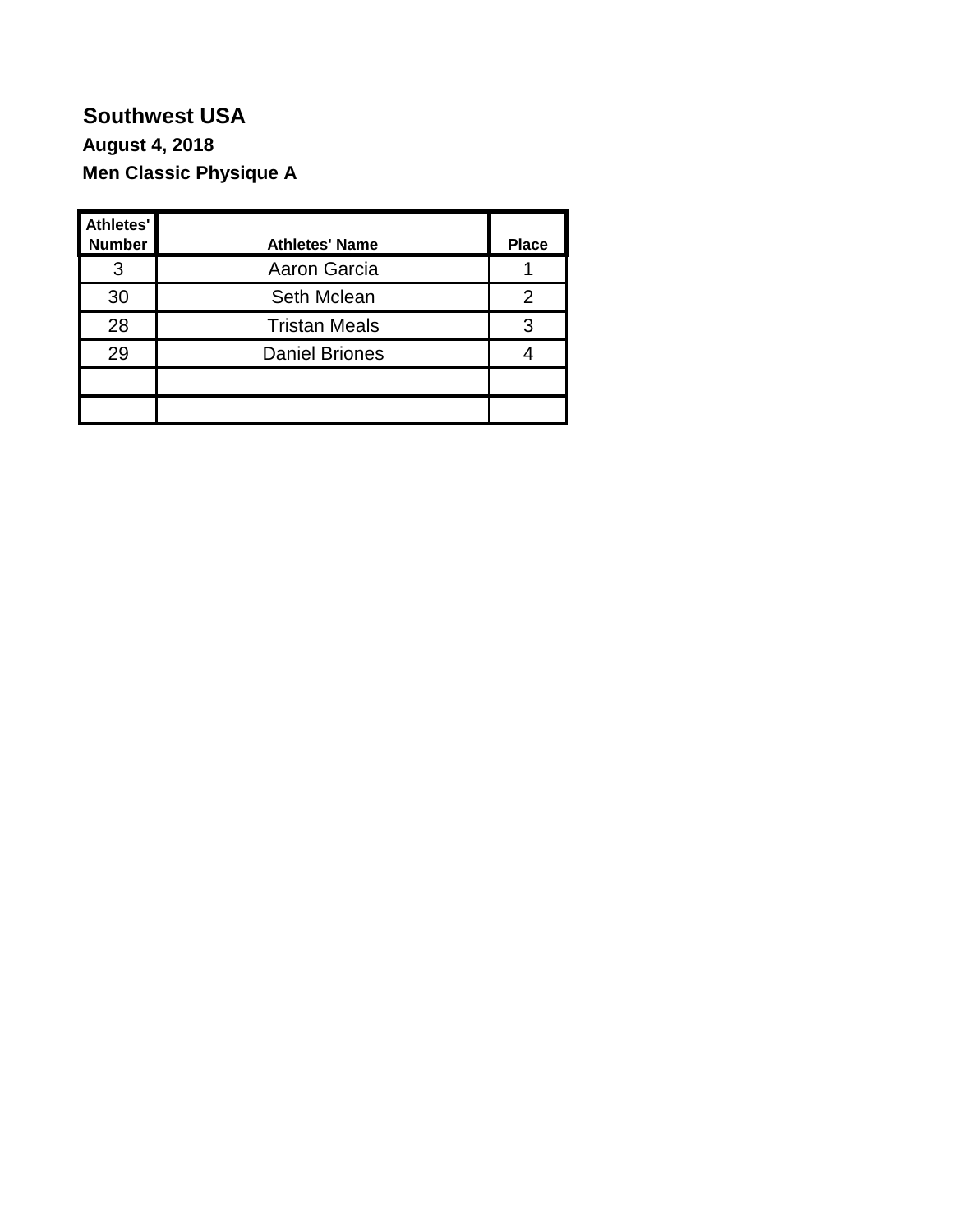#### **Southwest USA Men Classic Physique B August 4, 2018**

| Athletes'<br><b>Number</b> | <b>Athletes' Name</b>  | <b>Place</b> |
|----------------------------|------------------------|--------------|
| 45                         | Adam Tijernia          |              |
| 8                          | <b>Reid Nichols</b>    | 2            |
| 32                         | <b>Carl Leake</b>      | 3            |
| 36                         | John Goode             |              |
| 31                         | <b>Anthony Gardley</b> | 5            |
| 33                         | Keegan Murphy          | 6            |
|                            |                        |              |
|                            |                        |              |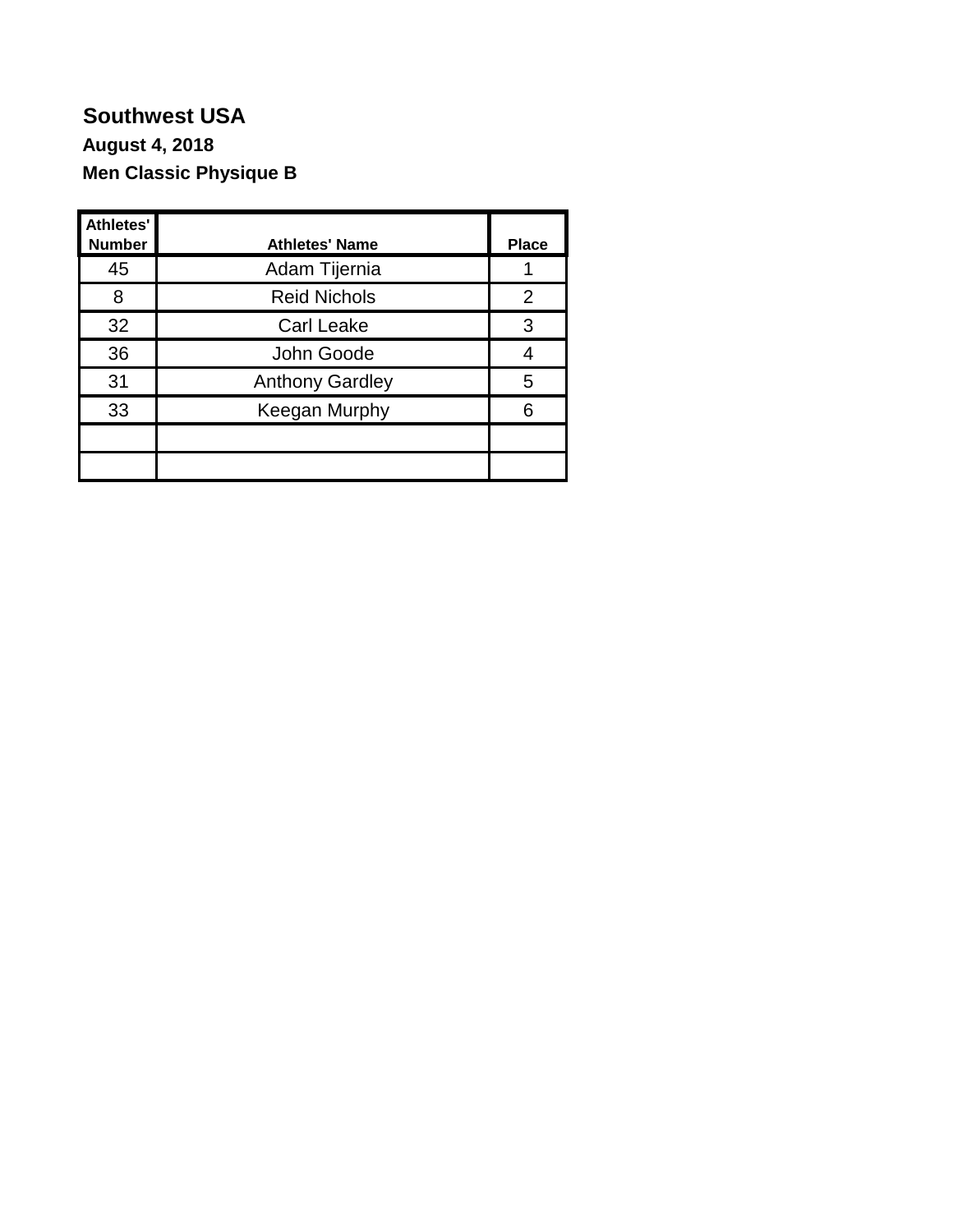#### **Southwest USA Men Classic Physique C August 4, 2018**

| Athletes'<br><b>Number</b> | <b>Athletes' Name</b>  | <b>Place</b> |                                       |
|----------------------------|------------------------|--------------|---------------------------------------|
| 13                         | <b>Reece Lewis</b>     |              | <b><i>****OVERALL WINNER*****</i></b> |
| 35                         | <b>Gabriel Philpot</b> | 2            |                                       |
| 103                        | Jaron Lyle             | 3            |                                       |
| 34                         | Payton Coldiron        |              |                                       |
|                            |                        |              |                                       |
|                            |                        |              |                                       |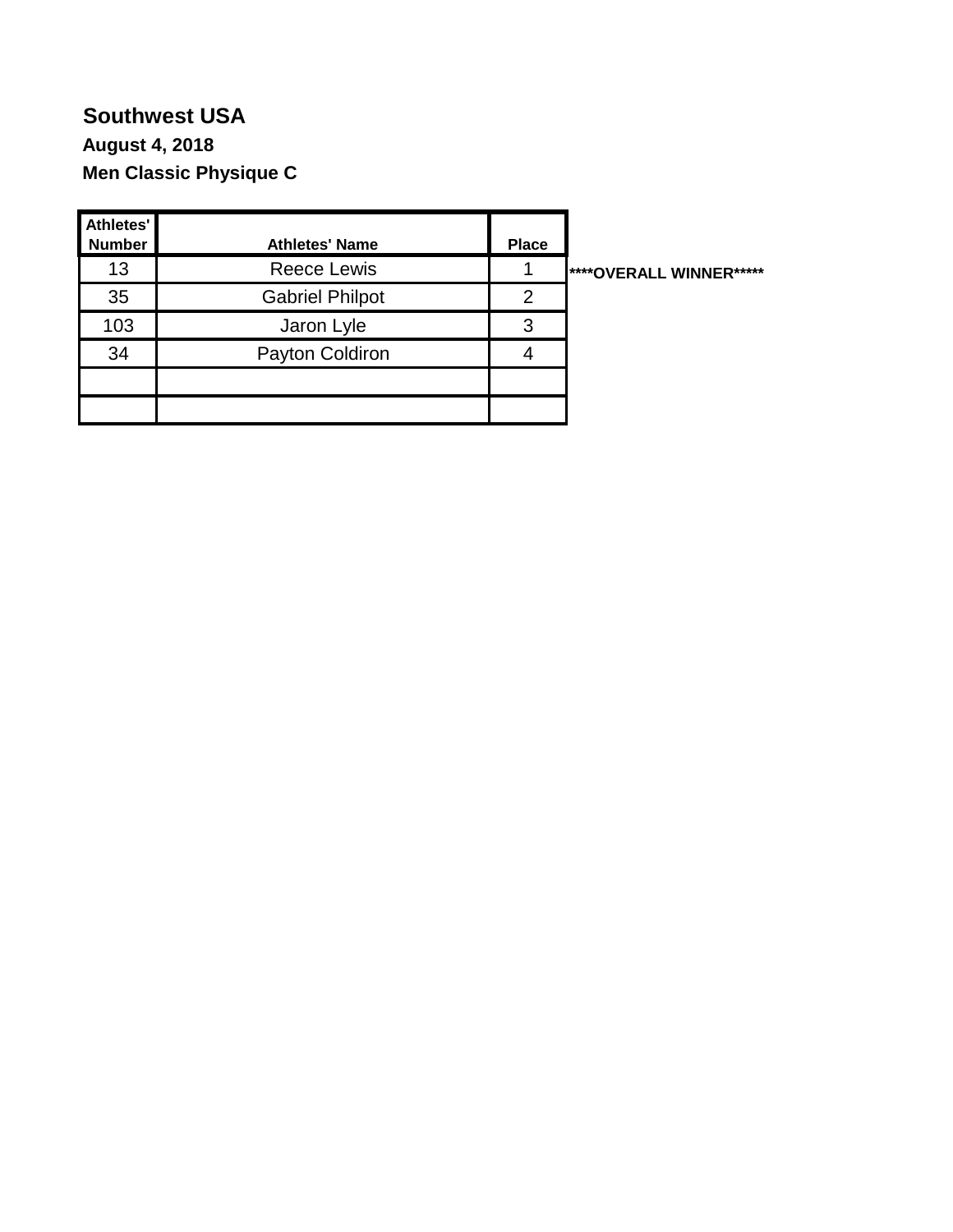#### **Southwest USA Men Classic Physique D August 4, 2018**

| Athletes'<br><b>Number</b> | <b>Athletes' Name</b> | <b>Place</b> |
|----------------------------|-----------------------|--------------|
| 38                         | Clay Wilcoxson        |              |
| 37                         | Lee Wilson            |              |
| 109                        | <b>Aaron Fennell</b>  | З            |
|                            |                       |              |
|                            |                       |              |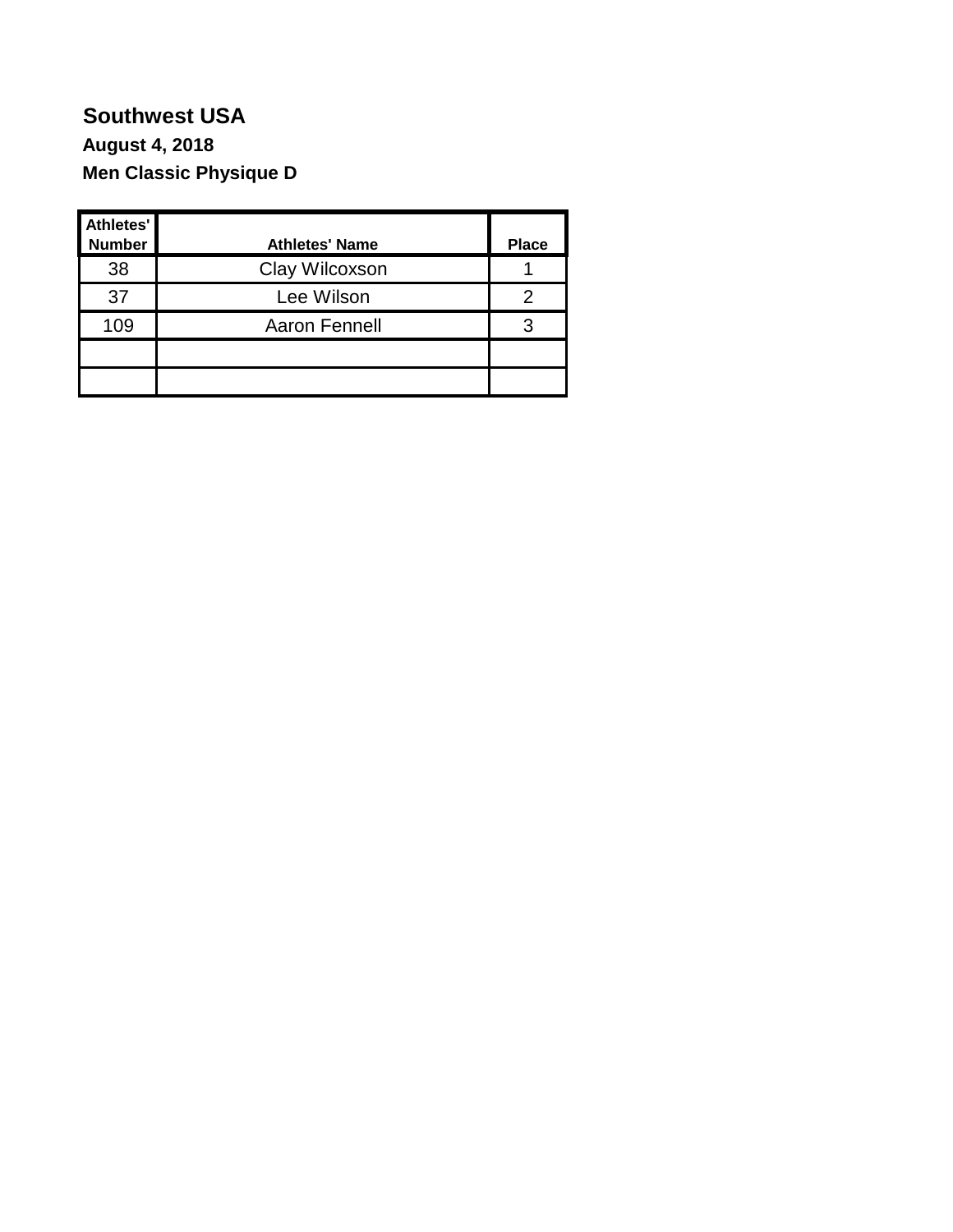**August 4, 2018**

**Women Figure**

**Masters ( over 35 )**

| <b>Athletes'</b><br><b>Number</b> | <b>Athletes' Name</b>  | <b>Place</b> |
|-----------------------------------|------------------------|--------------|
| 73                                | <b>Tarrah Young</b>    |              |
| 76                                | <b>Ira Stewart</b>     | 2            |
| 71                                | <b>Heather Berreth</b> | 3            |
| 66                                | <b>Kimberly Klein</b>  |              |
| 64                                | <b>Krystal Cochran</b> | 5            |
| 70                                | <b>Kendra Mayes</b>    | 6            |
|                                   |                        |              |
|                                   |                        |              |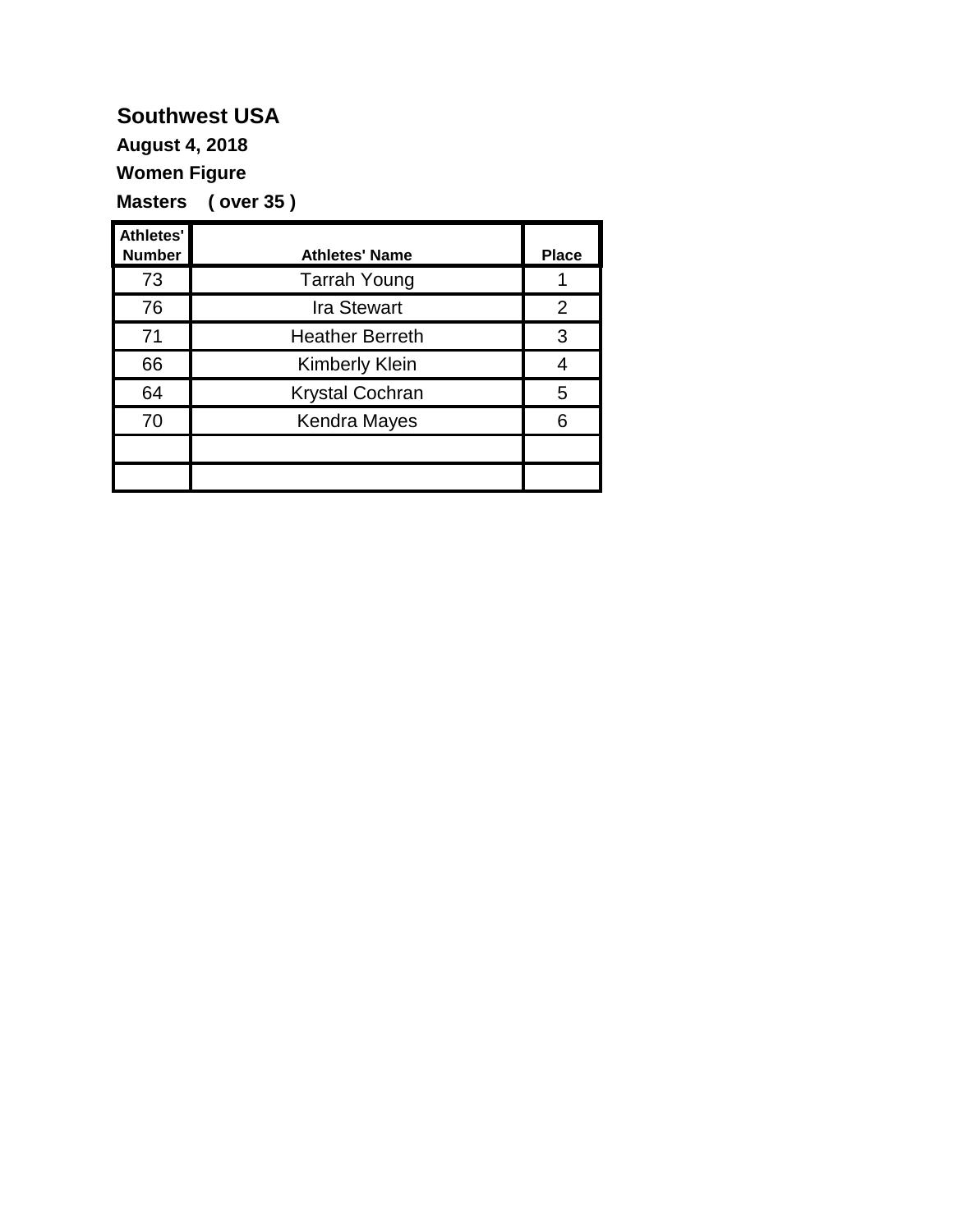**August 4, 2018**

**Women Figure**

**Masters ( over 45 )**

| Athletes'<br><b>Number</b> | <b>Athletes' Name</b> | <b>Place</b> |
|----------------------------|-----------------------|--------------|
| 77                         | Arceli Desmarais      |              |
| 74                         | <b>Lisa Hurley</b>    |              |
|                            |                       |              |
|                            |                       |              |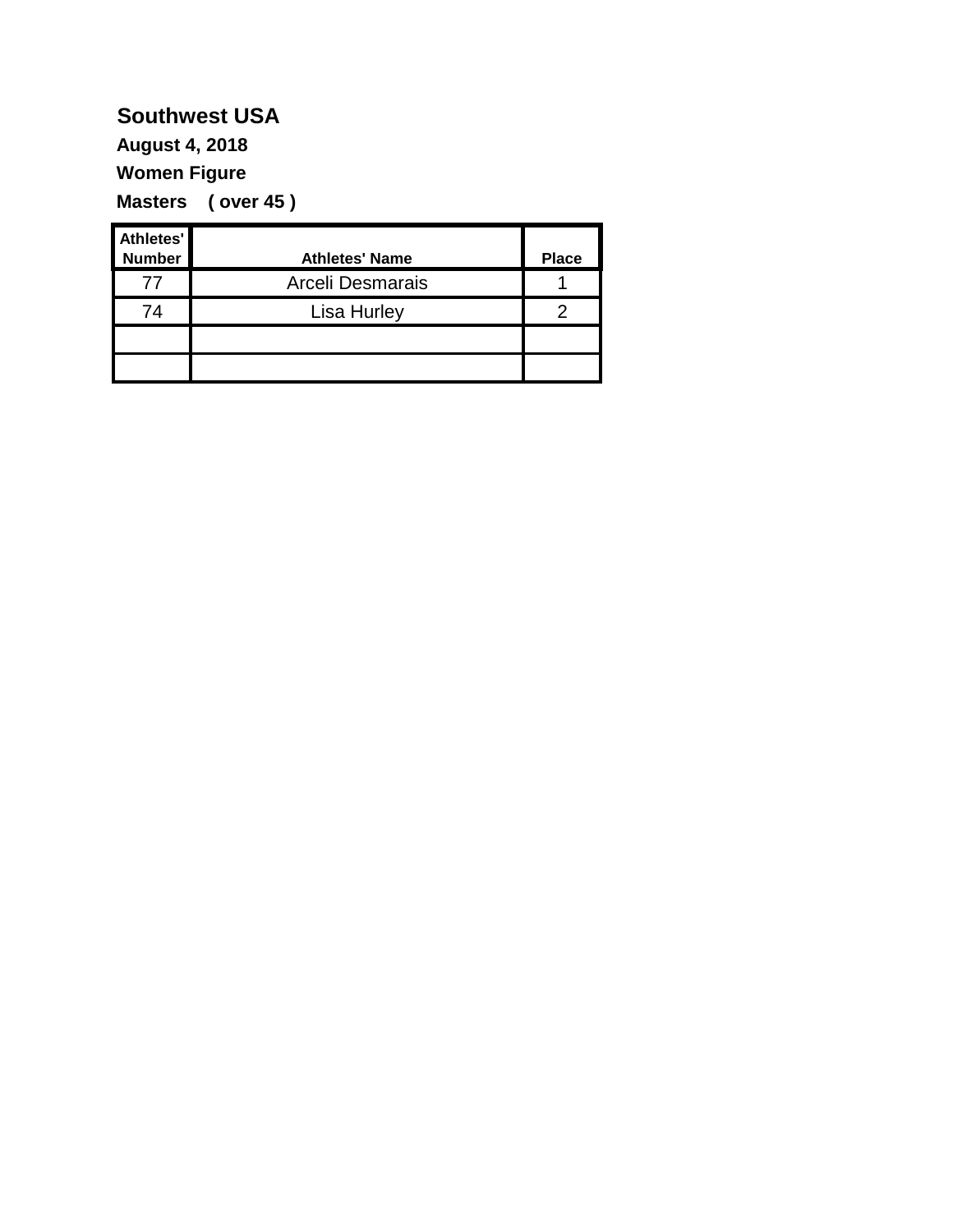#### **Southwest USA Novice Figure A August 4, 2018**

| Athletes'<br><b>Number</b> | <b>Athletes' Name</b> | <b>Place</b> |
|----------------------------|-----------------------|--------------|
| 73                         | <b>Tarrah Young</b>   |              |
| 62                         | Samantha Arredondo    |              |
|                            |                       |              |
|                            |                       |              |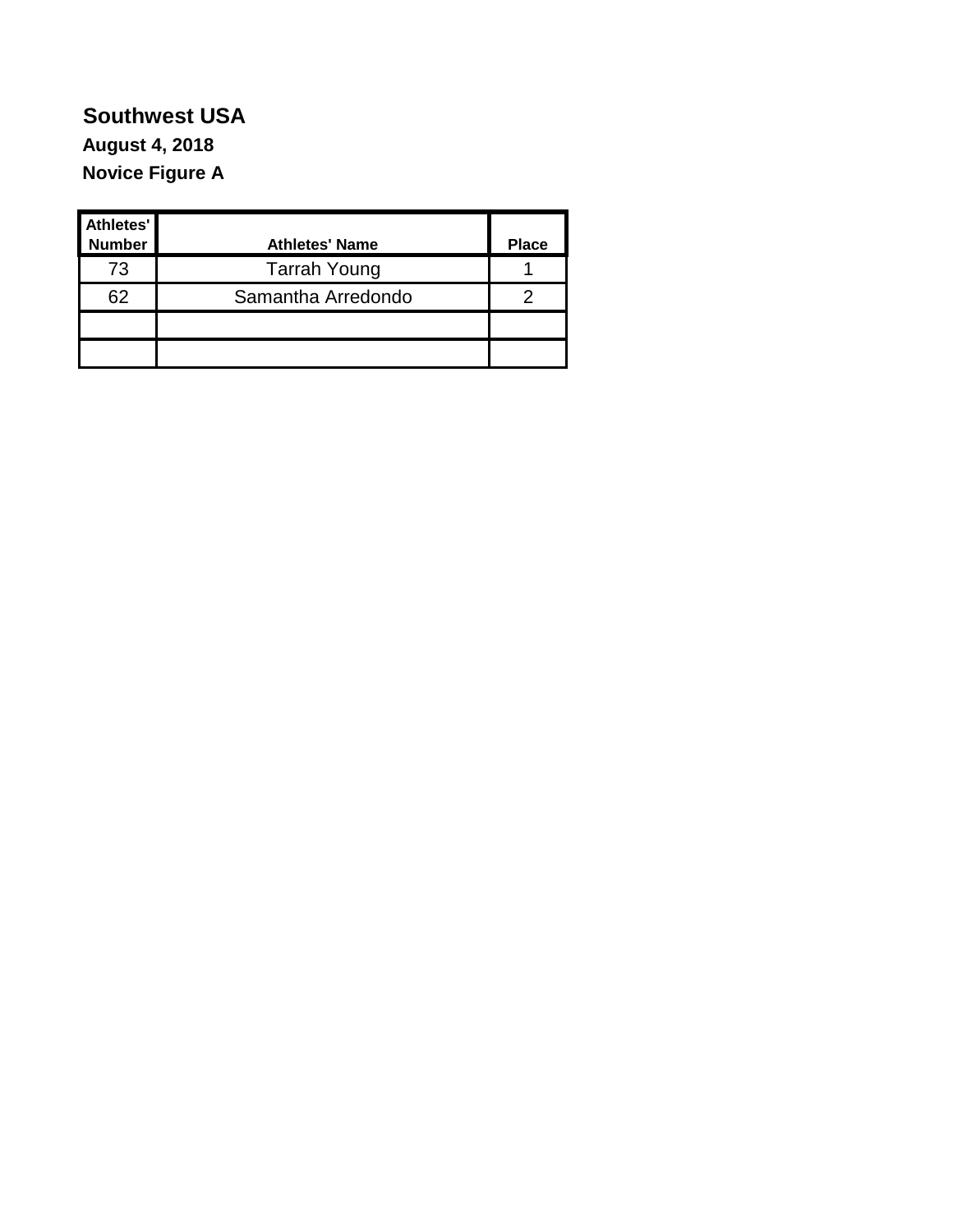#### **Southwest USA Novice Figure B August 4, 2018**

| Athletes'<br><b>Number</b> | <b>Athletes' Name</b> | <b>Place</b> |
|----------------------------|-----------------------|--------------|
| 67                         | Sophie Southwell      |              |
| 74                         | Lisa Hurley           |              |
|                            |                       |              |
|                            |                       |              |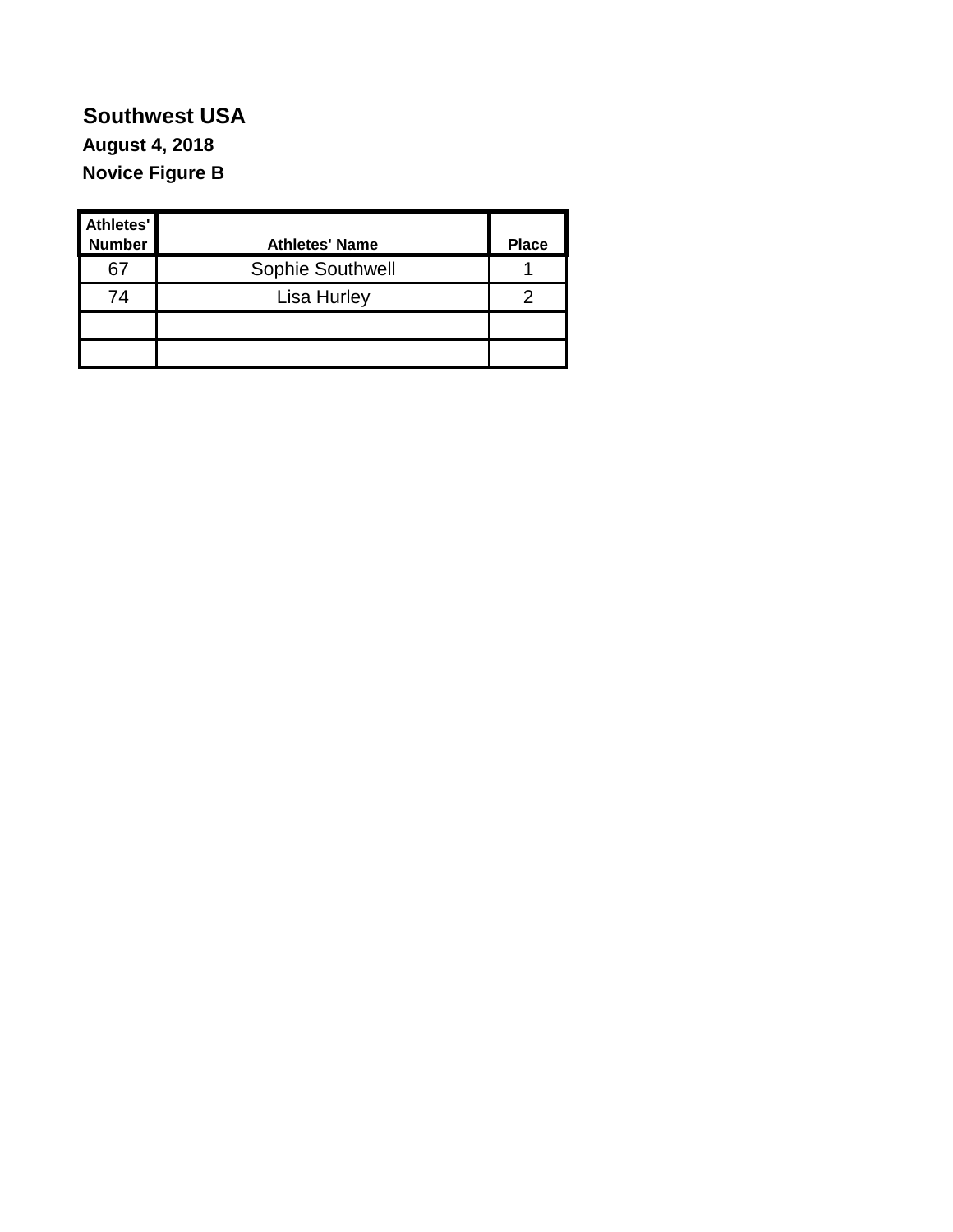#### **Southwest USA Novice Figure C August 4, 2018**

| Athletes'<br><b>Number</b> | <b>Athletes' Name</b>  | <b>Place</b> |
|----------------------------|------------------------|--------------|
| 69                         | Marya Mitchell         |              |
| 71                         | <b>Heather Berreth</b> | 2            |
| 75                         | Caleigh Young          | 3            |
| 70                         | <b>Kendra Mayes</b>    |              |
|                            |                        |              |
|                            |                        |              |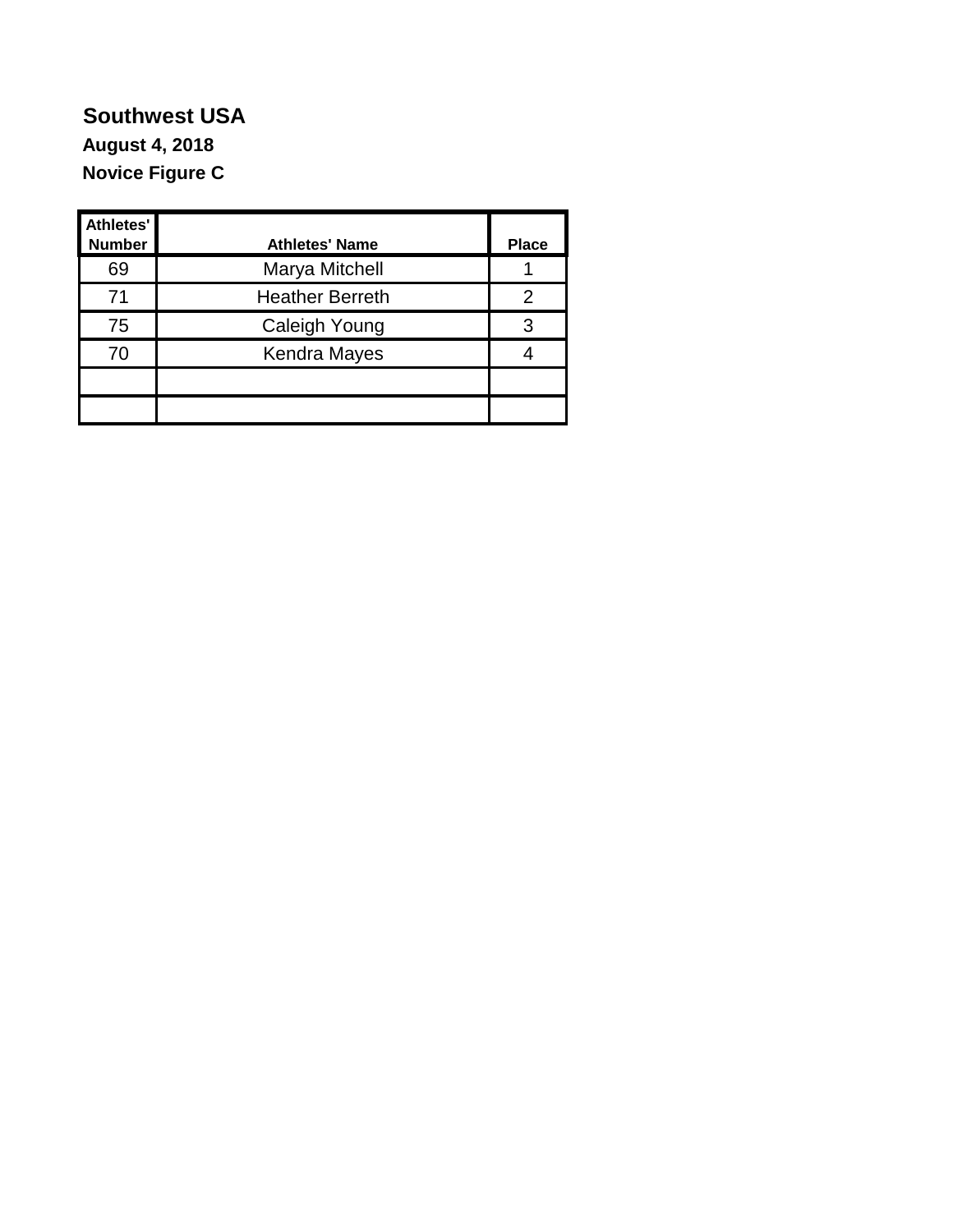### **Women Open Figure A August 4, 2018**

| Athletes'<br><b>Number</b> | <b>Athletes' Name</b> | <b>Place</b> |
|----------------------------|-----------------------|--------------|
| 73                         | <b>Tarrah Young</b>   |              |
| 62                         | Samantha Arredondo    |              |
|                            |                       |              |
|                            |                       |              |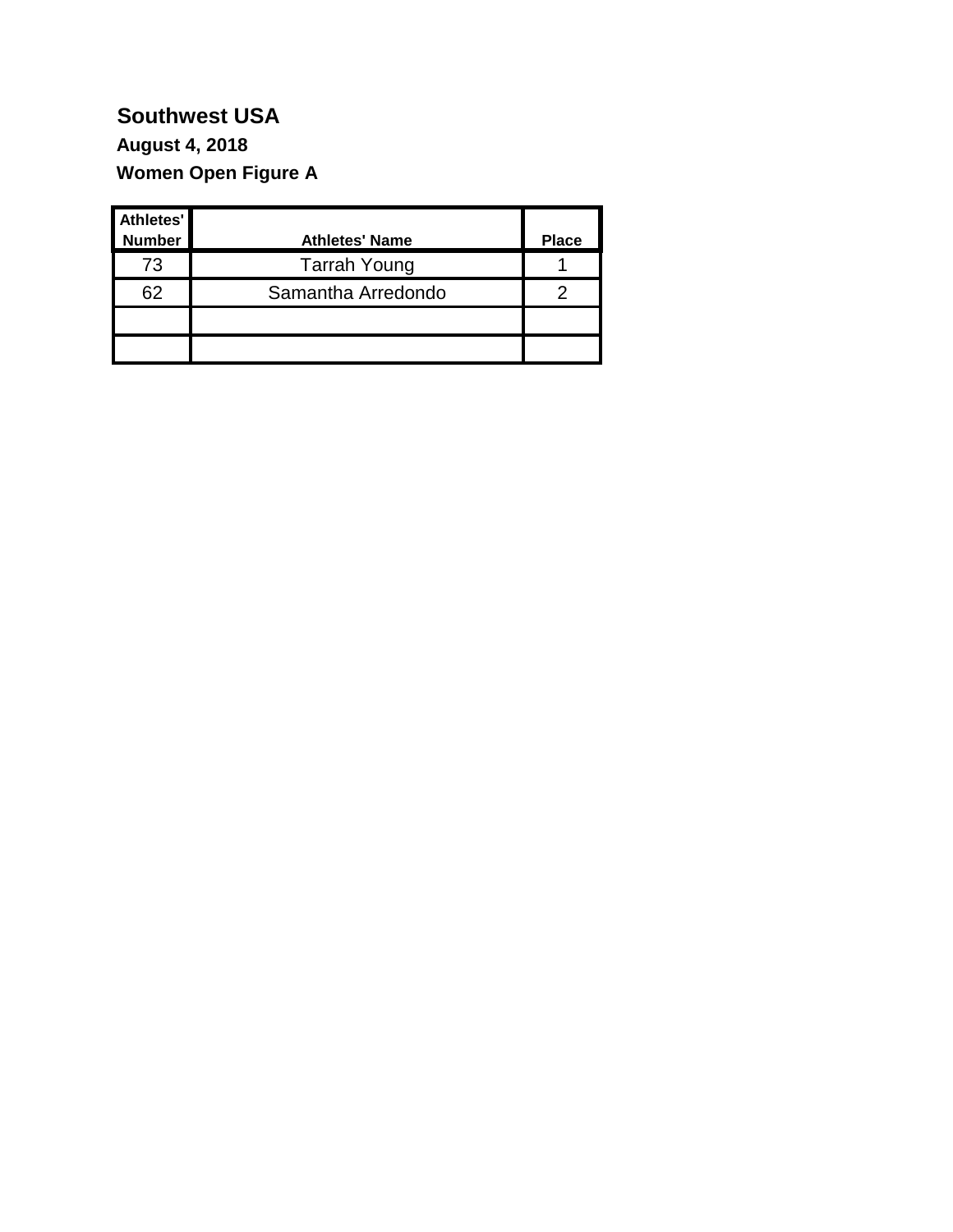### **Women Open Figure B August 4, 2018**

| Athletes'<br><b>Number</b> | <b>Athletes' Name</b>   | <b>Place</b> |                         |
|----------------------------|-------------------------|--------------|-------------------------|
| 24                         | <b>Gabrielle Pierce</b> |              | ****OVERALL WINNER***** |
| 67                         | Sophie Southwell        | 2            |                         |
| 65                         | Eboni Bunch             | 3            |                         |
| 66                         | <b>Kimberly Klein</b>   | 4            |                         |
| 64                         | <b>Krystal Cochran</b>  | 5            |                         |
|                            |                         |              |                         |
|                            |                         |              |                         |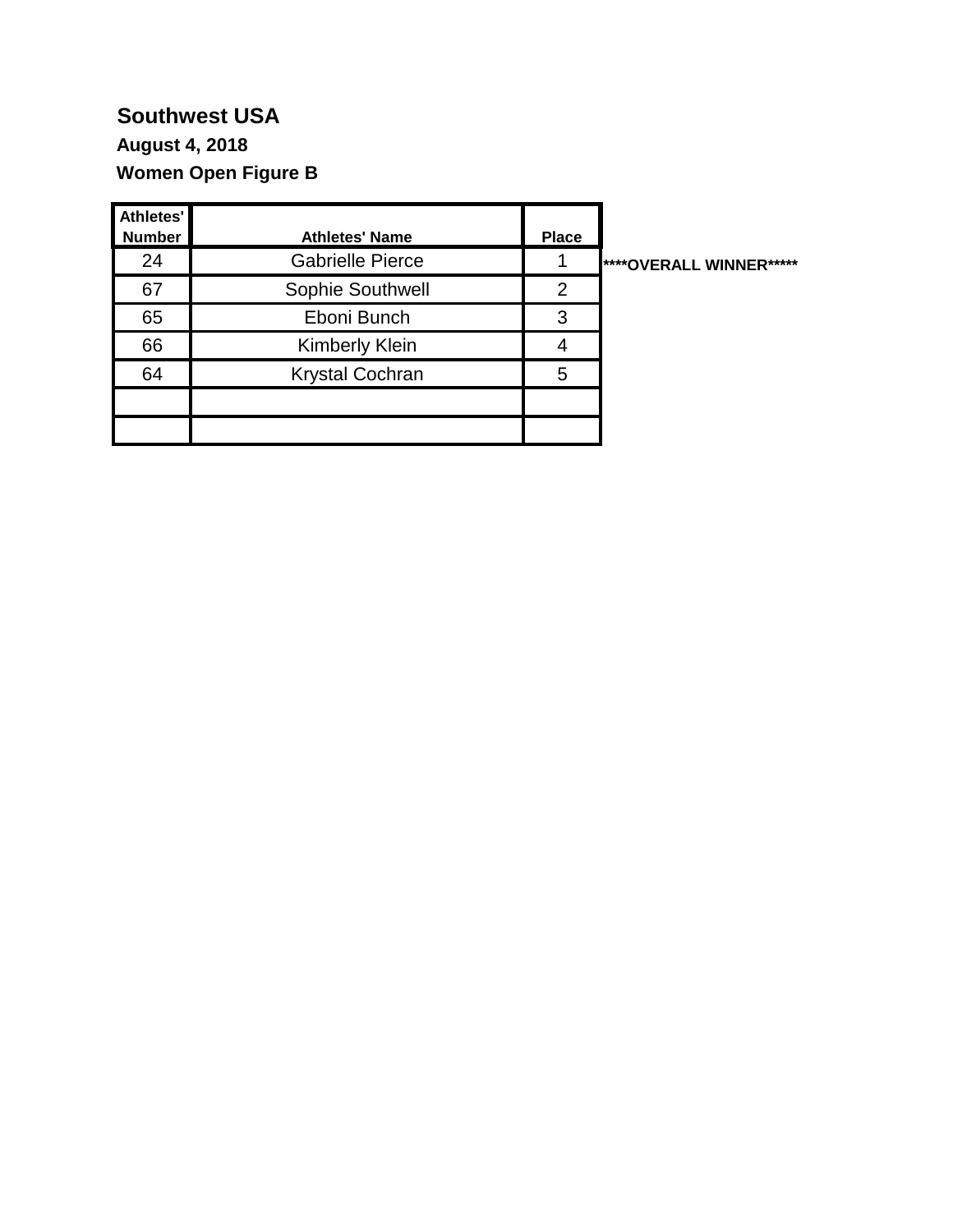#### **Women Open Figure C August 4, 2018**

| Athletes'<br><b>Number</b> | <b>Athletes' Name</b>  | <b>Place</b> |
|----------------------------|------------------------|--------------|
| 69                         | Marya Mitchell         |              |
| 71                         | <b>Heather Berreth</b> | 2            |
| 72                         | <b>Ashley Belk</b>     | 3            |
| 70                         | Kendra Mayes           |              |
|                            |                        |              |
|                            |                        |              |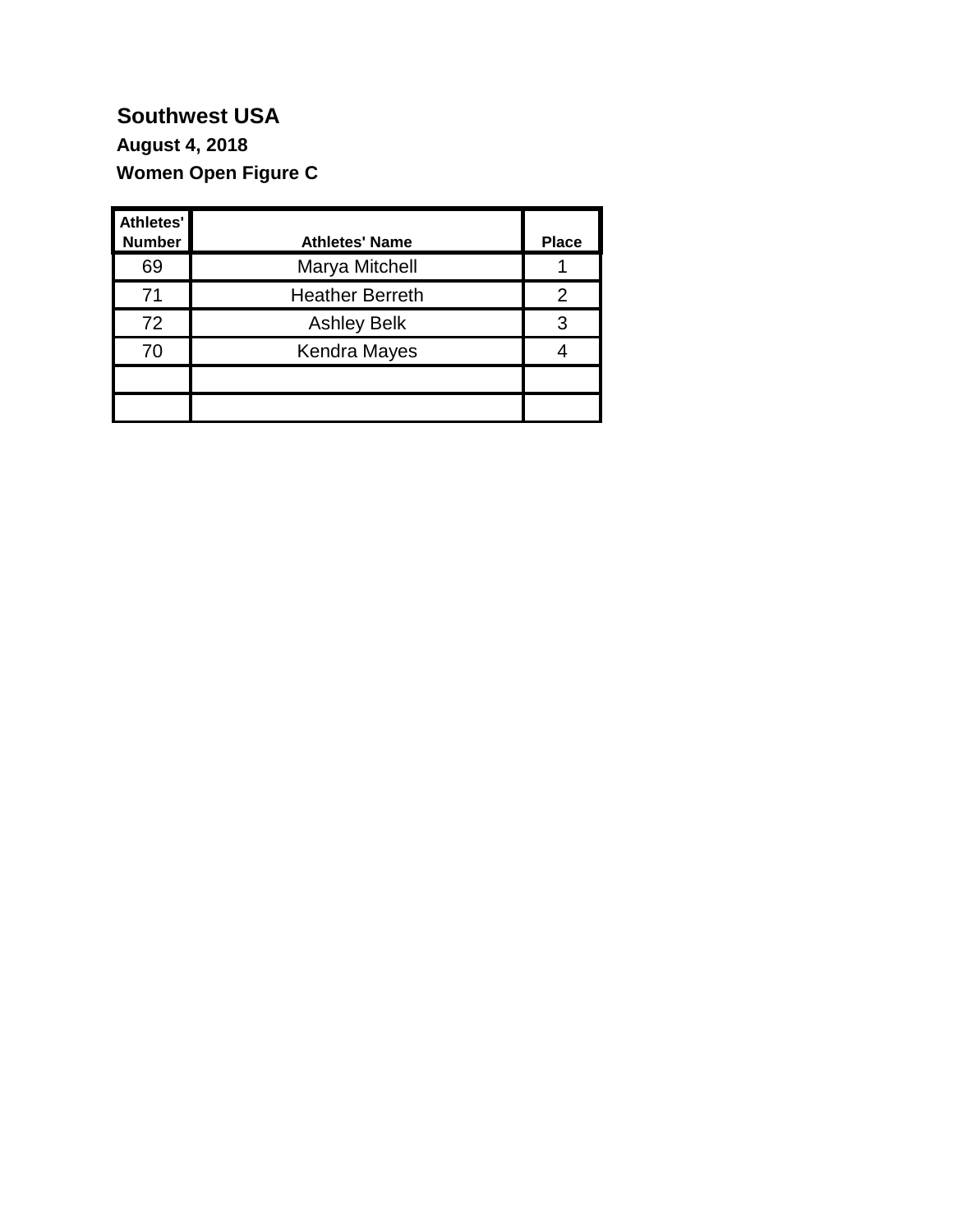### **Men Physique Masters (over 35) August 4, 2018**

| Athletes'<br><b>Number</b> | <b>Athletes' Name</b>     | <b>Place</b> |
|----------------------------|---------------------------|--------------|
| 54                         | <b>Delbrico Slaughter</b> |              |
| 57                         | Damon Johnson             |              |
| 58                         | <b>James Ramsel</b>       |              |
|                            |                           |              |
|                            |                           |              |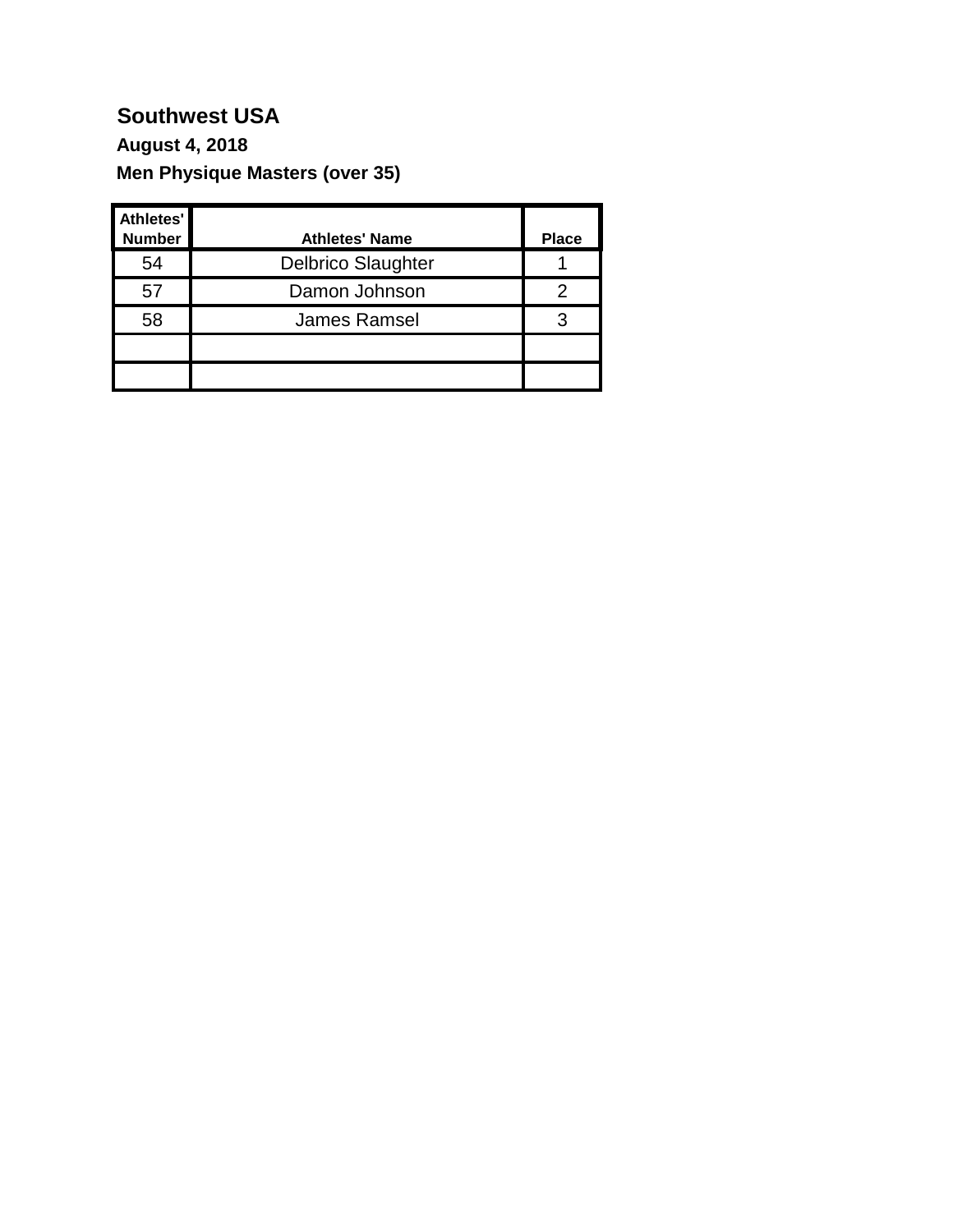### **Southwest USA Master Male Physique (over 45) August 4, 2018**

| Athletes'<br><b>Number</b> | <b>Athletes' Name</b>  | <b>Place</b> |
|----------------------------|------------------------|--------------|
| 106                        | Paul Rendon            |              |
| 60                         | <b>Scott Rosenblum</b> |              |
| 59                         | Doug Rice              | З            |
|                            |                        |              |
|                            |                        |              |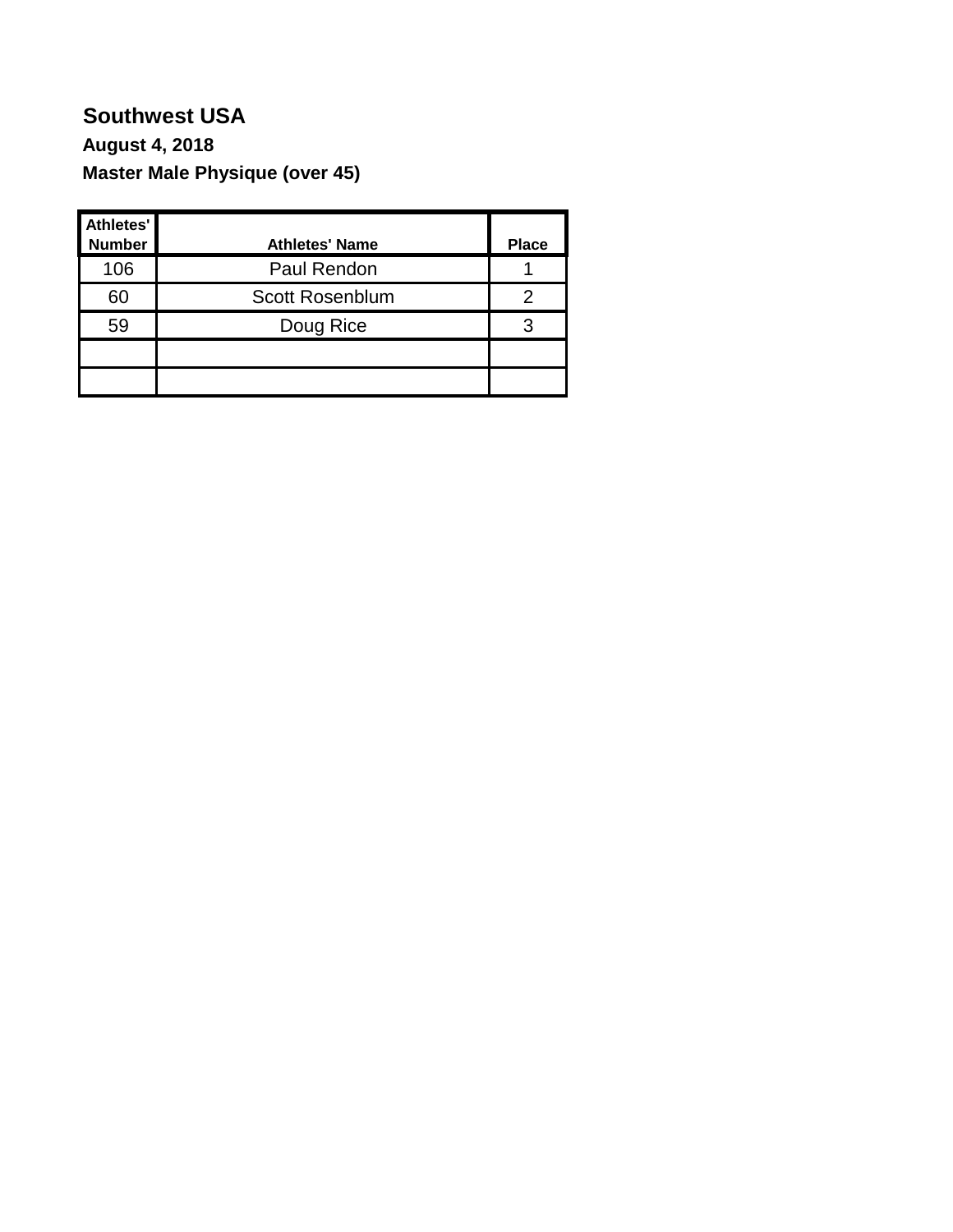#### **Southwest USA Novice Male Physique B August 4, 2018**

| <b>Athletes'</b><br><b>Number</b> | <b>Athletes' Name</b>  | <b>Place</b> |
|-----------------------------------|------------------------|--------------|
| 42                                | <b>Demarcus Harris</b> |              |
| 44                                | <b>Matt Courtney</b>   | 2            |
| 48                                | Serdar Piriyev         | 3            |
| 57                                | Damon Johnson          |              |
| 58                                | <b>James Ramsel</b>    | 5            |
|                                   |                        |              |
|                                   |                        |              |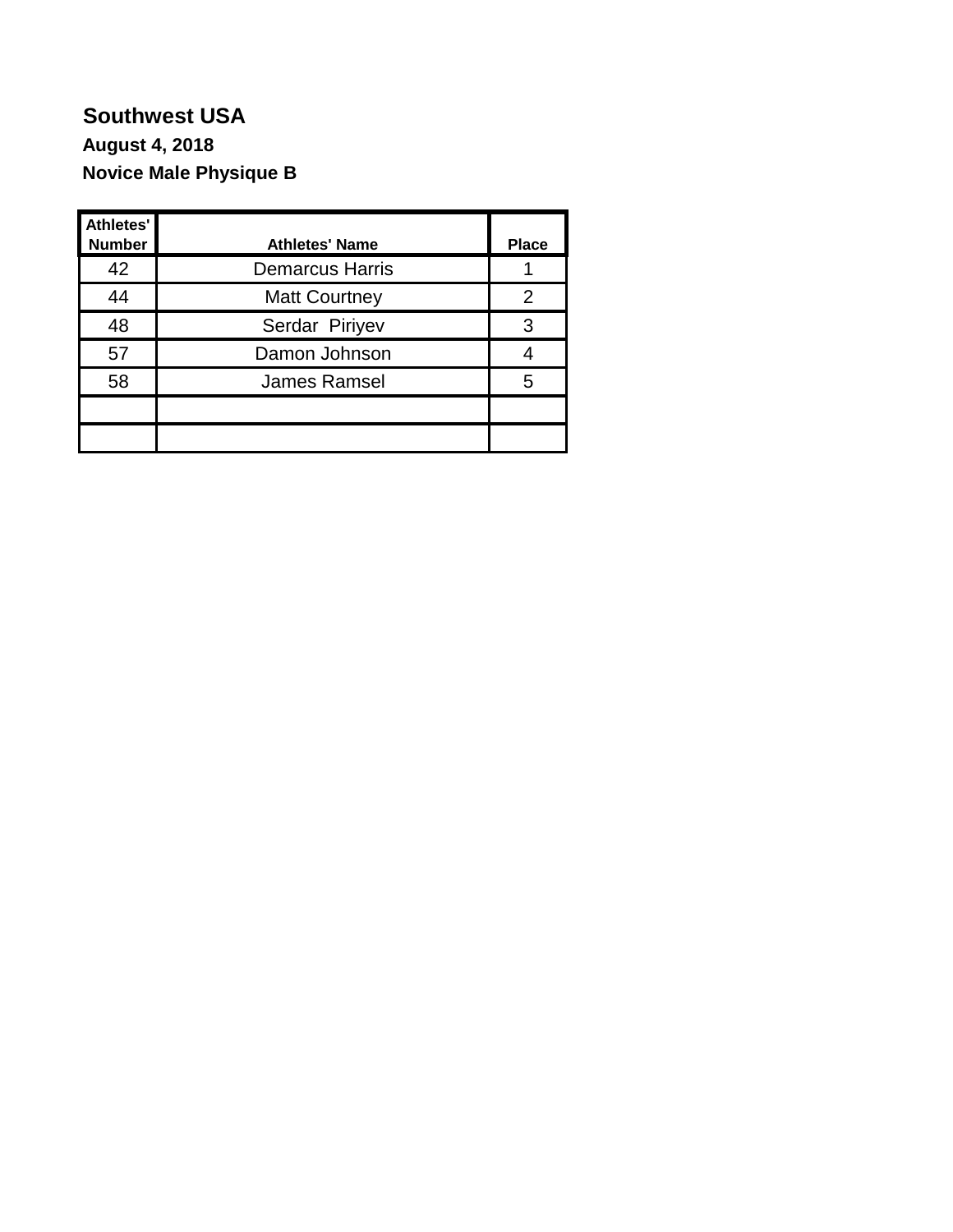#### **Southwest USA Novice Male Physique C August 4, 2018**

| Athletes'<br><b>Number</b> | <b>Athletes' Name</b> | <b>Place</b> |
|----------------------------|-----------------------|--------------|
| 46                         | Mazen Alkashram       |              |
| 55                         | Clint Brightman       |              |
| 56                         | Augustin Truhn        | 3            |
| 51                         | <b>Edwin Medina</b>   |              |
|                            |                       |              |
|                            |                       |              |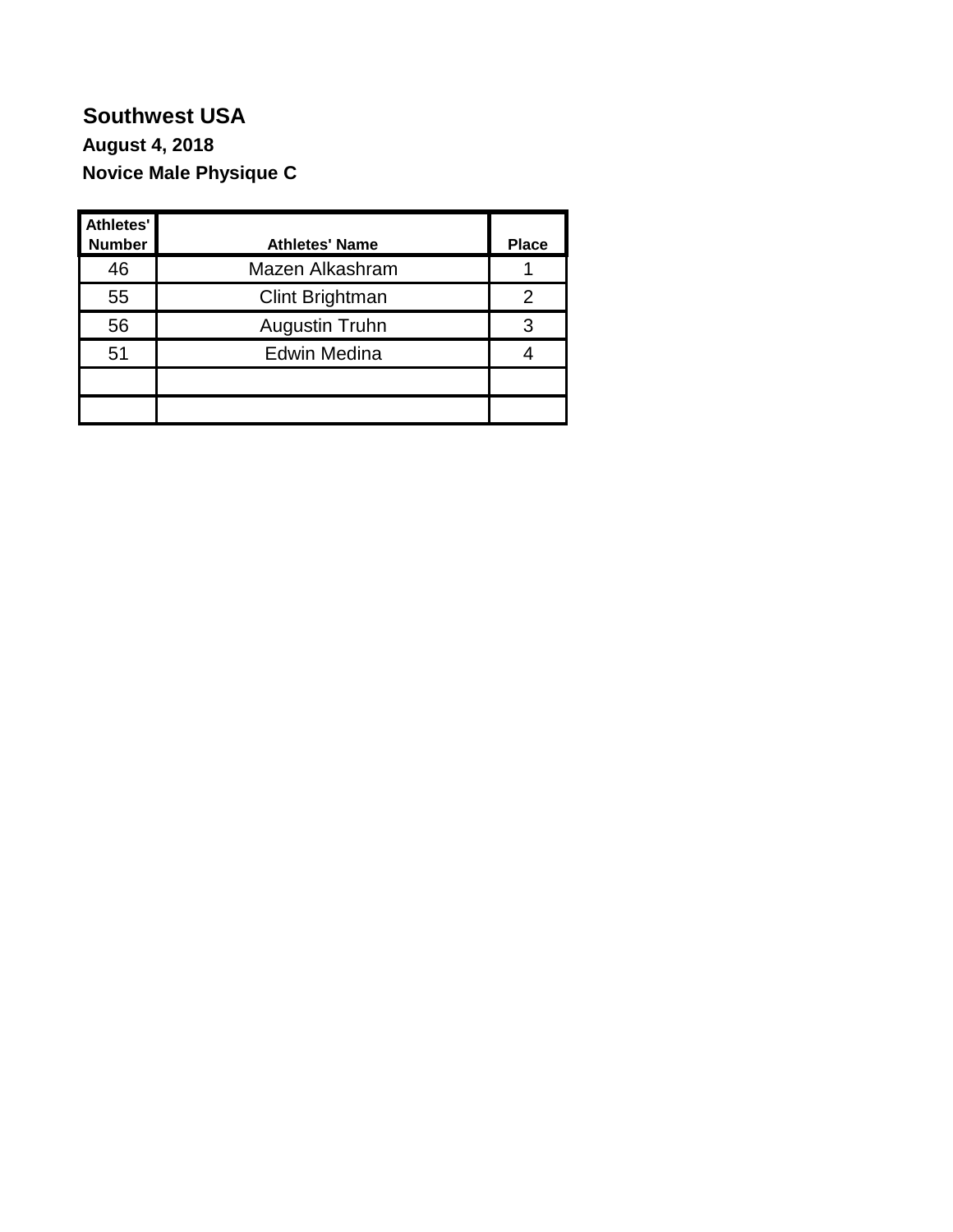### **Open Male Physique A August 4, 2018**

| Athletes'     |                       |              |
|---------------|-----------------------|--------------|
| <b>Number</b> | <b>Athletes' Name</b> | <b>Place</b> |
| 101           | Edgar Soloman         |              |
| 41            | <b>Patrick Wolf</b>   |              |
|               |                       |              |
|               |                       |              |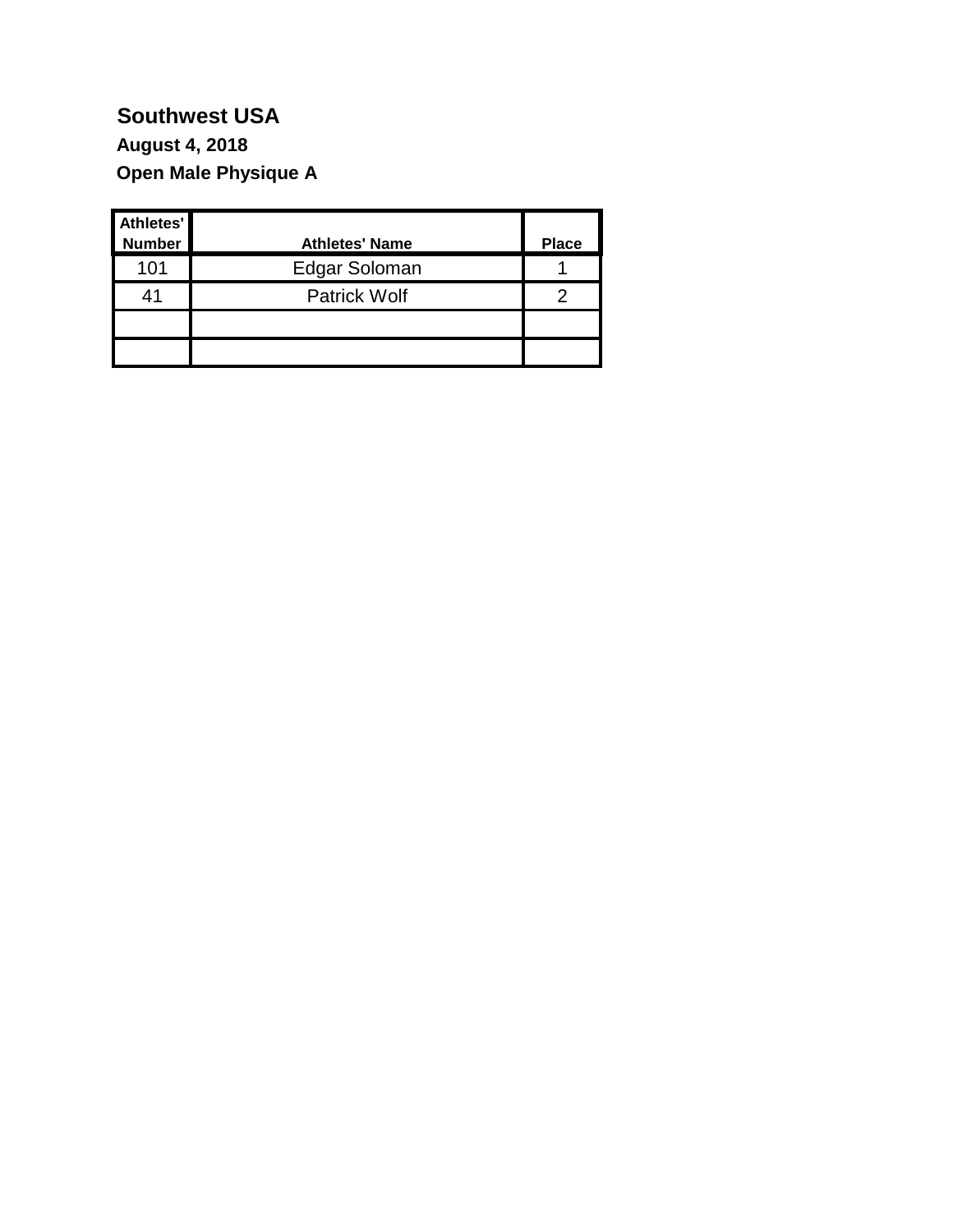### **Open Male Physique B August 4, 2018**

| Athletes'<br><b>Number</b> | <b>Athletes' Name</b>  | <b>Place</b> |
|----------------------------|------------------------|--------------|
| 42                         | <b>Demarcus Harris</b> |              |
| 43                         | <b>Andrew Brown</b>    |              |
| 44                         | <b>Matt Courtney</b>   |              |
|                            |                        |              |
|                            |                        |              |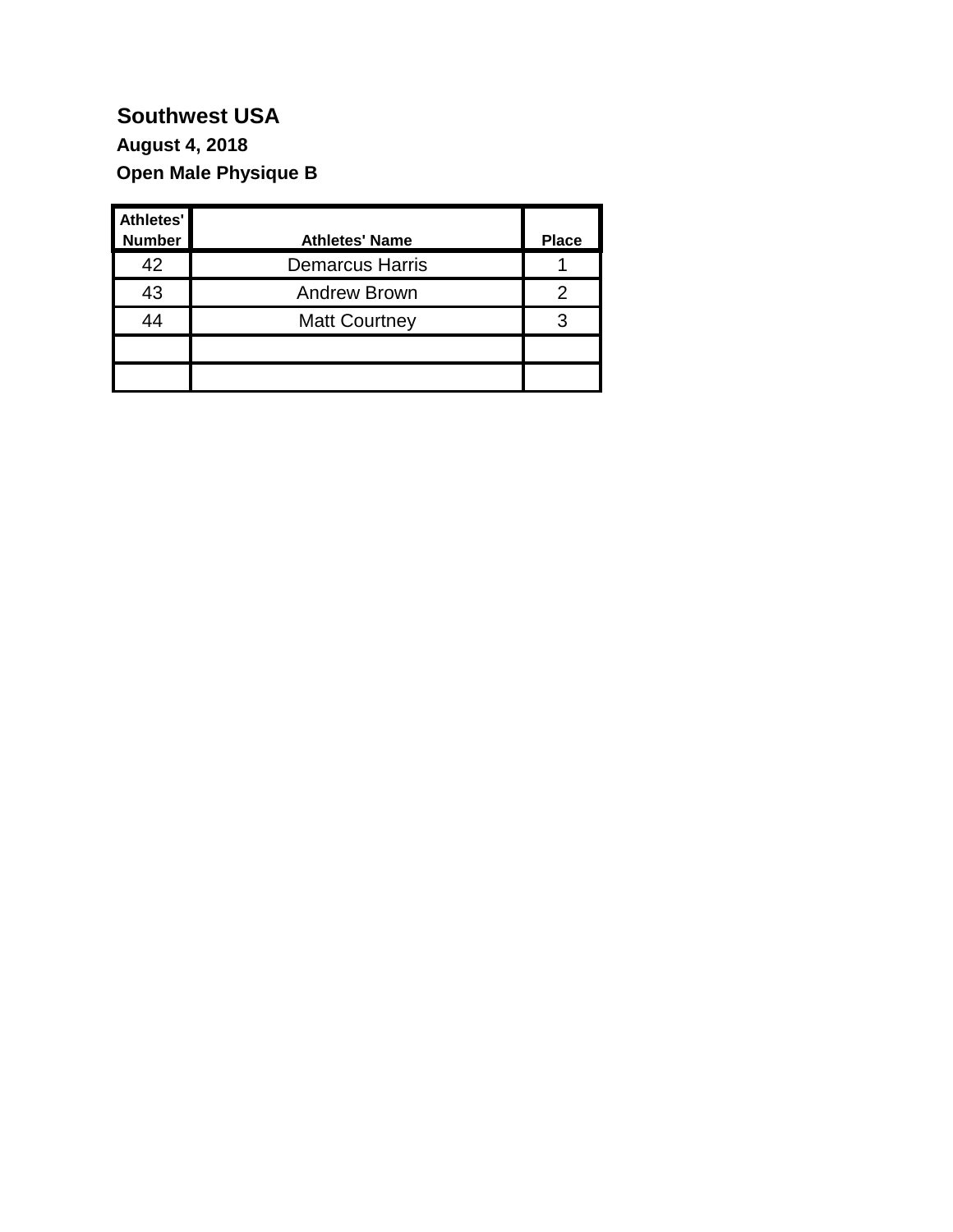### **Open Male Physique C August 4, 2018**

| Athletes'<br><b>Number</b> | <b>Athletes' Name</b> | <b>Place</b> |
|----------------------------|-----------------------|--------------|
| 45                         | Adam Tijerina         |              |
| 48                         | <b>Serdar Piriyev</b> |              |
| 47                         | Alexander Cossman     |              |
|                            |                       |              |
|                            |                       |              |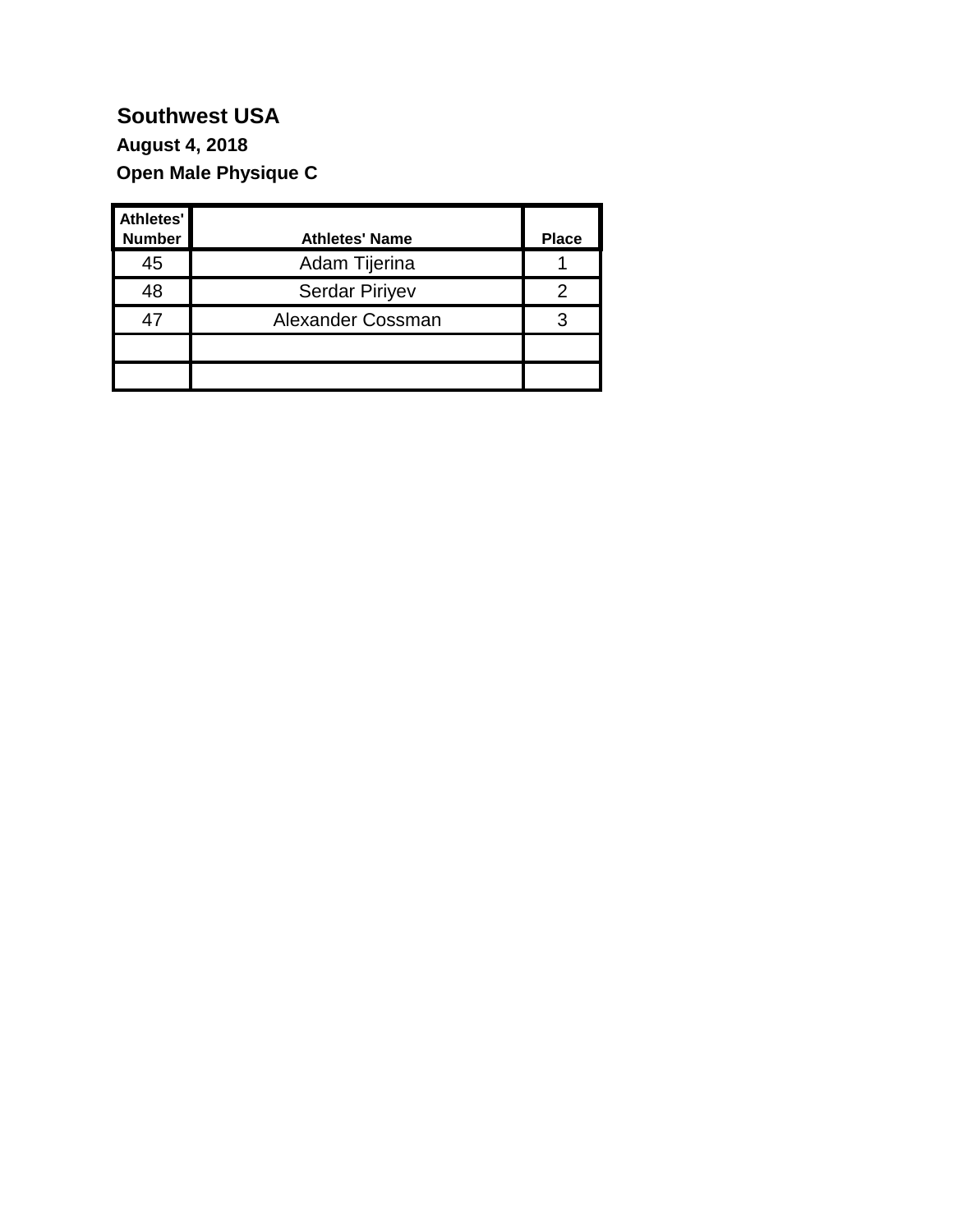### **Open Male Physique D August 4, 2018**

| Athletes'<br><b>Number</b> | <b>Athletes' Name</b> | <b>Place</b> |
|----------------------------|-----------------------|--------------|
| 46                         | Mazen Alkashram       |              |
| 49                         | <b>Darius Roberts</b> | 2            |
| 103                        | Jaron Lyle            | 3            |
| 50                         | <b>Chance Sanders</b> |              |
|                            |                       |              |
|                            |                       |              |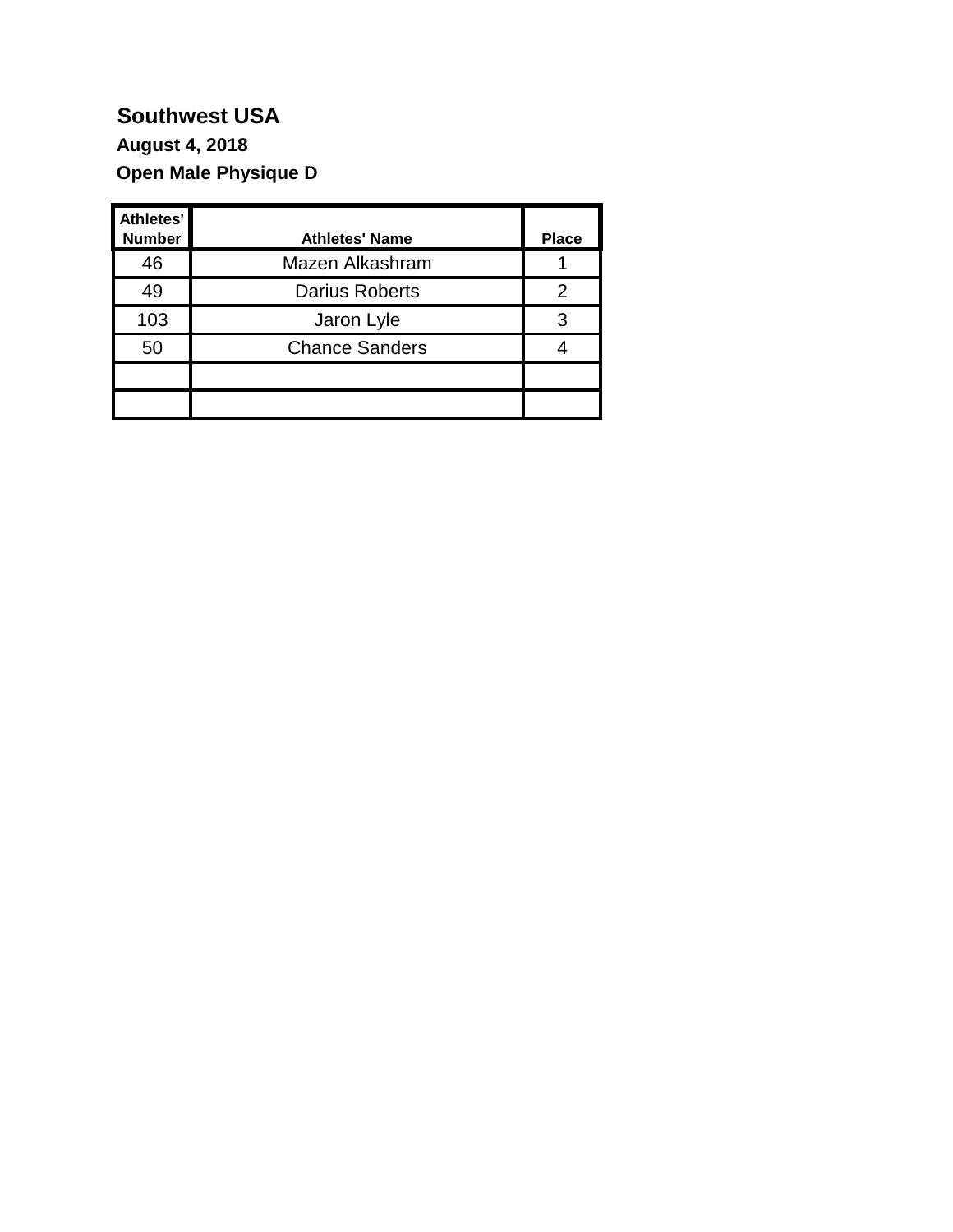#### **Southwest USA OPEN MALE PHYSIQUE E August 4, 2018**

| Athletes'<br>Number | <b>Athletes' Name</b> | <b>Place</b> |
|---------------------|-----------------------|--------------|
| 110                 | <b>Caleb White</b>    |              |
| 53                  | <b>Greg Thornton</b>  |              |
|                     |                       |              |
|                     |                       |              |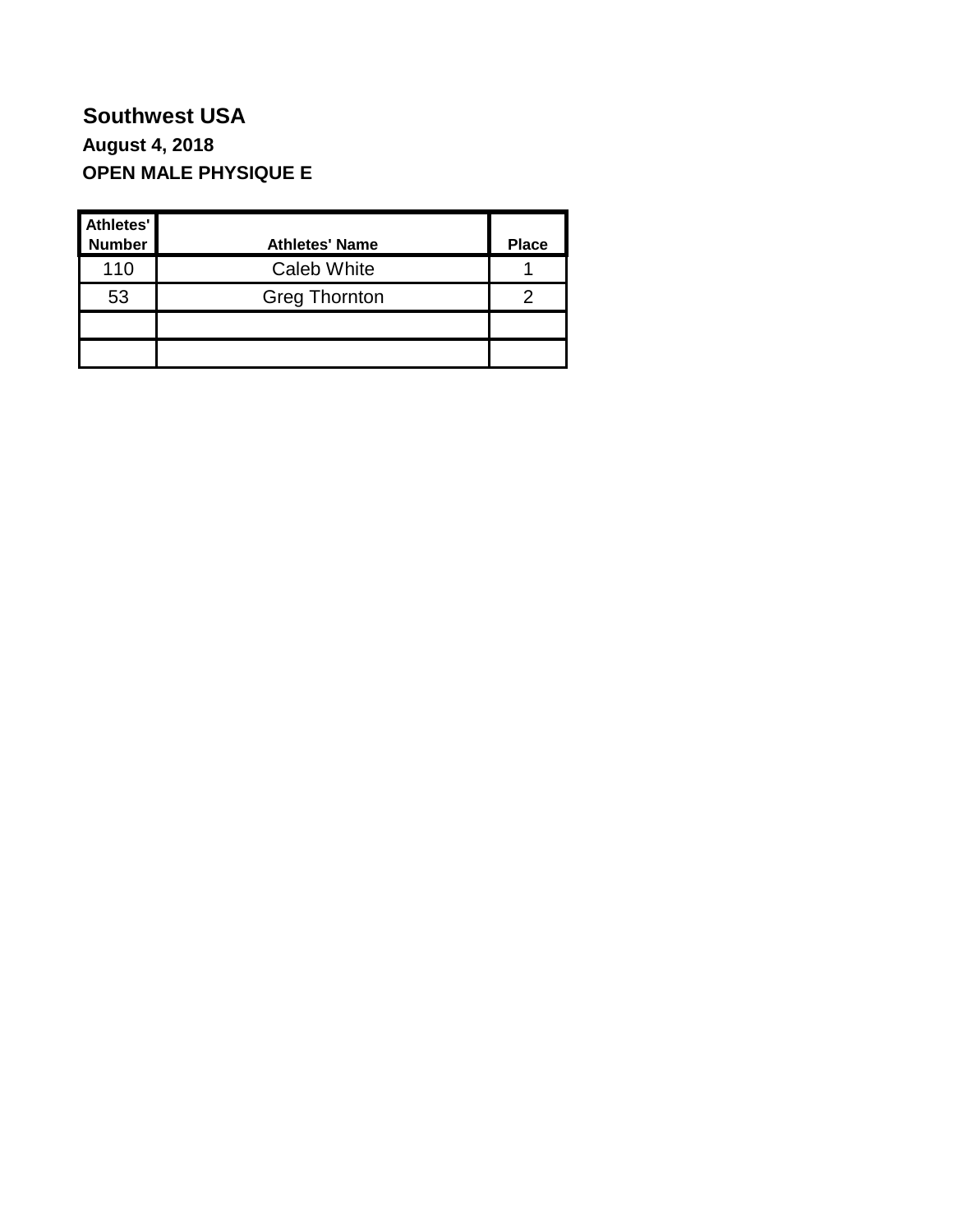#### **Southwest USA OPEN MALE PHYSIQUE F August 4, 2018**

| Athletes'<br><b>Number</b> | <b>Athletes' Name</b>     | <b>Place</b> |                                 |
|----------------------------|---------------------------|--------------|---------------------------------|
| 52                         | <b>Daniel Bridges</b>     |              | <b>I****OVERALL WINNER*****</b> |
| 54                         | <b>Delbrico Slaughter</b> | 2            |                                 |
| 55                         | Clint Brightman           | 3            |                                 |
| 56                         | Augustin Truhn            | 4            |                                 |
| 102                        | <b>Austin Miller</b>      | 5            |                                 |
| 51                         | <b>Edwin Medina</b>       | 6            |                                 |
| 109                        | Aaron Fennell             | 7            |                                 |
|                            |                           |              |                                 |
|                            |                           |              |                                 |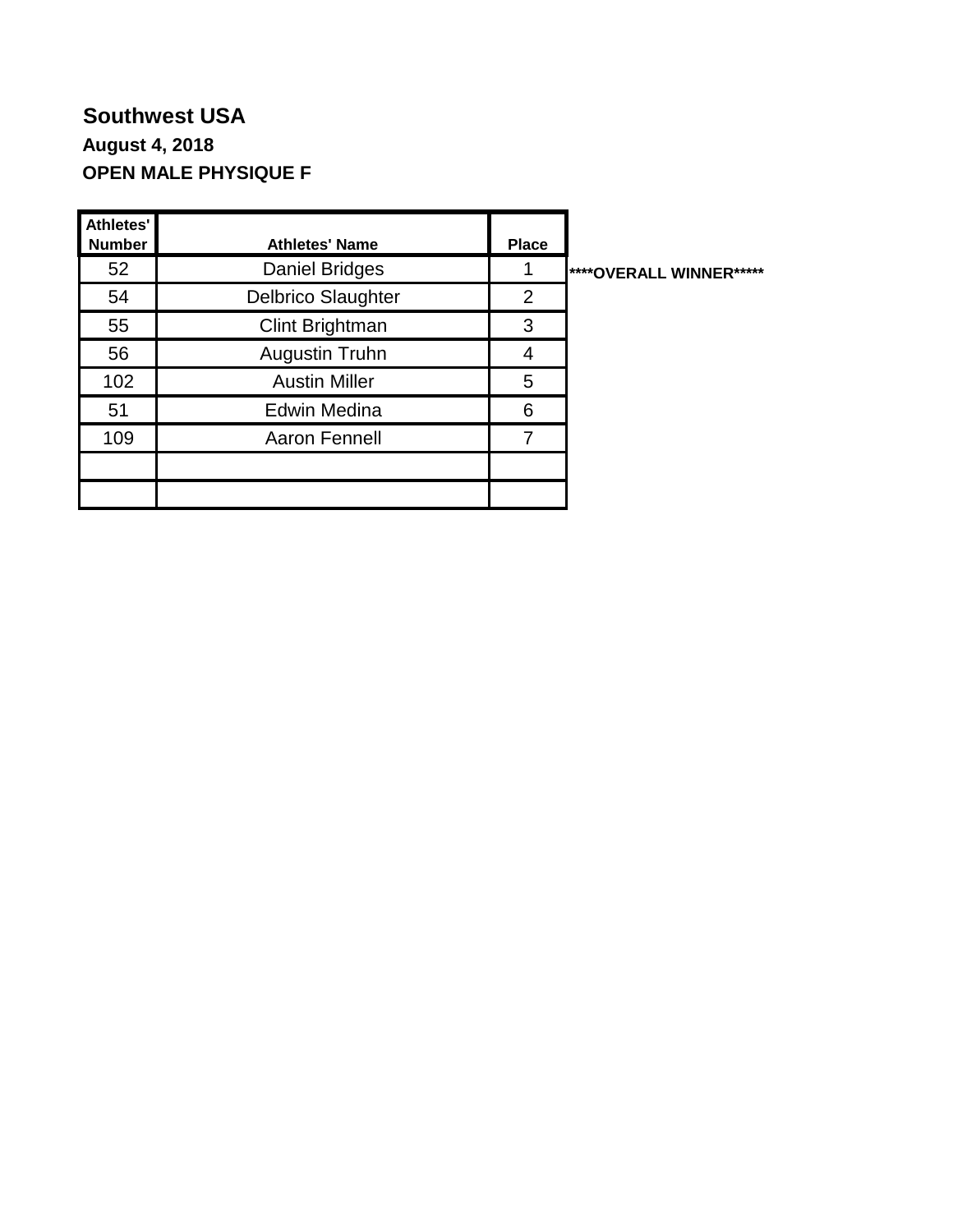**Women Bikini Masters 35-44 August 4, 2018**

| <b>Athletes'</b><br><b>Number</b> | <b>Athletes' Name</b>   | <b>Place</b> |
|-----------------------------------|-------------------------|--------------|
| 79                                | Teri Ashbaugh           |              |
| 97                                | <b>Kelly Lindley</b>    | 2            |
| 87                                | <b>Sandy Swaim</b>      | 3            |
| 98                                | <b>Kimberly Skinner</b> |              |
| 99                                | Kristi Guzinski         | 5            |
| 85                                | Dominique Erwin         | 6            |
|                                   |                         |              |
|                                   |                         |              |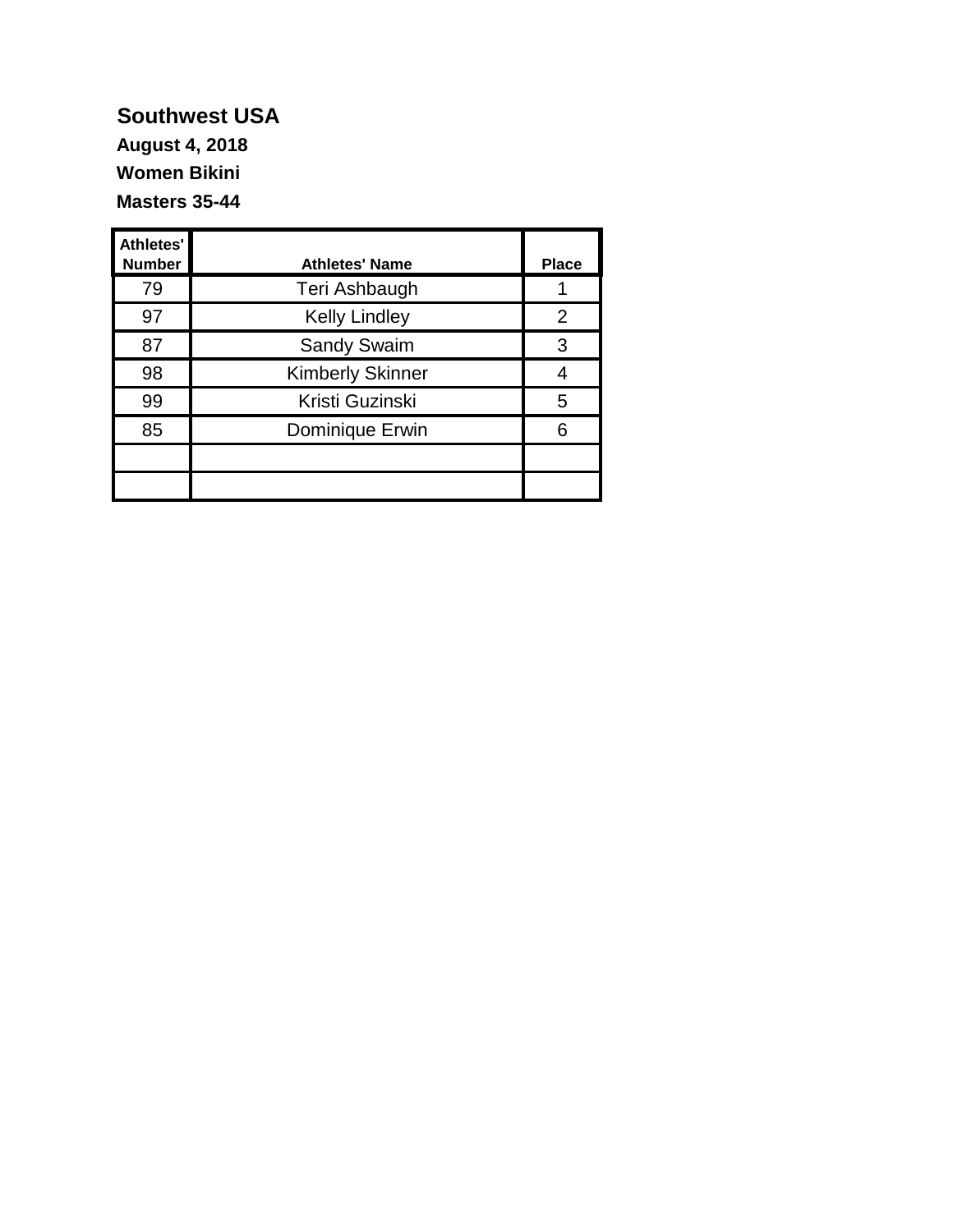### **Southwest USA Master Bikini (over 45) August 4, 2018**

| Athletes'<br><b>Number</b> | <b>Athletes' Name</b> | <b>Place</b> |
|----------------------------|-----------------------|--------------|
| 99                         | Kristi Guzinski       |              |
|                            |                       |              |
|                            |                       |              |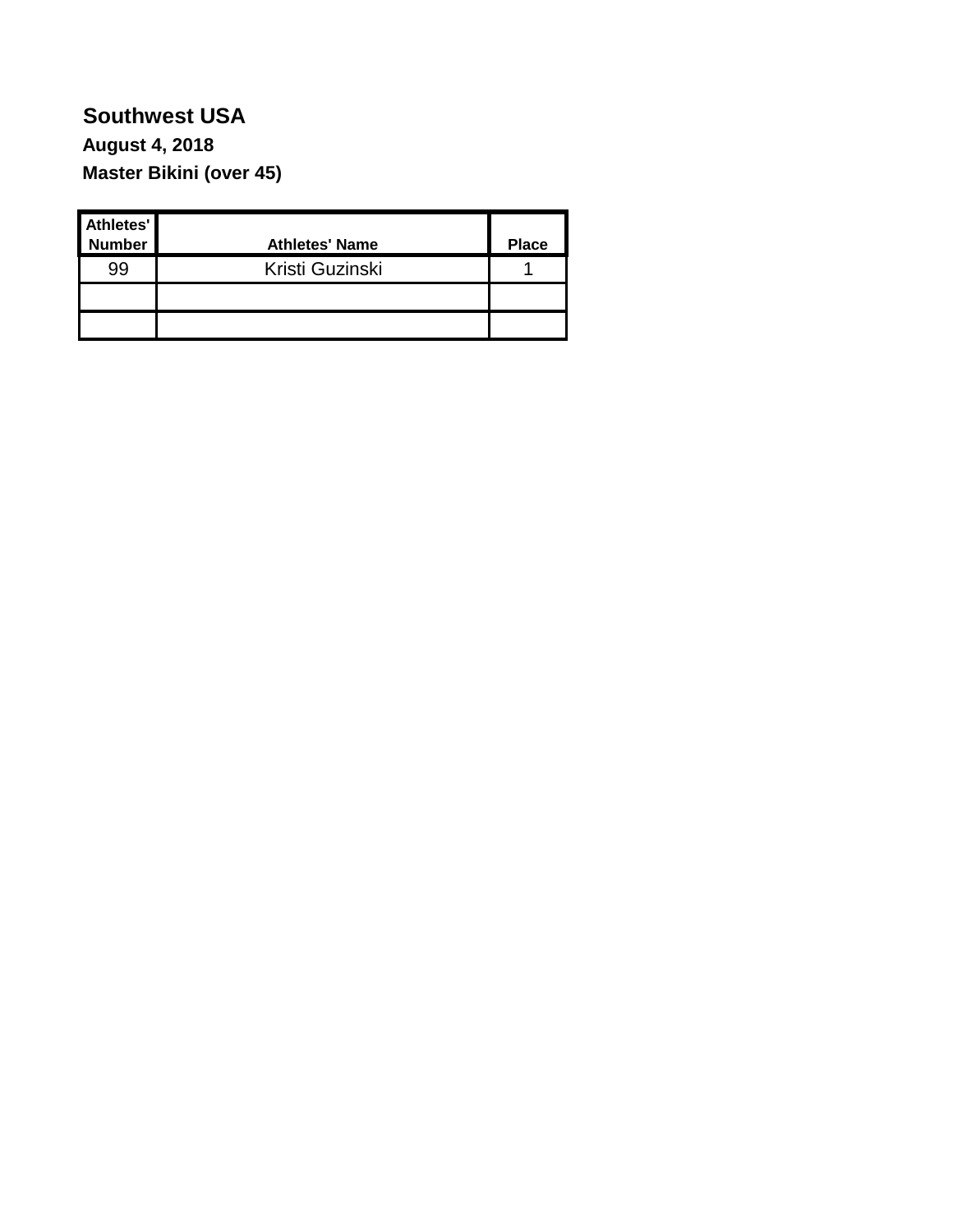#### **Southwest USA Novice Bikini A August 4, 2018**

| <b>Athletes'</b><br><b>Number</b> | <b>Athletes' Name</b>   | <b>Place</b> |
|-----------------------------------|-------------------------|--------------|
| 78                                | Kori Black              |              |
| 80                                | Marcela Macias          | 2            |
| 83                                | <b>Ashley Nagy</b>      | 3            |
| 104                               | Sonia Rodriguez         |              |
| 97                                | <b>Kelly Lindley</b>    | 5            |
| 98                                | <b>Kimberly Skinner</b> |              |
|                                   |                         |              |
|                                   |                         |              |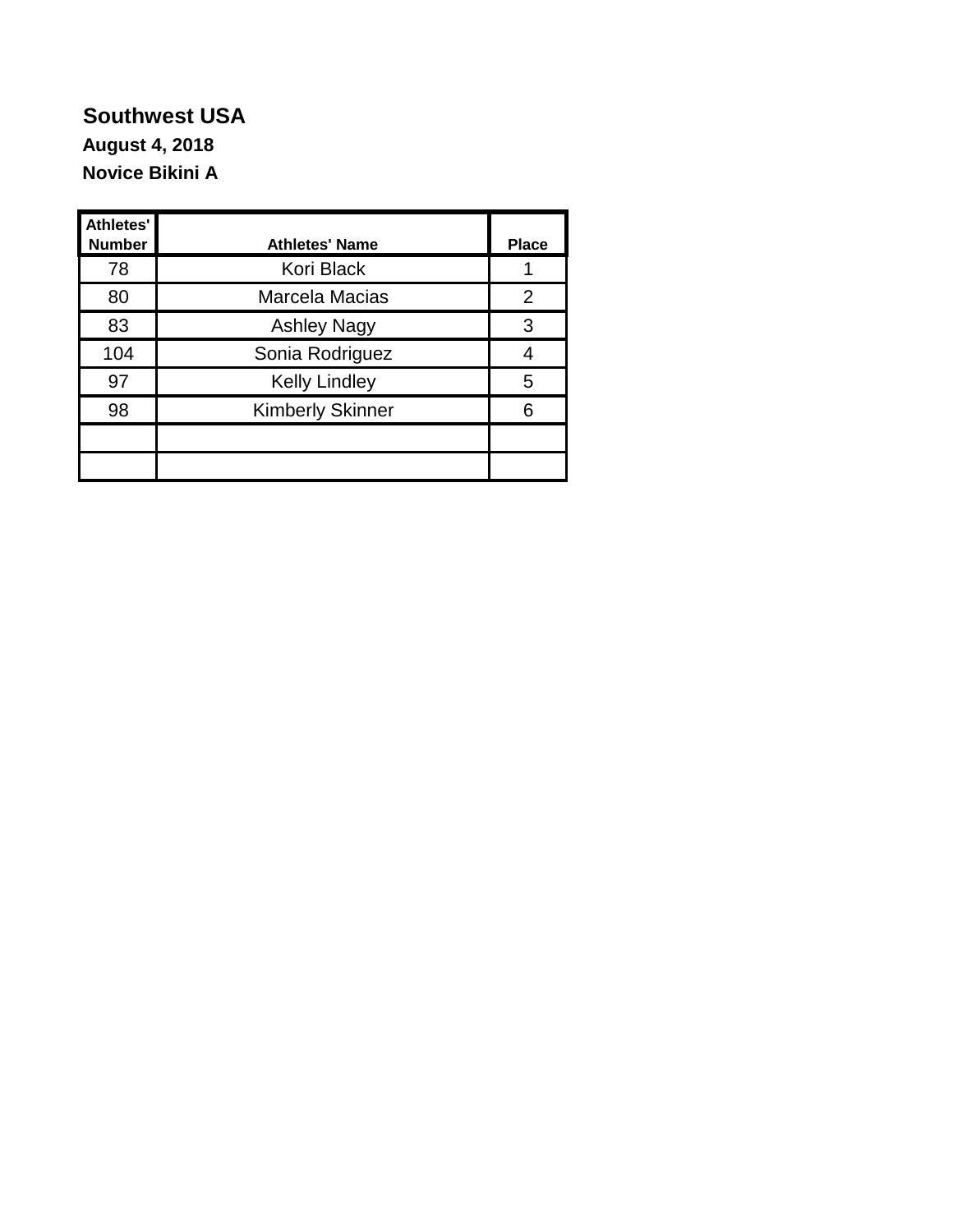#### **Southwest USA Novice Bikini B August 4, 2018**

| Athletes'<br><b>Number</b> | <b>Athletes' Name</b> | <b>Place</b> |
|----------------------------|-----------------------|--------------|
| 84                         | Alexa Colangelo       |              |
| 89                         | Meaghan Watson        |              |
| 86                         | <b>Madison Wyatt</b>  |              |
|                            |                       |              |
|                            |                       |              |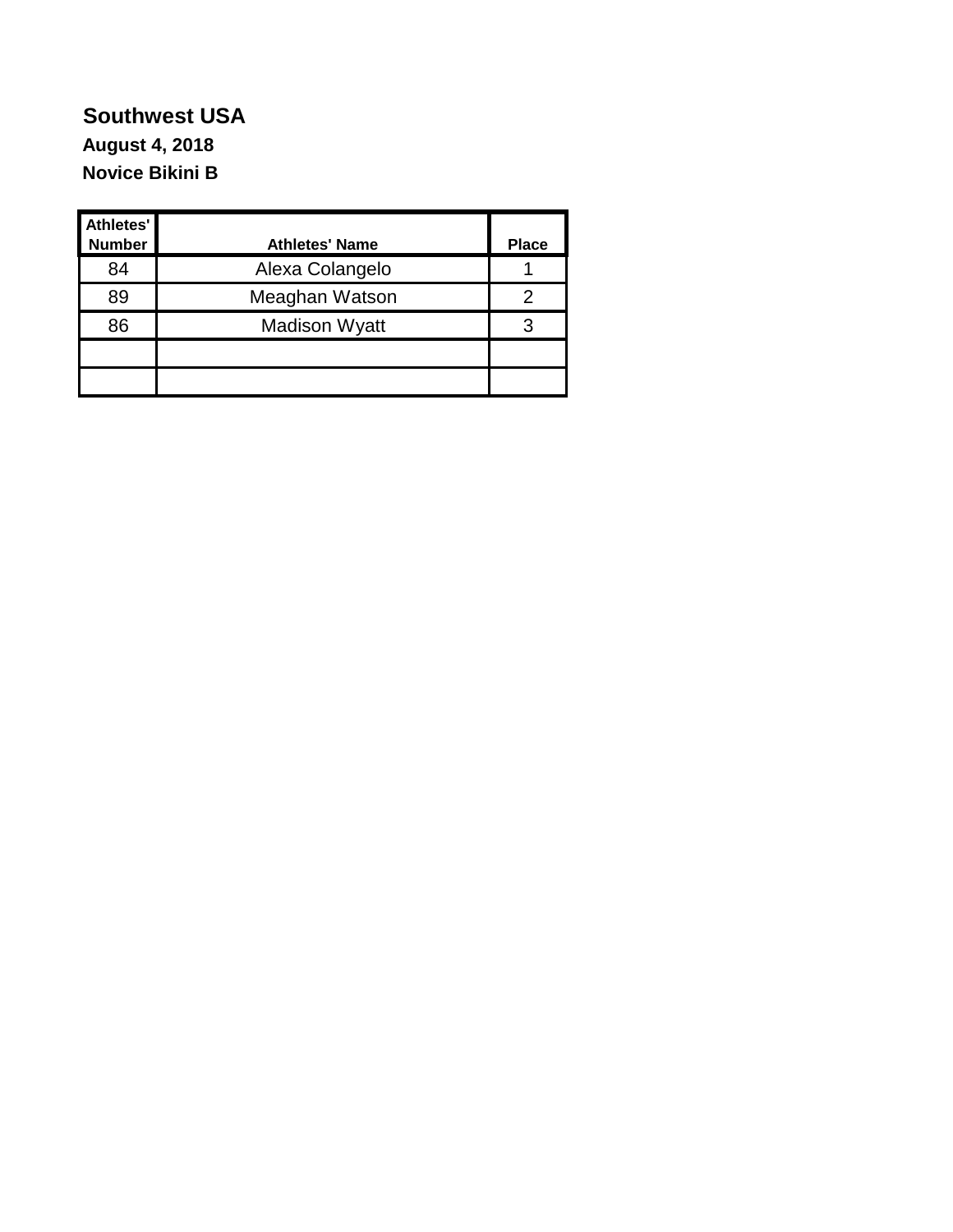#### **Southwest USA Novice Bikini C August 4, 2018**

| <b>Athletes'</b><br><b>Number</b> | <b>Athletes' Name</b> | <b>Place</b> |
|-----------------------------------|-----------------------|--------------|
| 88                                | Sierra Parker         |              |
| 96                                | Jessica Baird         | 2            |
| 94                                | <b>Hazel Morales</b>  | 3            |
| 75                                | Caleigh Young         | 4            |
| 95                                | Cynthia Encinas       | 5            |
| 99                                | Kristi Guzinski       | 6            |
| 90                                | <b>Yxkra Blevins</b>  |              |
|                                   |                       |              |
|                                   |                       |              |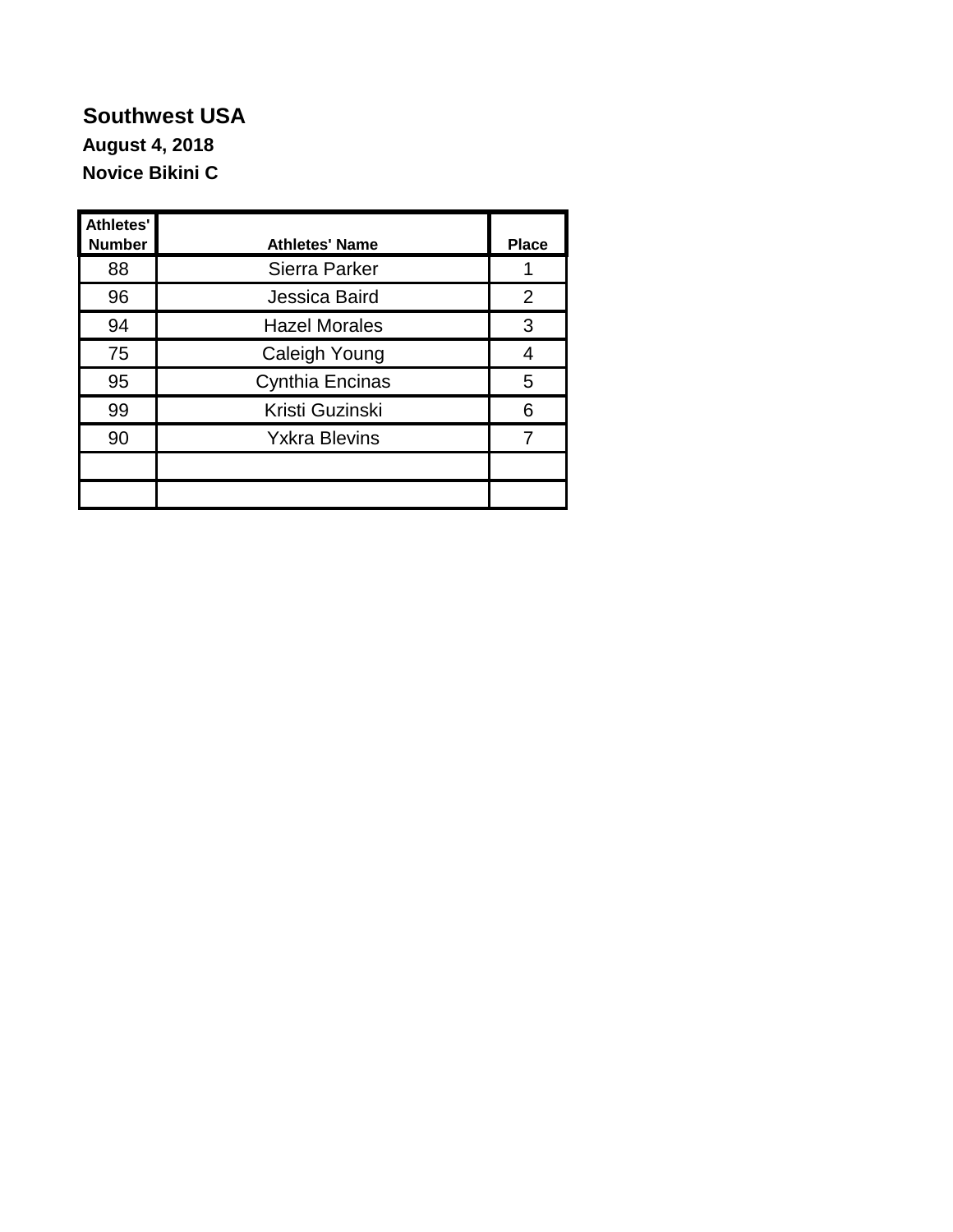#### **Open Bikini A August 4, 2018**

| Athletes'<br><b>Number</b> | <b>Athletes' Name</b> | <b>Place</b> |
|----------------------------|-----------------------|--------------|
| 78                         | Kori Black            |              |
| 80                         | Marcela Macias        | 2            |
| 81                         | <b>Lauren Butler</b>  | 3            |
| 79                         | Teri Ashbaugh         | 4            |
| 83                         | <b>Ashley Nagy</b>    | 5            |
| 104                        | Sonia Rodriguez       | 6            |
|                            |                       |              |
|                            |                       |              |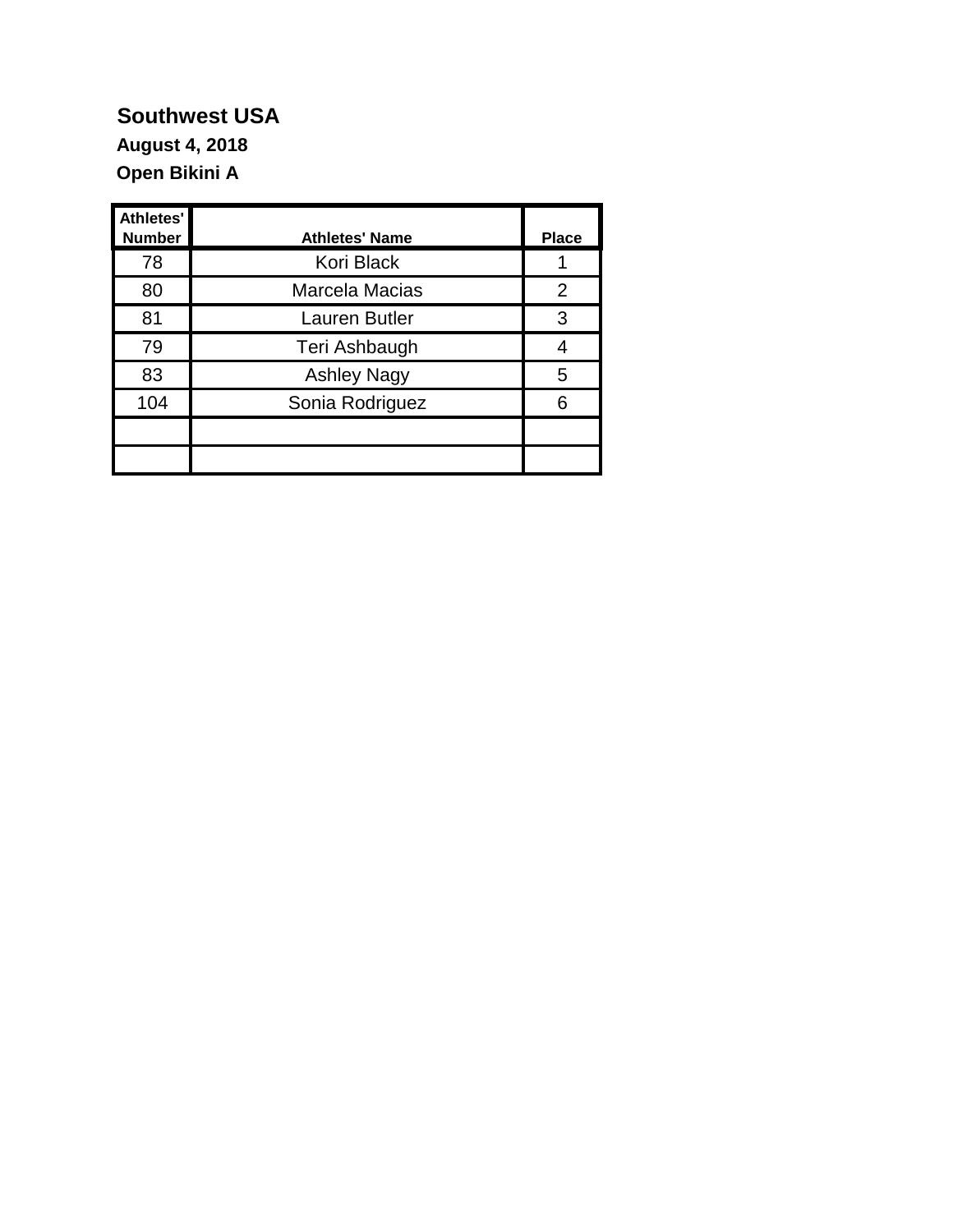**Open Bikini B August 4, 2018**

| Athletes'<br><b>Number</b> | <b>Athletes' Name</b>    | <b>Place</b> |                               |
|----------------------------|--------------------------|--------------|-------------------------------|
| 107                        | <b>Aubri Goudy</b>       |              | <b>****OVERALL WINNER****</b> |
| 82                         | <b>Courtney Lockwood</b> | 2            |                               |
| 97                         | <b>Kelly Lindley</b>     | 3            |                               |
|                            |                          |              |                               |
|                            |                          |              |                               |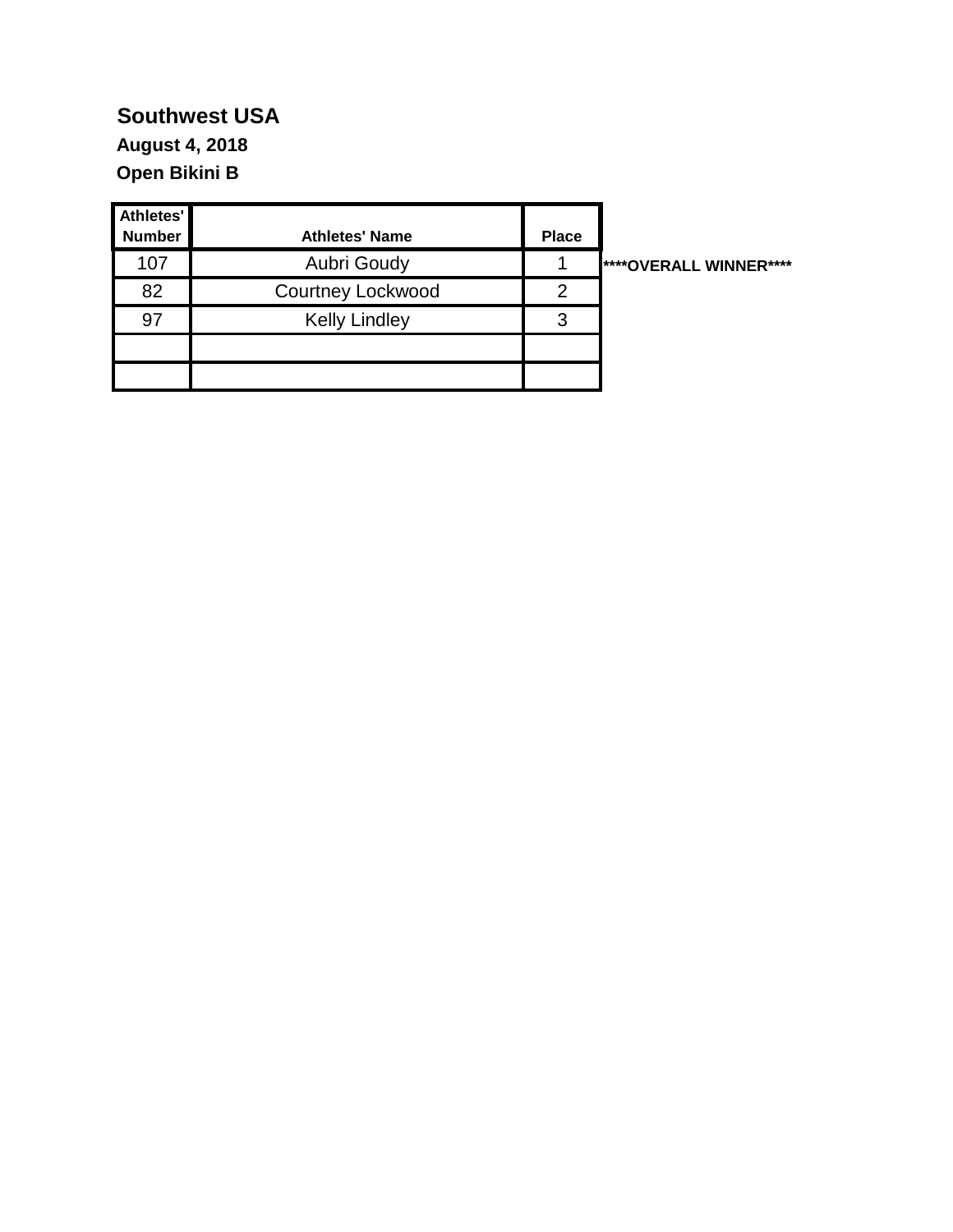#### **Southwest USA Open Bikini C August 4, 2018**

| Athletes'<br><b>Number</b> | <b>Athletes' Name</b> | <b>Place</b>  |
|----------------------------|-----------------------|---------------|
| 84                         | Alexa Colangelo       |               |
| 89                         | Meaghan Watson        | $\mathcal{P}$ |
| 87                         | <b>Sandy Swaim</b>    | З             |
| 85                         | Dominique Erwin       |               |
| 86                         | <b>Madison Wyatt</b>  | 5             |
|                            |                       |               |
|                            |                       |               |